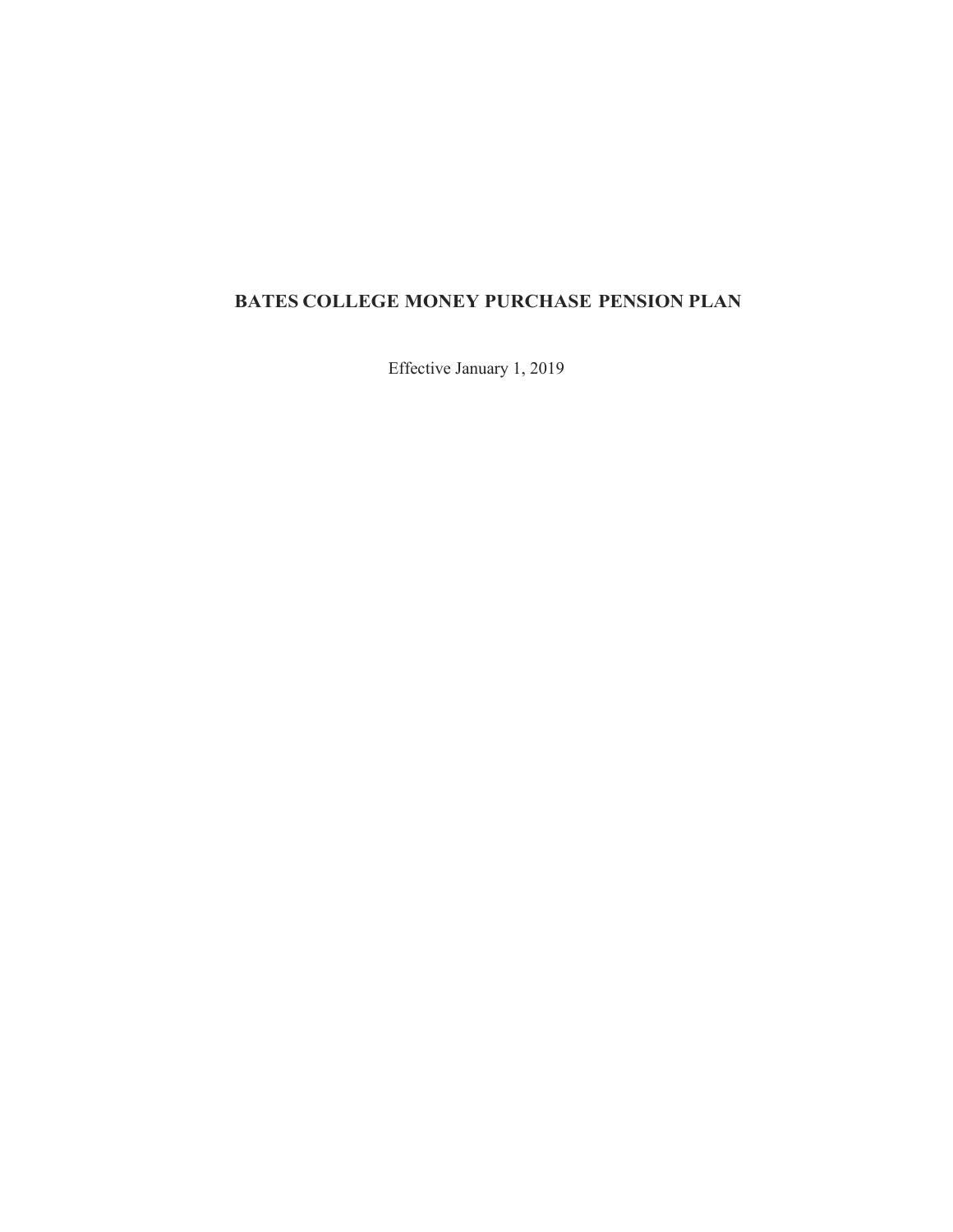| 1.1   |                                                                  |  |
|-------|------------------------------------------------------------------|--|
| 1.2   |                                                                  |  |
| 1.3   |                                                                  |  |
| 1.4   |                                                                  |  |
| 1.5   |                                                                  |  |
| 1.6   |                                                                  |  |
| 1.7   |                                                                  |  |
| 1.8   |                                                                  |  |
| 1.9   |                                                                  |  |
| 1.10  |                                                                  |  |
| 1.11  |                                                                  |  |
| 1.12  |                                                                  |  |
| 1.13  |                                                                  |  |
| 1 1 4 |                                                                  |  |
| 1.15  |                                                                  |  |
| 1 1 6 |                                                                  |  |
| 1.17  |                                                                  |  |
| 1.18  |                                                                  |  |
| 1.19  |                                                                  |  |
| 1.20  |                                                                  |  |
| 1.21  |                                                                  |  |
|       |                                                                  |  |
| 2.1   |                                                                  |  |
| 2.2   |                                                                  |  |
| 2.3   |                                                                  |  |
| 2.4   |                                                                  |  |
| 2.5   | SERVICE IN EXCLUDED JOB CLASSIFICATIONS, WITH RELATED COMPANIES, |  |
| 2.6   | SPECIAL RULES RELATING TO VETERANS' REEMPLOYMENT RIGHTS.  9      |  |
|       |                                                                  |  |
| 3.1   |                                                                  |  |
| 3.2   |                                                                  |  |
| 3.3   |                                                                  |  |

# Table of Contents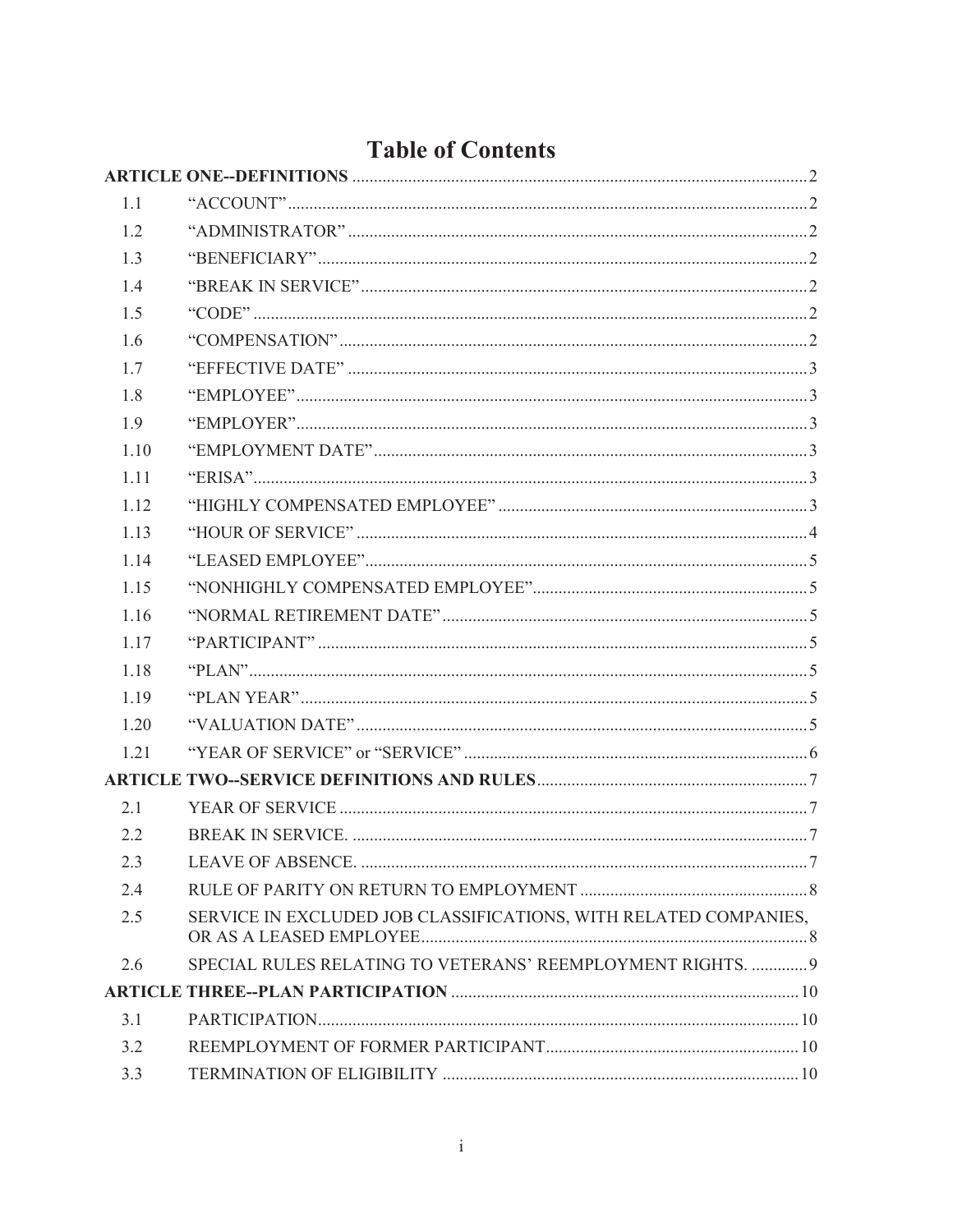| 3.4  |                                                                     |  |
|------|---------------------------------------------------------------------|--|
|      | <b>ARTICLE FOUR--EMPLOYER CONTRIBUT IONS AND ROLLOVERS AND  11</b>  |  |
| 4.1  |                                                                     |  |
| 4.2  | ELIGIBILITY FOR ALLOCATION OF EMPLOYER CONTRIBUTIONS  12            |  |
| 4.3  |                                                                     |  |
| 4.4  |                                                                     |  |
| 4.5  |                                                                     |  |
| 4.6  |                                                                     |  |
| 4.7  |                                                                     |  |
|      |                                                                     |  |
| 5.1  |                                                                     |  |
| 5.2  | SPECIAL ACCOUNTING RULES: SEGREGATED ACCOUNTS 14                    |  |
| 5.3  |                                                                     |  |
|      | <b>ARTICLE SIX--VESTING, RETIREMENT AND DISABILITY BENEFITS  15</b> |  |
| 6.1  |                                                                     |  |
| 6.2  |                                                                     |  |
| 6.3  |                                                                     |  |
|      | ARTICLE SEVEN--MANNER AND TIME OF DISTRIBUTING BENEFITS  16         |  |
| 7.1  |                                                                     |  |
| 7.2  |                                                                     |  |
| 7.3  |                                                                     |  |
| 7.4  |                                                                     |  |
| 7.5  |                                                                     |  |
| 7.6  |                                                                     |  |
| 7.7  |                                                                     |  |
| 7.8  |                                                                     |  |
| 7.9  |                                                                     |  |
| 7.10 | DIRECT ROLLOVER OF ELIGIBLE ROLLOVER DISTRIBUTIONS 26               |  |
|      |                                                                     |  |
| 8.1  |                                                                     |  |
| 8.2  |                                                                     |  |
| 8.3  |                                                                     |  |
|      | ARTICLE NINE--LIMITATIONS ON ANNUAL ADDITIONS TO A PARTICIPANT'S    |  |
| 9.1  |                                                                     |  |
| 9.2  | COMPENSATION PAID AFTER SEVERANCE FROM EMPLOYMENT.  34              |  |
|      |                                                                     |  |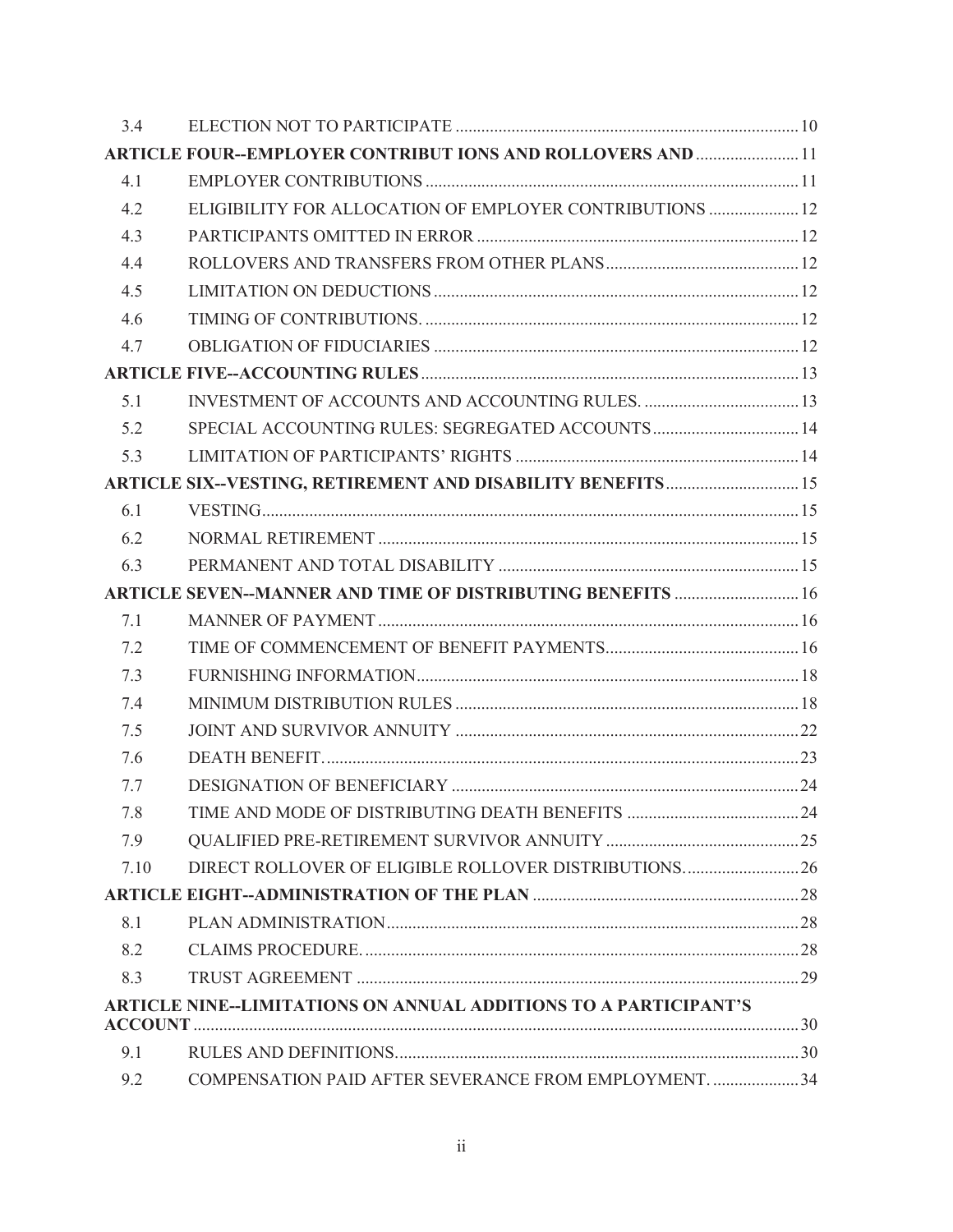| 9.3   | ADMINISTRATIVE DELAY ("THE FIRST FEW WEEKS") RULE35       |  |
|-------|-----------------------------------------------------------|--|
| 9.4   | INCLUSION OF CERTAIN NONQUALIFIED DEFERRED COMPENSATION   |  |
|       |                                                           |  |
| 9.5   |                                                           |  |
| 9.6   |                                                           |  |
| 9.7   |                                                           |  |
| 9.8   |                                                           |  |
|       |                                                           |  |
| 10.1  |                                                           |  |
| 10.2  |                                                           |  |
|       |                                                           |  |
| 11.1  |                                                           |  |
| 11.2  |                                                           |  |
| 11.3  | ALLOCATION OF EMPLOYER CONTRIBUTIONS FOR A TOP-BEAVY PLAN |  |
| 11.4  |                                                           |  |
| 11.5  |                                                           |  |
|       |                                                           |  |
| 12.1  |                                                           |  |
| 12.2  |                                                           |  |
| 12.3  |                                                           |  |
| 12.4  |                                                           |  |
| 12.5  |                                                           |  |
| 12.6  |                                                           |  |
| 12.7  |                                                           |  |
| 12.8  |                                                           |  |
| 12.9  |                                                           |  |
| 12.10 |                                                           |  |
| 12.11 |                                                           |  |
| 12.12 |                                                           |  |
| 12.13 |                                                           |  |
| 12.14 |                                                           |  |
| 12.15 |                                                           |  |
|       |                                                           |  |
| 13.1  |                                                           |  |
| 13.2  |                                                           |  |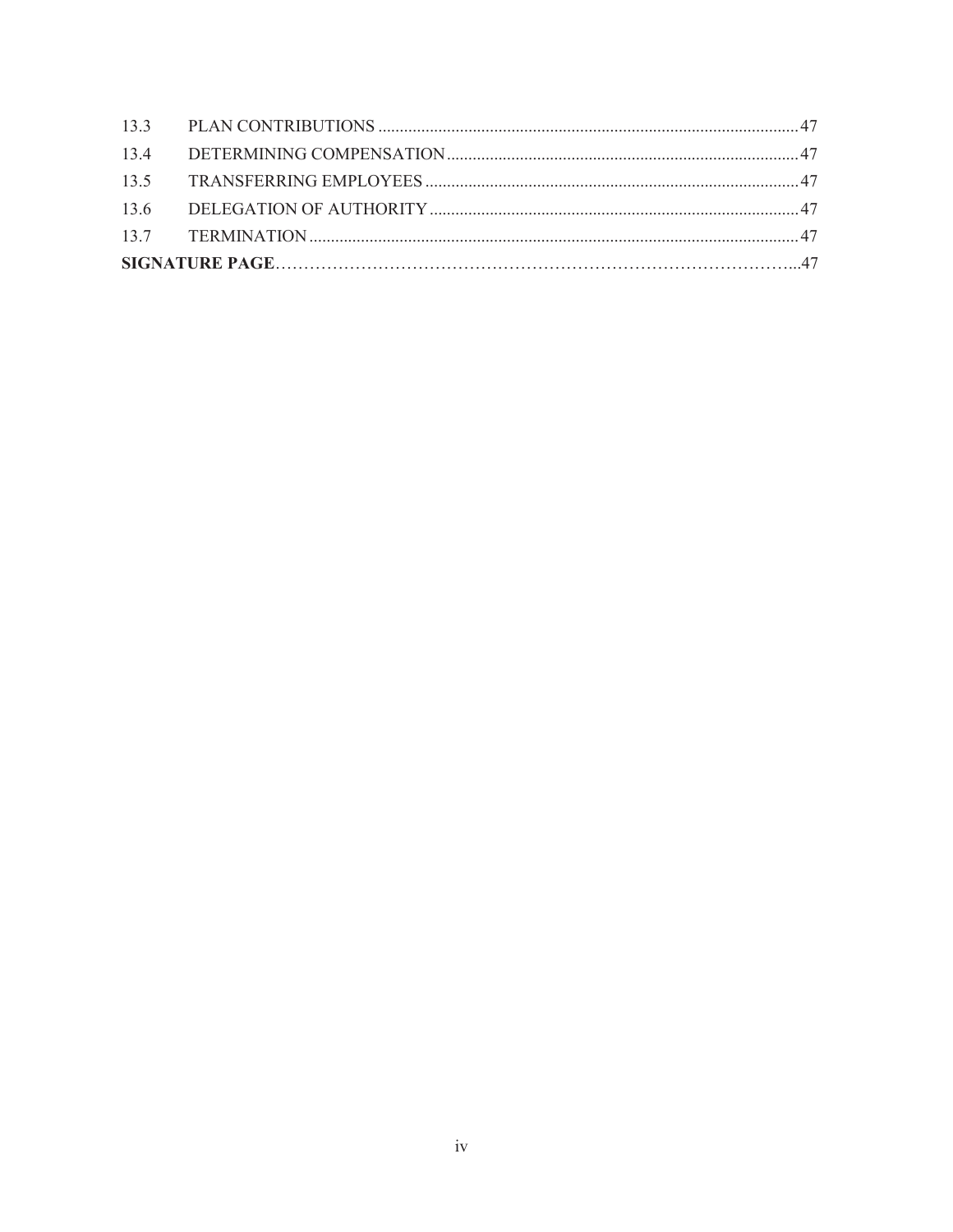#### **BATES COLLEGE MONEY PURCHASE PENSION PLAN**

WHEREAS, President and Trustees of Bates College (hereinafter referred to as the "Employer") adopted the Bates College Money Purchase Pension Plan (hereinafter referred to as the "Plan") for the benefit of its Employees, effective as of July 1, 1988; and

WHEREAS, Article IX said Plan provides that the Employer may amend the Plan: and

WHEREAS, the Employer wishes to amend and restate the Plan, effective January 1, 2019, to incorporate prior adopted amendments since the Plan was last restated and make necessary and conforming changes; and

WHEREAS, it is intended that the Plan is to be a qualified plan under Section 401(a) of the Internal Revenue Code and is to be for the exclusive benefit of the Participants and their Beneficiaries;

NOW, THEREFORE, the Plan is hereby amended by restating the Plan in its entirety as follows: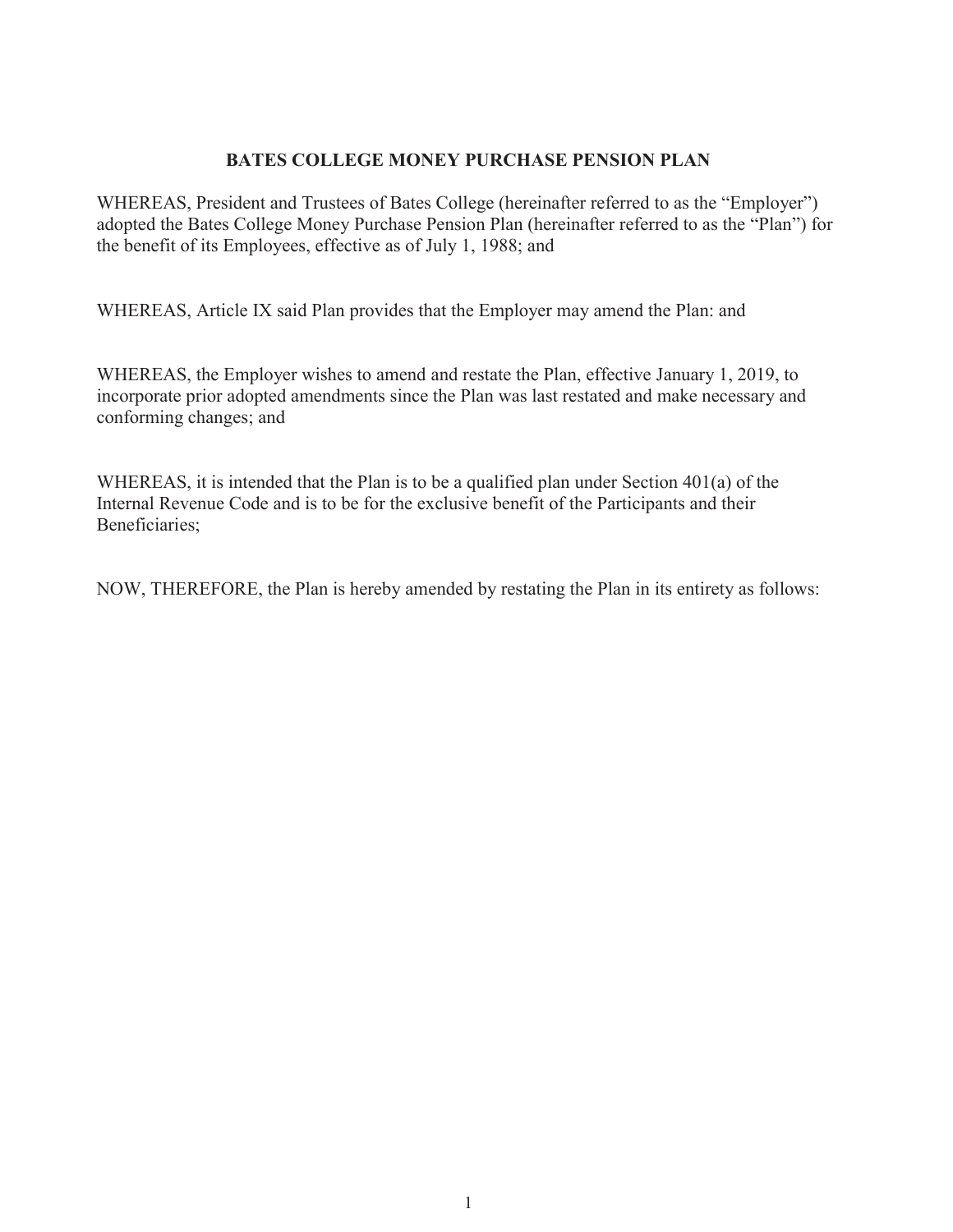# **ARTICLE ONE--DEFINITIONS**

For purposes of the Plan, unless the context or an alternative definition specified within another Article provides otherwise, the following words and phrases shall have the definitions provided:

1.1 **"ACCOUNT"** shall mean the individual bookkeeping accounts maintained for a Participant under the Plan which shall record (a) the Participant's allocations of Employer contributions, (b) any amounts transferred to this Plan under Article Four from another qualified retirement plan, and (c) the allocation of the Plan's investment experience.

1.2 **"ADMINISTRATOR"** shall mean the Plan Administrator appointed from time to time in accordance with the provisions of Article Eight hereof.

1.3 **"BENEFICIARY"** shall mean any person, trust, organization, or estate entitled to receive payment under the terms of the Plan upon the death of a Participant.

1.4 **"BREAK IN SERVICE"** is defined in Article Two.

1.5 **"CODE"** shall mean the Internal Revenue Code of 1986, as amended from time to time.

1.6 **"COMPENSATION"** shall mean a faculty member's contract salary or any other Employee's regular pay plus overtime or shift differential. For both faculty and for non-faculty, the following are excluded: earnings prior to becoming a Participant, supplemental pay, car and housing allowances, relocation expense reimbursements, special stipends, any amounts of pay through grant sources above the salary stated in the contract (as applicable), severance, terminated vacation payouts and any other amounts that are not included in a faculty member's academic year contract or other employee's regular pay. For both faculty and non-faculty, Compensation shall include elective contributions that are made by the Employer on behalf of a Participant that are not includible in gross income under Code Sections 125,  $132(f)(4)$ ,  $402(e)(3)$ ,  $402(h)(1)(B)$  or  $403(b)$ .

For purposes of determining who is a Highly Compensated Employee, Compensation shall mean compensation as defined in Code Section 414(q)(4).

In the case of a self-employed individual, Compensation shall mean net earnings from selfemployment in the trade or business with respect to which the Plan is established, for which the personal services of the individual are a material income-producing factor. Net earnings will be determined without regard to items not included in gross income and the deductions allocable to such items. Net earnings are reduced by contributions by the Employer to a qualified plan to the extent deductible under Section 404 of the Code, and by the deduction allowed to the Employer by Code Section 164(f).

The annual Compensation of each Participant taken into account in determining allocations for any Plan Year beginning after December 31, 2001 shall not exceed \$200,000, as adjusted for cost-ofliving increases in accordance with Section 401(a)(17)(B) of the Code. Annual Compensation means Compensation during the Plan Year or such other consecutive 12-month period over which Compensation is otherwise determined under the Plan (the determination period). The cost-ofliving adjustment in effect for a calendar year applies to annual Compensation for the determination period that begins with or within such calendar year.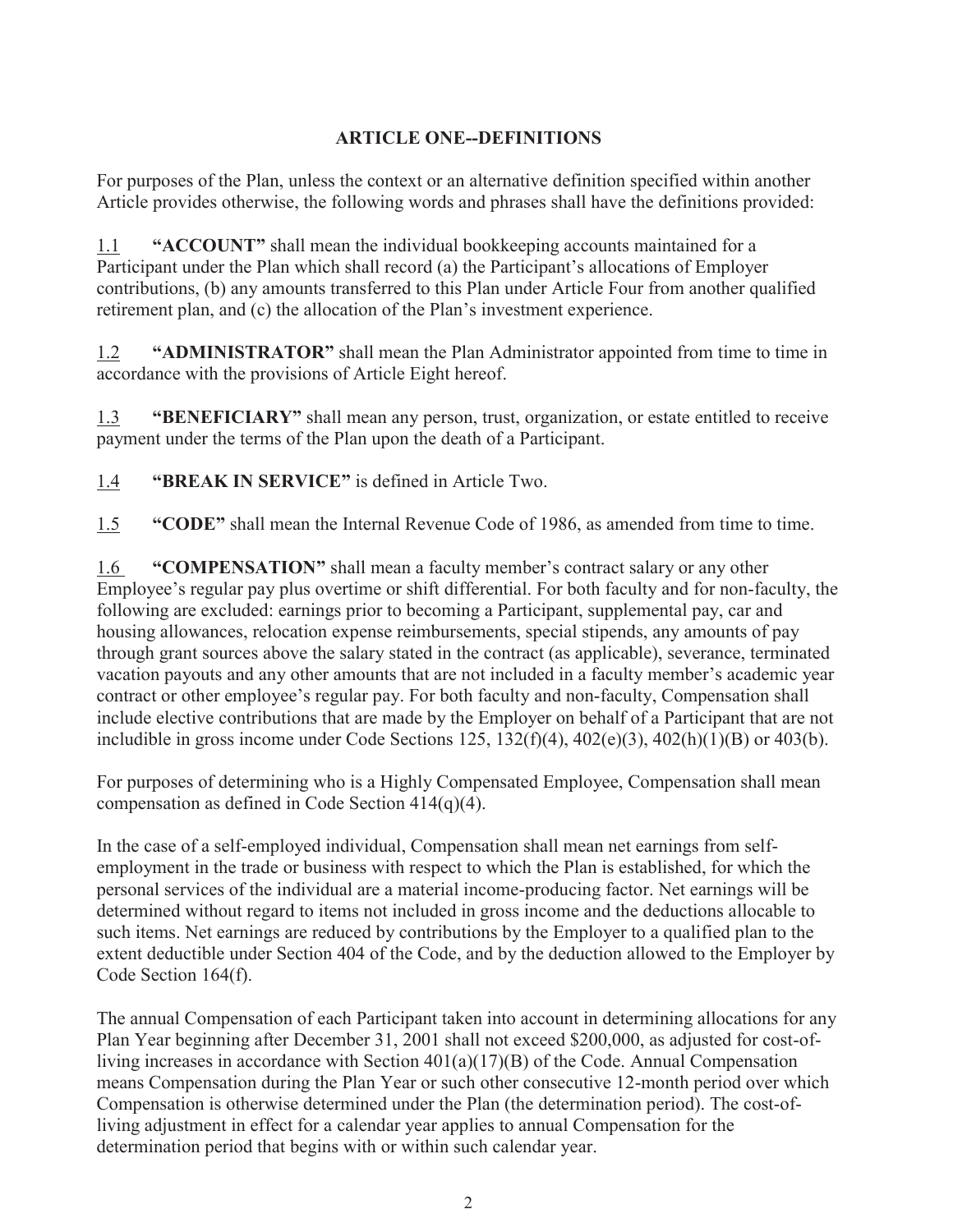If a determination period consists of fewer than 12 months, the annual Compensation limit is an amount equal to the otherwise applicable annual Compensation limit multiplied by a fraction, the numerator of which is the number of months in the short determination period, and the denominator of which is 12.

If compensation for any prior determination period is taken into account in determining a Participant's allocations for the current Plan Year, the compensation for such prior determination period is subject to the applicable annual Compensation limit in effect for that prior period.

1.7 **"EFFECTIVE DATE"** The Plan's initial Effective Date was July 1, 1988. The Effective Date of this amended and restated Plan, on and after which it supersedes the terms of the existing Plan document, is January 1, 2019, except where the provisions of the Plan shall otherwise specifically provide. The rights of any Participant who separated from the Employer's service prior to this date shall be established under the terms of the Plan as in effect at the time of the Participant's separation from service, unless the Participant subsequently returns to service with the Employer. Rights of spouses and Beneficiaries of such Participants shall also be governed by those documents.

1.8 **"EMPLOYEE"** shall mean a common law employee of the Employer. Employee shall also mean any person employed by the Employer who is classified as a self-employed person, as defined in Code Section 401(c)(1). Employee shall not include any individual who the Employer has classified as an independent contractor solely on account of his or her reclassification by the Internal Revenue Service as an employee.

1.9 **"EMPLOYER"** shall mean the Employer named as party to the Plan and shall include any successor(s) thereto which adopt this Plan. If, under state law, the Employer at any time is not governed by directors but instead by its stockholders, or if the Employer is an unincorporated business and is governed by its owners, reference herein to the Board of Trustees shall be deemed to refer to the individual(s) empowered to vote on the Employer's affairs.

1.10 **"EMPLOYMENT DATE"** shall mean the first date as of which an Employee is credited with an Hour of Service, provided that, in the case of a Break in Service, the Employment Date shall be the first date thereafter as of which an Employee is credited with an Hour of Service.

1.11 **"ERISA"** shall mean the Employee Retirement Income Security Act of 1974, as amended from time to time.

# 1.12 **"HIGHLY COMPENSATED EMPLOYEE"** shall mean:

(a) any Employee of the Employer who:

(1) was a five percent  $(5\%)$  owner of the Employer (as defined in Section 416(i)(1) of the Code) during the current or the preceding year; or

 (2) for the preceding year had Compensation from the Employer in excess of \$80,000 (as adjusted by the Secretary of the Treasury pursuant to Section 415(d) of the Code).

(b) A former Employee shall be treated as a Highly Compensated Employee if: (1) such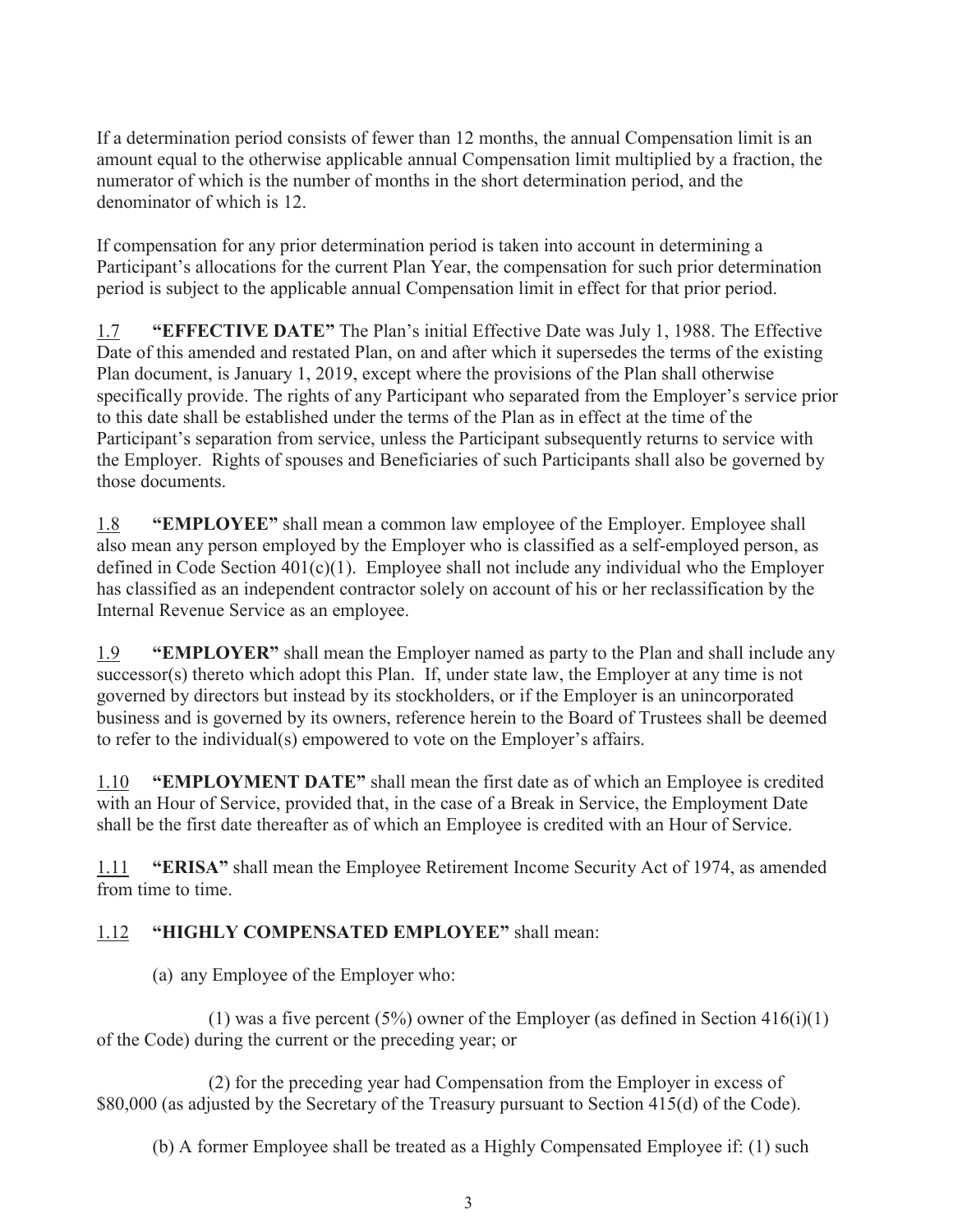Employee was a Highly Compensated Employee when such Employee separated from service, or (2) such Employee was a Highly Compensated Employee at any time after attaining age 55.

 (c) The determination of who is a Highly Compensated Employee, including the determination of the number and identity of the Employees in the top-paid group, will be made in accordance with Section 414(q) of the Code, the regulations thereunder and other applicable guidance.

 (d) For purposes of this Section 1.12, the term "Compensation" means compensation within the meaning of Section  $415(c)(3)$  of the Code, as set forth in Section 9.1(b)(2).

 (e) For purposes of this Section 1.12, an Employee is in the top-paid group of Employees for any year if such Employee is in the group consisting of the top twenty percent (20%) of the Employees when ranked on the basis of Compensation paid during such year and determined by excluding the following Employees for the year:

(1) Employees who have not completed six (6) months of service;

(2) Employees who normally work less than seventeen and one-half  $(17/2)$  hours

per week;

(3) Employees who normally work less than six (6) months during any year;

(4) Employees who have not attained age twenty-one (21); and

 (5) Employees who are included in a unit of employees covered by an agreement which the Secretary of Labor finds to be a collective bargaining agreement between employee representatives and the Employer.

For purposes of this Section 1.12, employers aggregated under Sections 414(b), (c), (m) or (o) of the Code are treated as a single employer.

The provisions of this Section 1.12 are effective for Plan Years beginning after December 31, 1996, except that, in determining whether an Employee is a Highly Compensated Employee in 1997, this provision is treated as having been in effect in 1996.

1.13 **"HOUR OF SERVICE"** shall mean:

 (a) each hour for which an Employee is paid or entitled to payment for the performance of duties for the Employer. These hours shall be credited to the Employee for the computation period in which the duties are performed; and

 (b) each hour for which an Employee is paid, or entitled to payment, by the Employer on account of a period of time during which no duties are performed (irrespective of whether the employment relationship has terminated) due to vacation, holiday, illness, incapacity (including disability), layoff, jury duty, military duty, or leave of absence. No more than 501 Hours of Service shall be credited under this subsection for any single continuous period during which no duties are performed (whether or not such period occurs in a single computation period). An hour for which an Employee is directly or indirectly paid, or entitled to payment, on account of a period during which no duties are performed shall not be credited to the Employee if such payment is made or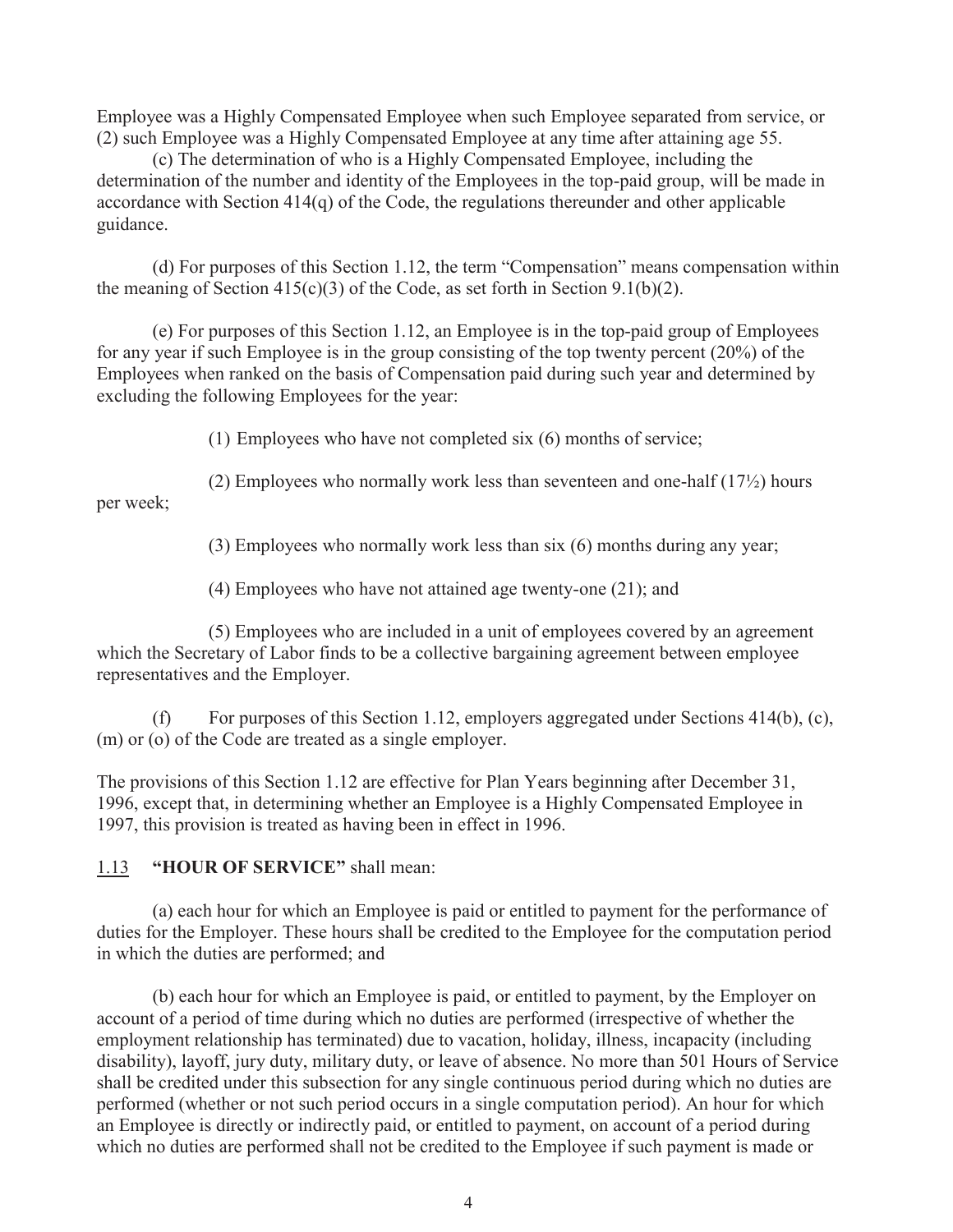due under a plan maintained solely for the purpose of complying with applicable worker's compensation, or unemployment compensation or disability insurance laws. Hours of Service shall not be credited for a payment which solely reimburses an Employee for medical or medically related expenses by the Employee. Hours under this subsection shall be calculated and credited pursuant to Section 2530.200b-2(b) and (c) of the Department of Labor regulations which is incorporated herein by this reference; and

 (c) each hour for which back pay, irrespective of mitigation of damages, is either awarded or agreed to by the Employer. The same Hours of Service shall not be credited both under subsection (a) or subsection (b), as the case may be, and under this subsection (c). These hours shall be credited to the Employee for the computation period or periods to which the award or agreement pertains rather than the computation period in which the award, agreement, or payment is made.

1.14 **"LEASED EMPLOYEE"** shall mean any person (other than an Employee of the Employer) who pursuant to an agreement between the Employer and any other person ("leasing organization") has performed services for the Employer (or for the Employer and related persons determined in accordance with Section 414(n)(6) of the Code) on a substantially full-time basis for a period of at least one year and such services are performed under primary direction or control by the Employer. Contributions or benefits provided a Leased Employee by the leasing organization which are attributable to services performed for the Employer shall be treated as provided by the Employer.

A person will not be considered a Leased Employee if the total number of Leased Employees does not exceed 20% of the Nonhighly Compensated Employees employed by the Employer, and if any such person is covered by a money purchase pension plan providing: (a) a nonintegrated employer contribution rate of at least 10% of compensation, as defined in Section 415(c)(3) of the Code, but including amounts contributed pursuant to a salary reduction agreement which are excludable from the employee's gross income under Section 125,  $132(f)(4)$ ,  $402(e)(3)$ ,  $402(h)(1)(B)$ ,  $403(b)$  or 457 of the Code; (b) immediate participation; and (c) full and immediate vesting.

The provisions of this Section 1.14 are effective for Plan Years beginning after December 31, 1996.

1.15 **"NONHIGHLY COMPENSATED EMPLOYEE"** shall mean an Employee of the Employer who is not a Highly Compensated Employee.

1.16 **"NORMAL RETIREMENT DATE"** shall mean a Participant's 65th birthday.

1.17 **"PARTICIPANT"** shall mean any Employee who has satisfied the eligibility requirements of Article Three and who is participating in the Plan.

1.18 **"PLAN"** shall mean this Plan as set forth herein and as it may be amended from time to time.

1.19 **"PLAN YEAR"** shall mean the 12-consecutive-month period beginning January 1st and ending December 31st.

1.20 **"VALUATION DATE"** shall mean each day of the Plan Year.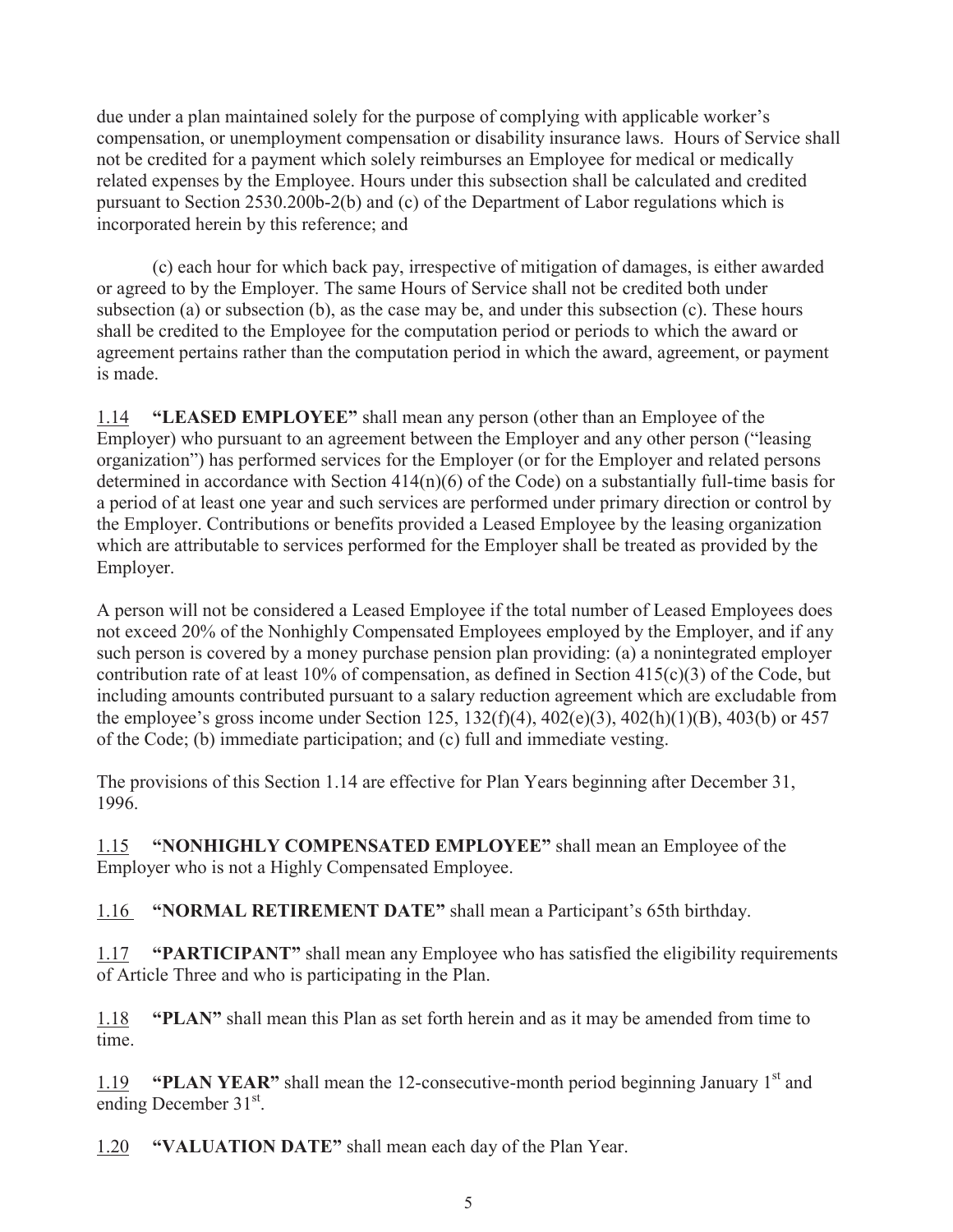1.21 **"YEAR OF SERVICE"** or **"SERVICE"** and the special rules with respect to crediting periods of service with the Employer are in Article Two of the Plan.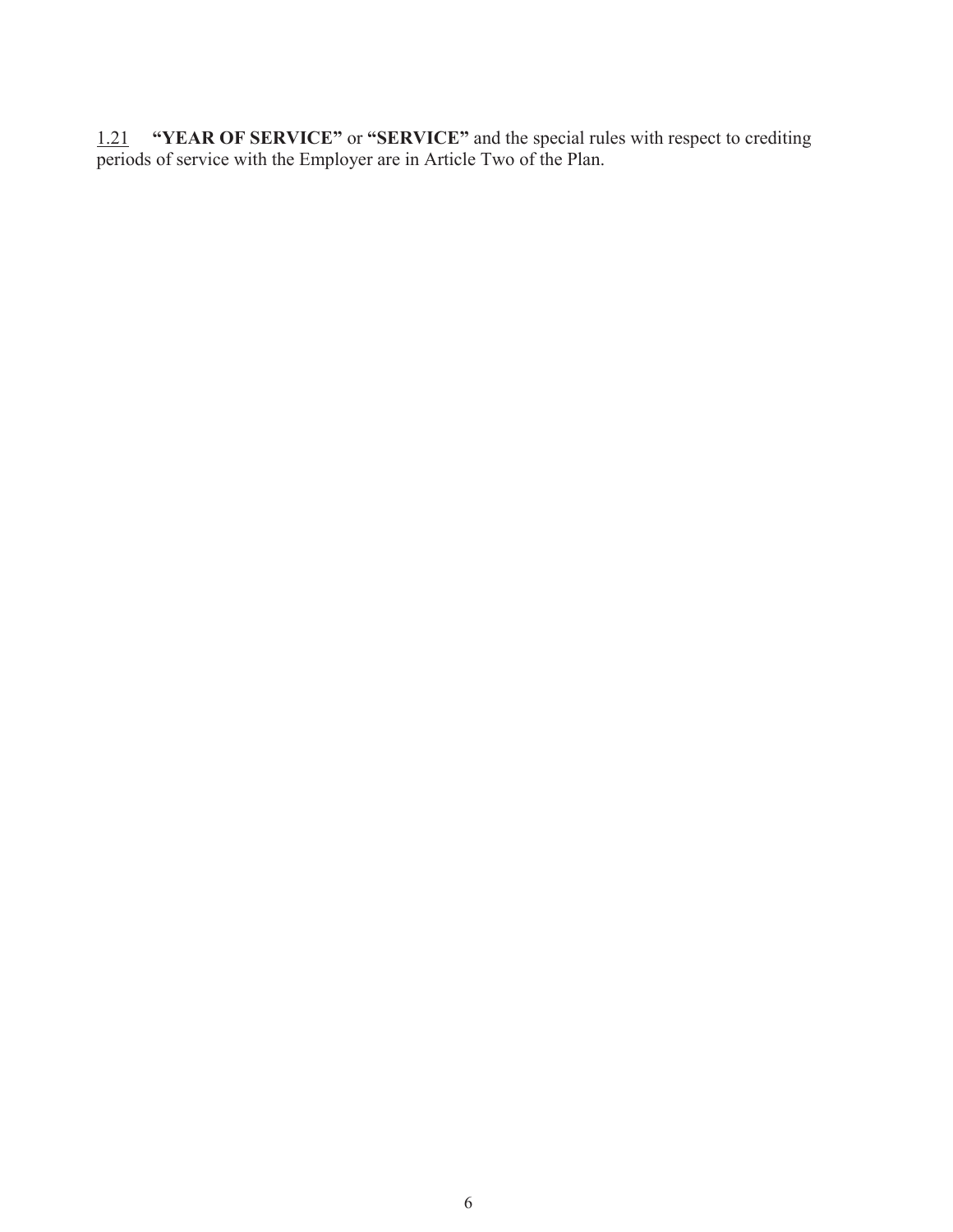## **ARTICLE TWO--SERVICE DEFINITIONS AND RULES**

Service is the period of employment credited under the Plan. Definitions and special rules related to Service are as follows:

2.1 **YEAR OF SERVICE**. For purposes of determining an Employee's initial or continued eligibility to participate in the Plan and/or his or her nonforfeitable right to that portion of his or her Account attributable to Employer contributions, a full computation period in which an Employee is credited with 1,000 Hours of Service shall be a Year of Service. The twelve (12) consecutivemonth periods commencing with the Employee's Employment Date, and anniversaries of that date, shall be the computation periods. For eligibility purposes, an Employee will be credited with a Year of Service at the end of each 12-month computation period. For vesting purposes, a Year of Service will be credited upon completion of the 1,000th hour in each computation period.

For purposes of vesting computation, service with the Employer shall include the Employee's service, if any, with members of a controlled group of corporations (within the meaning of Section 1563(a) of the Code, determined without regard to Section 1563(a)(4) and 1563(e)(3)(C)) and trades or business (whether or not incorporated) which are under common control, and organizations that are part of an affiliated service group with the Employer under Section 414(m) of the Code. Years of Service shall include service with a predecessor employer which maintained the Plan and service with a predecessor employer as required under Section 414(a)(1) of the Code.

2.2 **BREAK IN SERVICE**. A Break in Service shall be a 12-month computation period (as used for measuring Years of Service for eligibility purposes) in which an Employee or Participant is not credited with at least 501 Hours of Service.

2.3 **LEAVE OF ABSENCE**. A Participant on an unpaid leave of absence pursuant to the Employer's normal personnel policies shall be credited with Hours of Service at his or her regularly-scheduled weekly rate while on such leave, provided the Employer acknowledges in writing that the leave is with its approval. These Hours of Service will be credited only for purposes of determining if a Break in Service has occurred and, unless specified otherwise by the Employer in writing, shall not be credited for eligibility to participate in the Plan, vesting, or qualification to receive an allocation of contributions. Hours of Service during a paid leave of absence will be credited as provided in Section 1.13.

For any individual who is absent from work for any period by reason of the individual's pregnancy, birth of the individual's child, placement of a child with the individual in connection with the individual's adoption of the child, or by reason of the individual's caring for the child for a period beginning immediately following such birth or placement, the Plan shall treat as Hours of Service, solely for determining if a Break in Service has occurred, the following Hours of Service:

 (a) the Hours of Service which otherwise normally would have been credited to such individual but for such absence; or

 (b) in any case where the Administrator is unable to determine the Hours of Service, on the basis of an assumed eight (8) hours per day.

In no event will more than 501 of such hours be credited by reason of any such pregnancy or placement. The Hours of Service shall be credited in the computation period which starts after the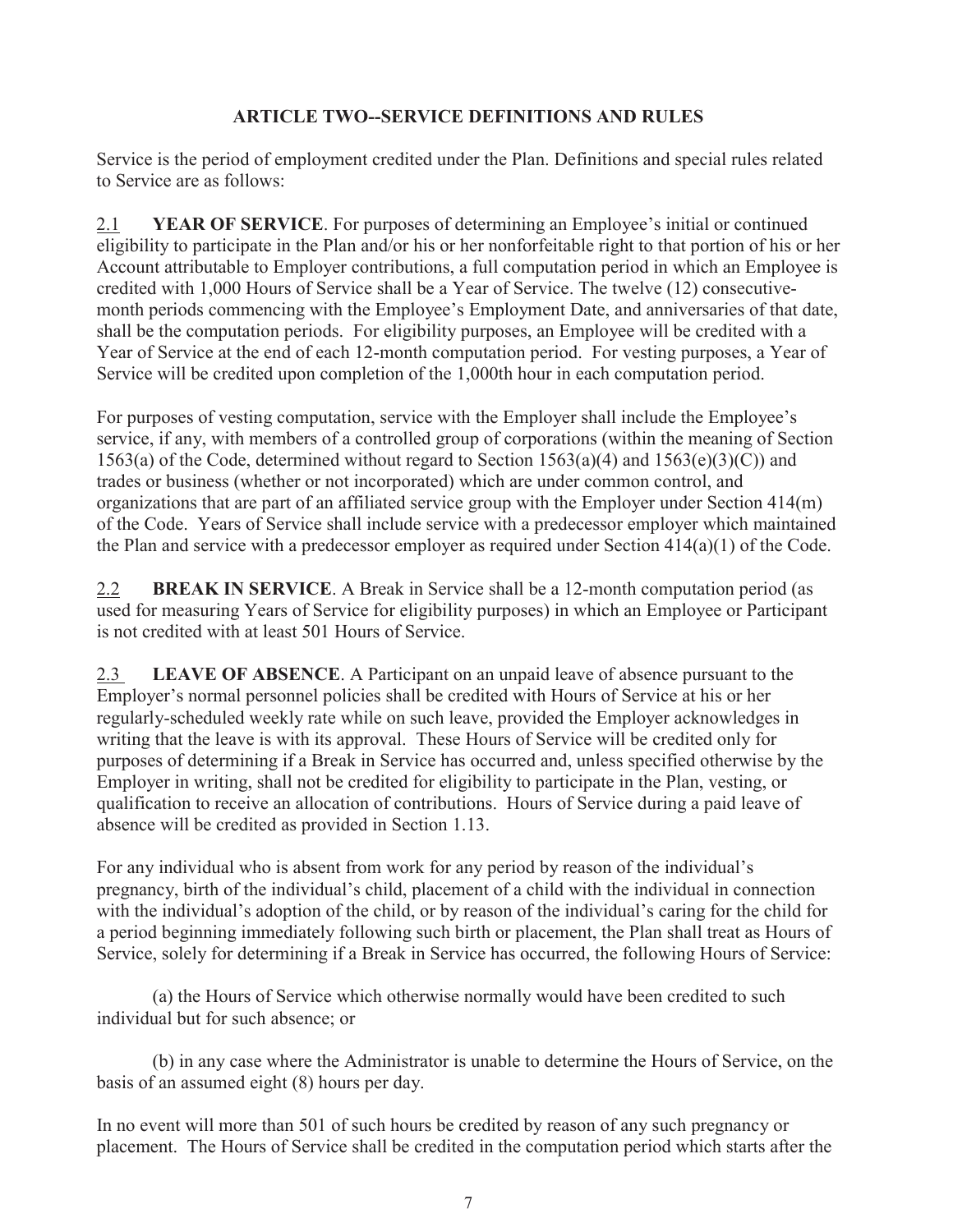leave of absence begins. However, the Hours of Service shall instead be credited to the computation period in which the absence begins if it is necessary to credit the Hours of Service in that computation period to avoid the occurrence of a Break in Service.

2.4 **RULE OF PARITY ON RETURN TO EMPLOYMENT.** An Employee who returns to employment after a Break in Service shall retain credit for his or her pre-Break Years of Service, subject to the following rules:

 (a) If a Participant incurs five (5) or more consecutive Breaks in Service, any Years of Service performed thereafter shall not be used to increase the vesting in his or her Account accrued prior to such five (5) or more consecutive Breaks in Service. Separate accounting shall be maintained thereafter with respect to that portion of such Participant's Account accrued before and after such Breaks in Service occurred.

 (b) If when a Participant incurred a Break in Service, he or she had not completed sufficient Years of Service to be vested in his or her Account, his or her pre-Break Years of Service shall be disregarded for vesting purposes if his or her consecutive Breaks in Service equal or exceed the greater of five (5) or the aggregate number of pre- Break Years of Service.

#### 2.5 **SERVICE IN EXCLUDED JOB CLASSIFICATIONS, WITH RELATED COMPANIES, OR AS A LEASED EMPLOYEE.**

 *(a) Preamble.* An Employee is not eligible to receive an allocation of Employer contributions or to participate under the Plan if his or her job classification is specifically excluded under Section 3.1. However, Employees in an ineligible job classification are entitled, together with Leased Employees and Employees of certain related businesses, to credit for their Service in the event that such Employees become employed in an eligible job classification.

 *(b) Definitions.*

 *(1) Eligible Classification:* An Employee will be considered in an eligible class of Employees for such period when his or her Employer has adopted the Plan and such Employee is not in an ineligible class of Employees.

 *(2) Ineligible Classification:* An Employee will be considered in an ineligible class of Employees for any period when:

(A) the Employee is a Leased Employee;

 (B) the Employee is employed in a job classification which is excluded under Section 3.1; or

 (C) the Employee is an employee of an employer who is a member of a controlled group of businesses or an affiliated service group (as defined in Section 414 of the Code), which employer has not adopted this Plan.

 *(c) Service Rules for Ineligible Classifications.* Hours of Service in an ineligible classification will be credited for purposes of determining Years of Service for eligibility to participate in the Plan under Section 3.1 and for purposes of determining the Employee's vesting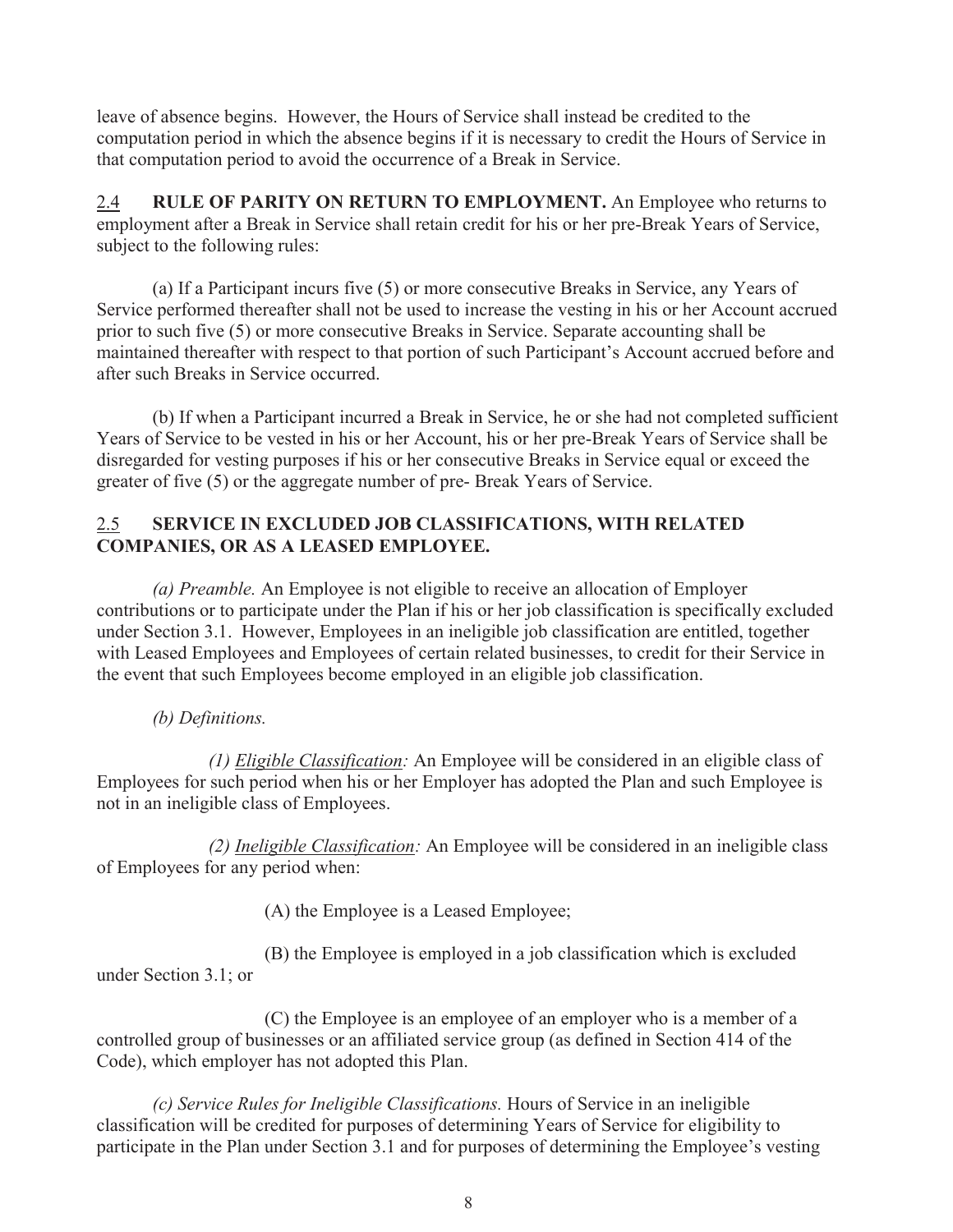percentage in the event the Employee participates in the Plan.

 *(d) Construction.* This Section is included in the Plan to comply with the Code provisions regarding the crediting of Service, and not to extend any additional rights to Employees in ineligible classifications other than as required by the Code and regulations thereunder.

## 2.6 **SPECIAL RULES RELATING TO VETERANS' REEMPLOYMENT RIGHTS.**

(a) *General Rule.* Notwithstanding any provision of this Plan to the contrary, contributions, benefits and service credit with respect to qualified military service will be provided in accordance with Section 414(u) of the Code. The provisions of this Section 2.6 are effective December 12, 1994.

 (b) *Death Benefits*. In the case of a death occurring on or after January 1, 2007, if a Participant dies while performing qualified military service (as defined in Code Section 414(u)), the Participant's Beneficiary is entitled to any additional benefits (other than benefit accruals relating to the period of qualified military service) provided under the Plan as if the Participant had resumed employment and then terminated employment on account of death. Moreover, the Plan will credit the Participant's qualified military service as service for vesting purposes, as though the Participant had resumed employment under USERRA immediately prior to the Participant's death.

(c) *Differential Wage Payments.* For years beginning after December 31, 2008:

 (1) an individual receiving a differential wage payment as defined by Code Section 3401(h)(2), is treated as an employee of the employer making the payment;

 (2) the differential wage payment is treated as compensation for purposes of Code Section 415(c)(3) and Treasury Reg. Section 1.415(c)-2 (*e.g*., for purposes of Code Section 415, top-heavy provisions of Code Section 416, determination of highly compensated employees under Code Section 414(q), and applying the 5% gateway requirement under the Code Section 401(a)(4) regulations); and

 (3) the Plan is not treated as failing to meet the requirements of any provision described in Code Section 414(u)(1)(C) (or corresponding Plan provisions, including, but not limited to, Plan provisions related to the ADP or ACP test) by reason of any contribution or benefit which is based on the differential wage payment. The Administrator operationally may determine, for purposes of the provisions described in Code Section  $414(u)(1)(C)$ , whether to take into account any deferrals, and if applicable, any matching contributions, attributable to differential wages. Differential wage payments (as described herein) will also be considered compensation for all Plan purposes.

This subsection 2.6(c) applies only if all employees of the Employer performing service in the uniformed services described in Code Section 3401(h)(2)(A) are entitled to receive differential wage payments (as defined in Code Section 3401(h)(2)) on reasonably equivalent terms and, if eligible to participate in a retirement plan maintained by the Employer, to make contributions based on the payments on reasonably equivalent terms (taking into account Code Sections  $410(b)(3)$ , (4), and (5)).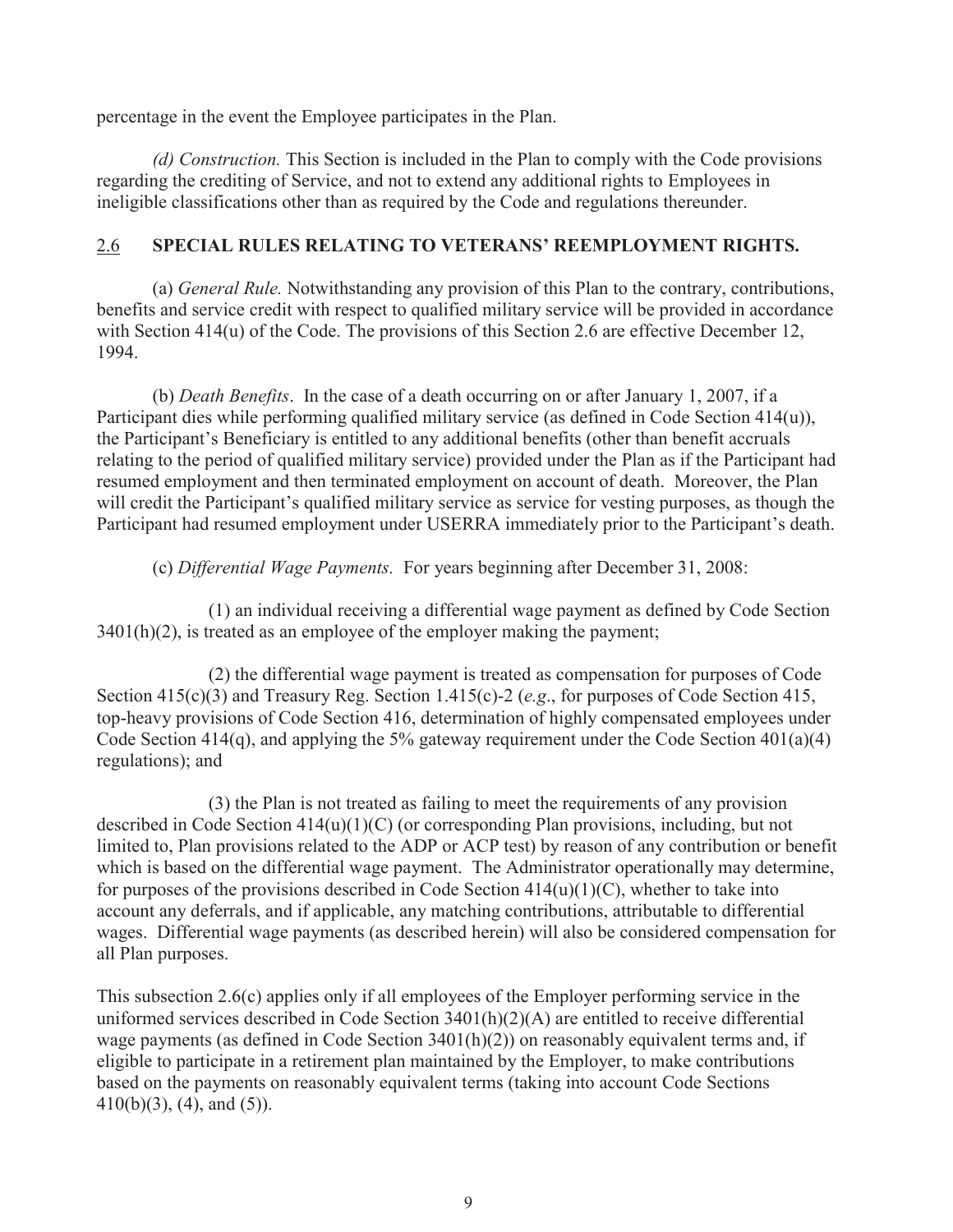# **ARTICLE THREE--PLAN PARTICIPATION**

3.1 **PARTICIPATION.** All Employees participating in this Plan prior to May 1, 2013, shall continue to participate, subject to the terms hereof. Each Employee who is hired on or after May 1, 2013, shall become a Participant under the Plan effective as of the first day of the month coincident with or next following his or her completion of one Year of Service.

Each other Employee who is hired prior to May 1, 2013, shall become a Participant under the Plan effective as of the first day of the month coincident with or next following his or her completion of one month of Service. For purposes of this Section 3.1, an Employee shall be deemed to have completed one Month of Service on the one-month anniversary of his or her Employment Date.

In no event, however, shall any Employee participate under the Plan or be credited for Service under its terms (except as provided in Section 2.5) while he or she is: (a) a student of the Employer; (b) a seasonal or non-benefit eligible employee, provided the employee has not completed one Year of Service, or (c) not regularly scheduled to work at least 20 hours per week, provided the Employee is not expected to complete a Year of Service during his or her first 12 months of employment and has never completed one Year of Service.

3.2 **REEMPLOYMENT OF FORMER PARTICIPANT.** A Participant whose participation ceased because of termination of employment with the Employer will immediately participate upon his or her reemployment.

3.3 **TERMINATION OF ELIGIBILITY.** If a Participant shall become ineligible to participate in the Plan because the Participant's job classification is specifically excluded under Section 3.1 or Section 2.5(b)(2), such Participant shall, except as otherwise provided in Section 2.5, continue to vest in his or her Account under the Plan for each Year of Service completed while an ineligible Employee until such time as his or her Account is distributed pursuant to the terms of the Plan. If a Participant becomes ineligible during a Plan Year, such Participant shall receive an allocation of Employer contributions under Section 4.1 based upon the Participant's Compensation as determined as of his or her termination of eligibility, provided such Participant is eligible to receive an allocation of Employer contributions under Section 4.2. Any such Participant's Account shall continue to share in the allocation of investment experience under Section 5.1.

3.4 **ELECTION NOT TO PARTICIPATE.** An Employee may, subject to the approval of the Employer, elect voluntarily not to participate in the Plan. The election not to participate in the Plan is irrevocable and must be communicated to the Employer, in writing, prior to the Participant's date of initial eligibility to participate in the Plan.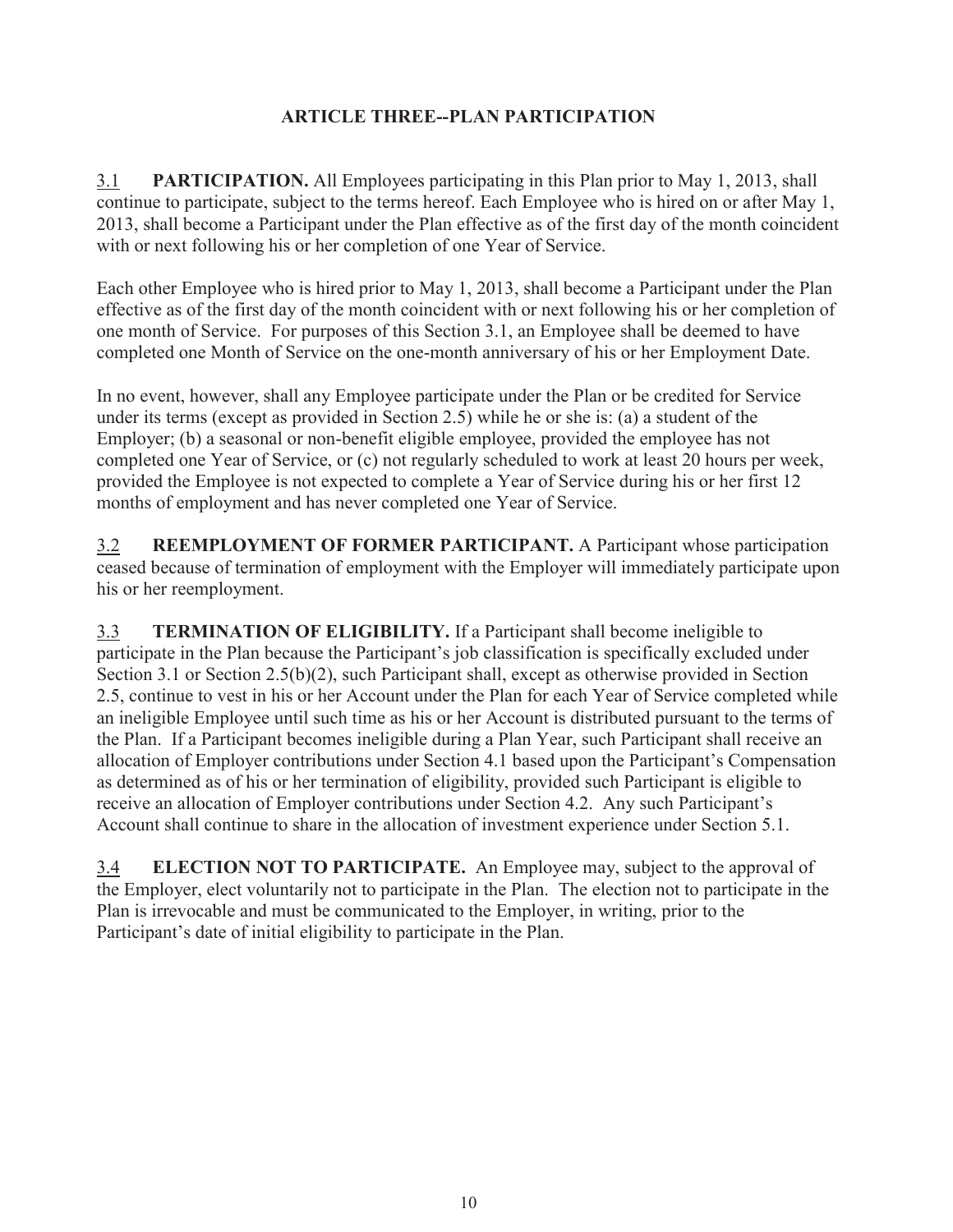## **ARTICLE FOUR--EMPLOYER CONTRIBUT IONS AND ROLLOVERS AND TRANSFERS FROM OTHER PLANS**

4.1 **EMPLOYER CONTRIBUTIONS.** Effective May 1, 2013, for each Plan Year, the Employer shall contribute to the Account of each eligible Participant an amount equal to nine percent (9%) of the Participant's Compensation for such Plan Year. The Employer contribution for any Plan Year shall be reduced by the amount of any forfeitures, if any, available for allocation in accordance with the provisions of Article Six as of the end of the Plan Year.

In the case of a Participant who qualifies for benefits under the Employer's long-term disability plan, said long-term disability plan shall make contributions to the Plan on behalf of the Participant at the rate prescribed by the long-term disability plan on the basis of the Participant's Compensation immediately prior to the disability. Such contributions are subject to the limitations of Code Section 415 and the terms of the long-term disability plan.

#### *Overall Permitted Disparity Limits.*

 (a) Annual Overall Permitted Disparity Limit: Notwithstanding the foregoing provisions of this Section 4.1, if in any Plan Year the Plan benefits any Participant who benefits under another qualified plan or simplified employee pension, as defined in Section 408(k) of the Code, maintained by the Employer that either provides for or imputes permitted disparity (integrates), then such plans will be considered to be one plan and will be considered to comply with the permitted disparity rules if the extent of the permitted disparity of all such plans does not exceed 100%. For purposes of the preceding sentence, the extent of the permitted disparity of a plan is the ratio, expressed as a percentage, which the actual benefits, benefit rate, offset rate, or employer contribution rate, whatever is applicable under the plan, bears to the limitation under Section 401(l) of the Code applicable to such plan. Notwithstanding the foregoing, if the Employer maintains two or more plans, only one plan may provide for permitted disparity.

 (b) Cumulative Permitted Disparity Limit: With respect to a Participant who benefits or has benefited under a defined benefit or target benefit plan of the Employer, effective for Plan Years beginning on or after January 1, 1994, the cumulative permitted disparity limit for the Participant is thirty five (35) total cumulative permitted disparity years. Total cumulative permitted disparity years means the number of years credited to the Participant for allocation or accrual purposes under the Plan, any other qualified plan or simplified employee pension plan (whether or not terminated) ever maintained by the Employer, while such plan either provides for or imputes permitted disparity. For purposes of determining the Participant's cumulative permitted disparity limit, all years ending in the same calendar year are treated as the same year. If the Participant has not benefited under a defined benefit or target benefit plan which neither provides for nor imputes permitted disparity for any year beginning on or after January 1, 1994, then such Participant has no cumulative disparity limit.

For purposes of this Section 4.1, "benefiting" means benefiting under the Plan for any Plan Year during which a Participant received or is deemed to receive an allocation in accordance with Section 1.410(b)-3(a) of the Income Tax Regulations.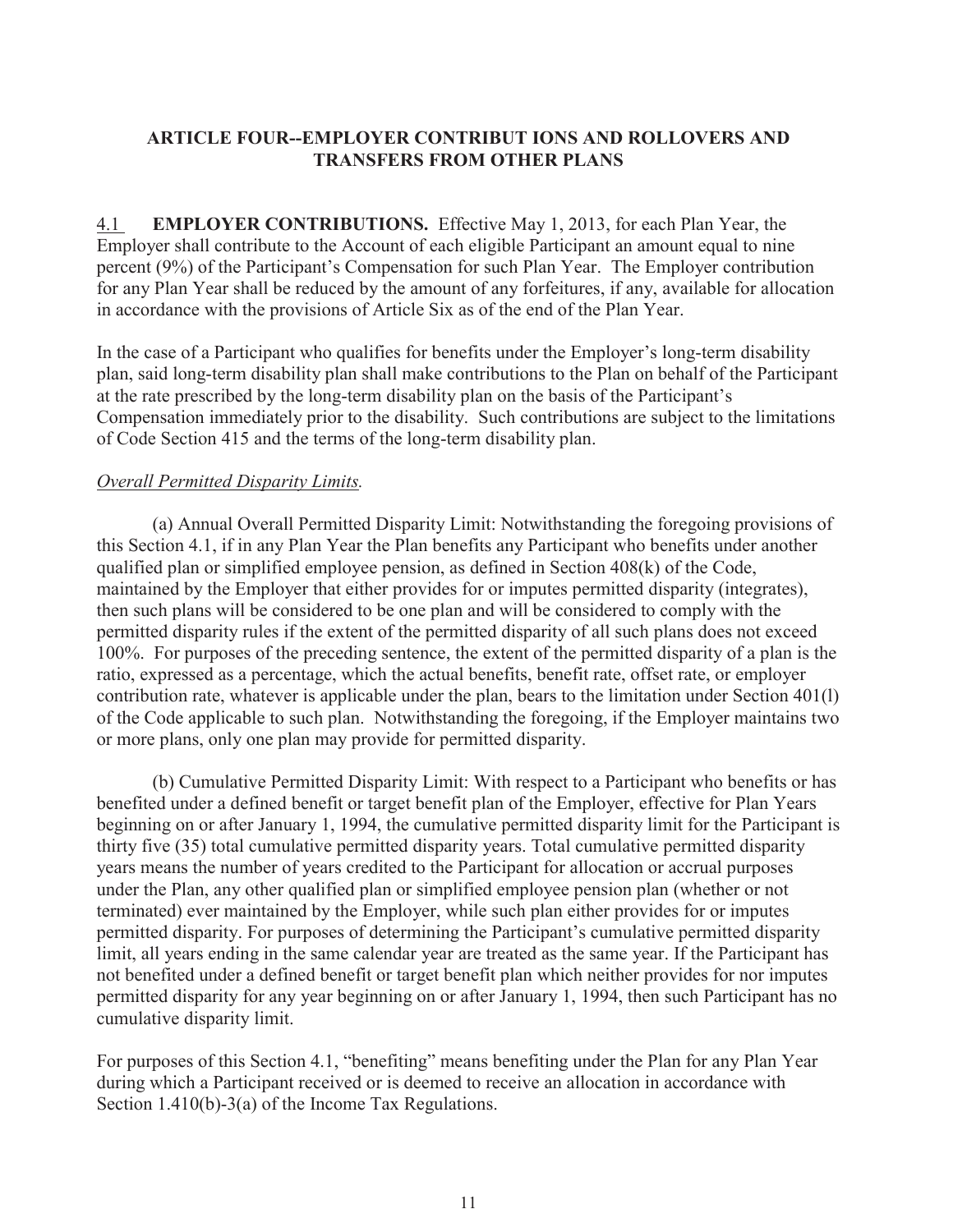4.2 **ELIGIBILITY FOR ALLOCATION OF EMPLOYER CONTRIBUTIONS.** To be eligible for an allocation of Employer contributions in any Plan Year, subject to the provisions of Section 11.3, an Employee must be qualified as a Participant under Section 3.1.

4.3 **PARTICIPANTS OMITTED IN ERROR.** In the event the Administrator determines a Participant is not allocated a share of the Employer contribution as a result of an administrative error in any Plan Year, the Employer shall make an additional contribution on behalf of such omitted Participant in an appropriate amount and allocate such amount to the Participant's Account prior to making the allocations set forth under Section 4.1.

4.4 **ROLLOVERS AND TRANSFERS FROM OTHER PLANS**. With the approval of the Administrator, there may be paid to the Plan amounts which have been held under other plans qualified under Section 401 of the Code either (a) maintained by the Employer which have been discontinued or terminated with respect to any Employee, or (b) maintained by another employer with respect to which any Employee has ceased to participate. Any such transfer or rollover may also be made by means of an individual retirement account qualified under Section 408 of the Code, where the individual retirement account was used as a conduit from the former plan. Any amounts so transferred on behalf of any Employee shall be nonforfeitable and shall be maintained under a separate Plan account, to be paid in addition to amounts otherwise payable under this Plan. The amount of any such account shall be equal to the fair market value of such account as adjusted for income, expenses, gains, losses, and withdrawals attributable thereto.

If an Employee has not satisfied the eligibility requirements of Section 3.1 but has either transferred or rolled over an amount from another qualified retirement plan, the Employee shall be considered a Participant under the Plan but only to the extent of the amount transferred or rolled over to the Plan, provided that in no event shall such a transfer or rollover be permitted if the Employee is an Employee as described in Section 2.5(b)(2).

The Administrator, operationally and on a nondiscriminatory basis, may limit the source of rollover contributions that may be accepted by this Plan. The Administrator will not accept the rollover of after-tax employee contributions from another plan.

4.5 **LIMITATION ON DEDUCTIONS.** The required Employer contribution in accordance with Section 4.1 shall not exceed the maximum amount permitted as a deduction under Code Section 404(a)(7), except to the extent necessary to satisfy the provisions of Section 11.3.

4.6 **TIMING OF CONTRIBUTIONS.** Employer contributions shall be made to the Plan no later than the time prescribed by Code Section 412(c)(10) including any waivers granted by the Secretary of the Treasury.

4.7 **OBLIGATION OF FIDUCIARIES.** No fiduciary shall be under a duty to inquire into the correctness of the amount of, nor to enforce payment of, any contribution to be made hereunder, and no one shall have any right to question any determination of the Board of Trustees of the Employer concerning the amount of the contribution or the failure to make a contribution in any given year.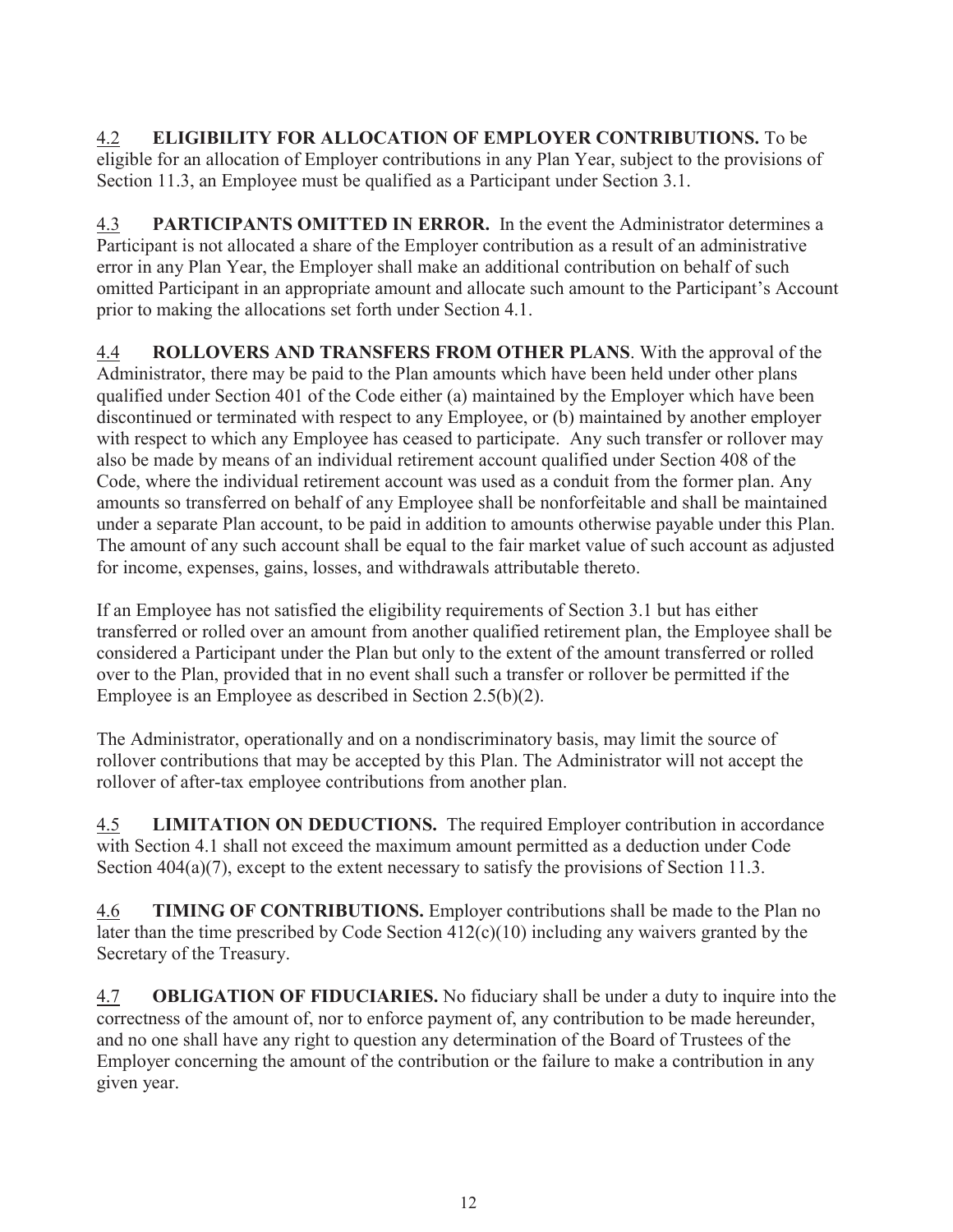#### **ARTICLE FIVE--ACCOUNTING RULES**

#### 5.1 **INVESTMENT OF ACCOUNTS AND ACCOUNTING RULES.**

 *(a) Investment Funds.* The investment of Participants' Accounts shall be made in a manner consistent with the provisions of the Plan. The Administrator, in its discretion, may allow the Plan to provide for separate funds for the directed investment of each Participant's Account.

 *(b) Participant Direction of Investments.* If the Administrator chooses to provide more than one investment fund, then each Participant may direct how his or her Account is to be invested among available investment funds in the percentage multiples established by the Administrator. A Participant may change his or her investment direction after advance notice to the Administrator, in accordance with uniform rules established by the Administrator. An investment direction may apply to the investment of future contributions and/or amounts previously accumulated in the Account. In the event a Participant makes no investment election, his or her Account shall be invested in the investment fund selected by the Administrator for all such similarly situated Accounts. If the Plan's record keeper or investment manager is changed, the Administrator may suspend the Participant's investment direction of his or her Account. If Participant direction of investments is suspended, the Administrator shall invest the Participants' Accounts in an interestbearing account(s) until such change has been completed.

The Plan is intended to constitute a qualified retirement plan described in Section 404(c) of ERISA, and regulations thereunder. As a result, the fiduciaries of the Plan may be relieved of liability for any losses which are the direct and necessary result of investment instructions given by a Participant.

 *(c) Safe lnvestment Option.* The Administrator may provide that one of the investment funds offers both a reasonable safety of the principal amount invested and a reasonable rate of interest return. An investment fund composed of guaranteed interest contracts through an insurance company, a pooled fund of short-term bonds and notes, or a money market fund shall be deemed to meet these standards.

 *(d) Allocation of Investment Experience.* As of each Valuation Date, the investment fund(s) of the Plan shall be valued at fair market value, and the income, loss, appreciation and depreciation (realized and unrealized), and any paid expenses of the Plan attributable to such fund shall be apportioned among Participants' Accounts within the fund based upon the value of each Account within the fund as of the preceding Valuation Date. Adjustment of Accounts for investment experience shall be deemed to be made as of the Valuation Date to which the adjustment relates, even if actually made on a later date.

 *(e) Allocation of Employer Contributions.* Employer contributions shall be allocated, for accounting purposes, to the Account of each eligible Participant as of the last day of the period for which the contributions are made.

 (f) *Manner and Time of Debiting Distributions.* For any Participant who receives a distribution from his or her Account, distribution shall be made in accordance with the provisions dealing with the timing of commencement of benefit payments in Section 7.2. The distribution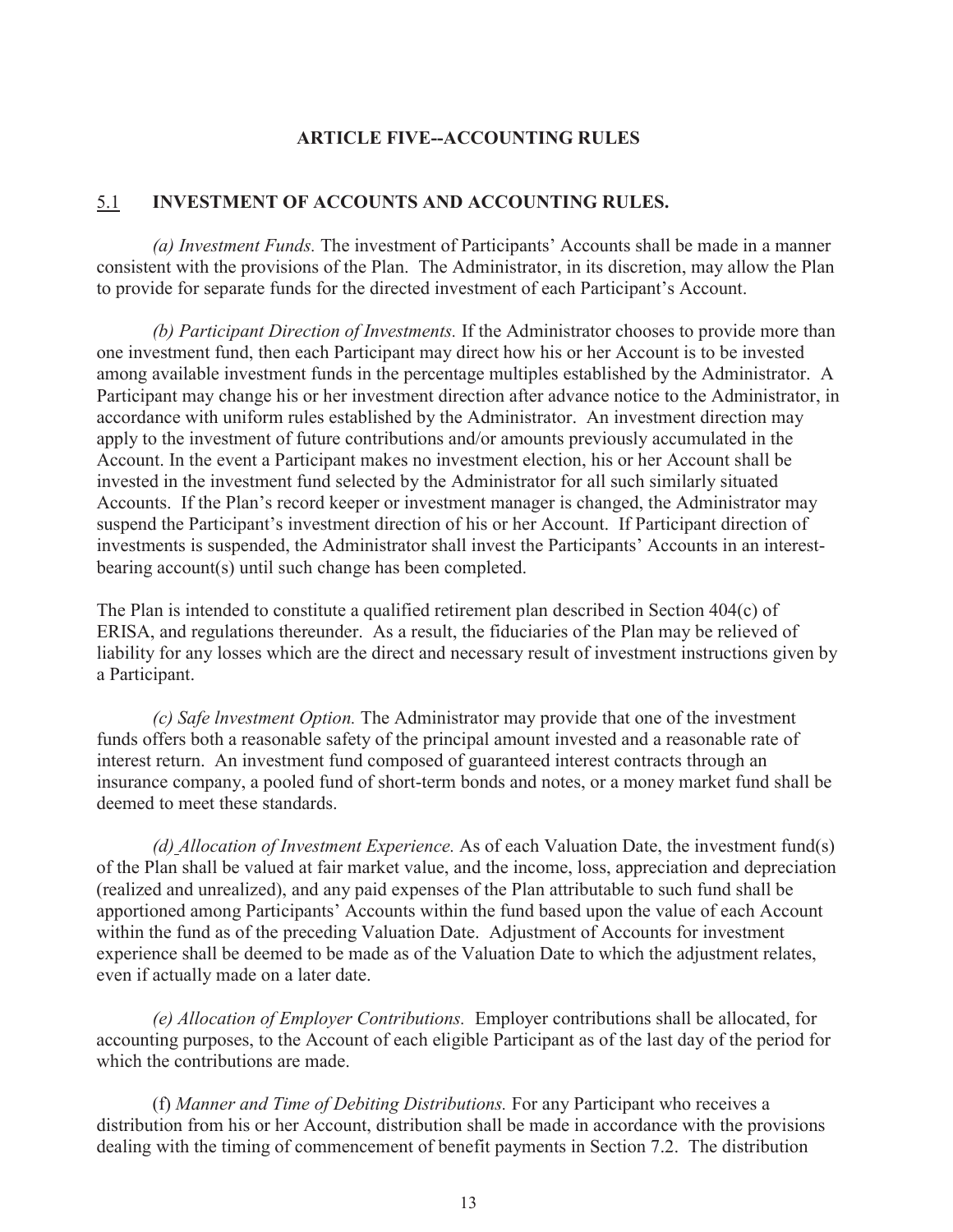shall be equal to the fair market value of the Participant's vested Account as of the Valuation Date preceding the distribution.

5.2 **SPECIAL ACCOUNTING RULES: SEGREGATED ACCOUNTS.** The Administrator may adopt uniform nondiscriminatory administrative rules under which Participants may request, in writing, segregation of all or part of their Accounts for separate directed investment. The Administrator is not required to adopt this procedure, or the Administrator may provide that the procedure apply only to specific categories of Accounts, such as (but not limited to) Accounts of Participants who have reached a certain age, rollover contribution Accounts, or Accounts of Participants whose benefits are being paid in installments. Segregated Accounts may be charged with additional administrative expenses as determined by the Administrator on an equitable basis.

5.3 **LIMITATION OF PARTICIPANTS' RIGHTS.** Nothing contained in this Article Five or elsewhere in the Plan shall be deemed to give any Participant any interest in any specific part of the Plan's assets or any interest other than his or her right to receive benefits in accordance with the applicable provisions of the Plan.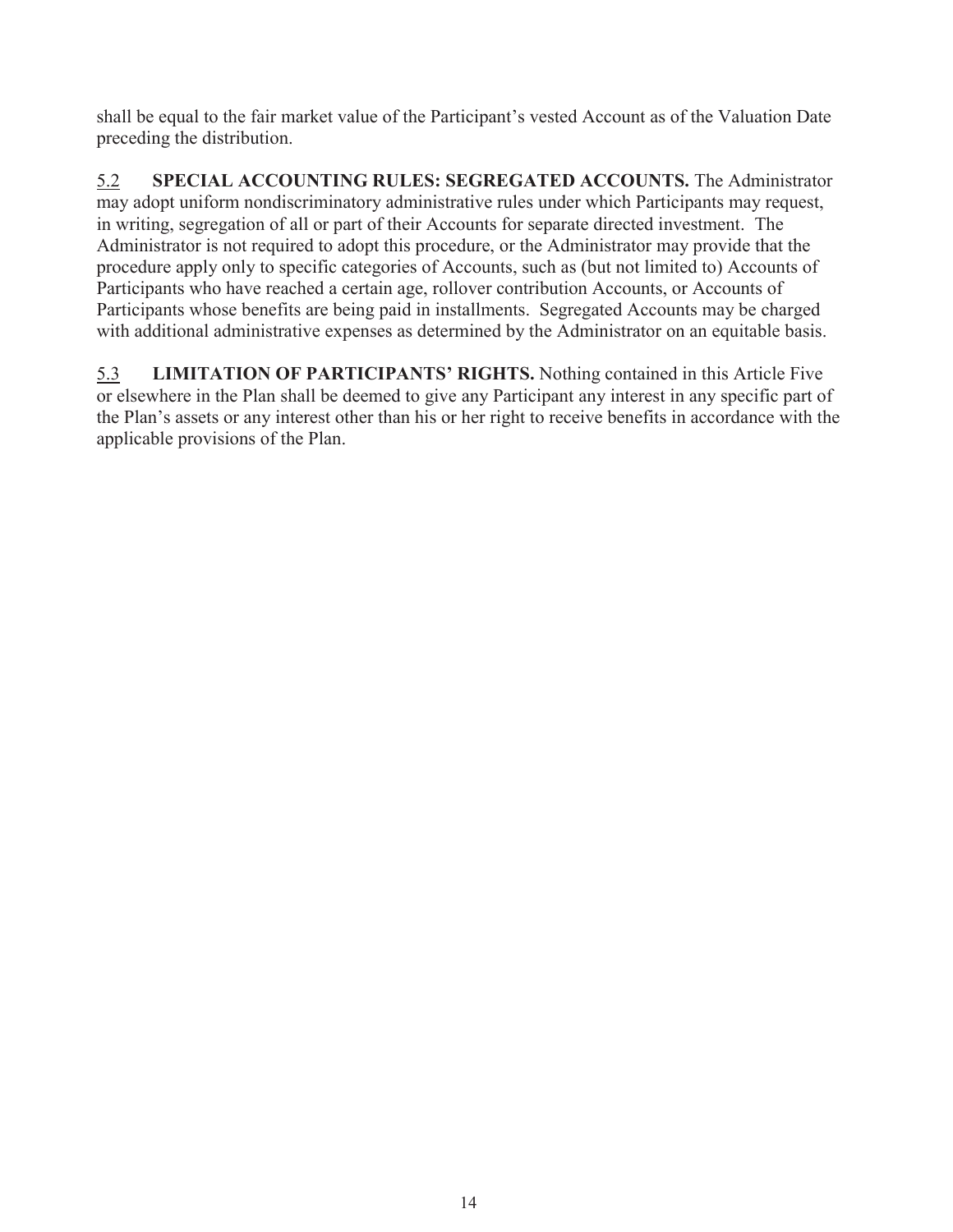## **ARTICLE SIX--VESTING, RETIREMENT AND DISABILITY BENEFITS**

6.1 **VESTING**. A Participant shall at all times have a 100% nonforfeitable (vested) right to his or her Account under the Plan.

6.2 **NORMAL RETIREMENT**. A Participant who is in the employment of the Employer at his or her Normal Retirement Age shall have a nonforfeitable interest in 100% of his or her Account. For purposes of this Section 6.2, Normal Retirement Age means the earlier of: (a) the time the Participant attains his or her Normal Retirement Date or (b) the later of (1) the time the Participant attains age 65 or (2) the fifth anniversary of the time a Participant commenced participation in the Plan. A Participant who continues in employment after his or her Normal Retirement Date shall continue to participate under the Plan, but may elect in writing to have his or her Account payable at the time and in the manner specified in Article Seven.

6.3 **PERMANENT AND TOTAL DISABILITY**. If a Participant incurs a permanent and total disability while in the employ of the Employer, the Participant shall have a nonforfeitable interest in 100% of his or her Account. Payment of his or her Account balance will be made at the time and in a manner specified in Article Seven, following receipt by the Administrator of the Participant's distribution request. "Permanent and total disability" shall mean suffering from a physical or mental condition that, in the opinion of the Administrator and based upon appropriate medical advice and examination, can be expected to result in death or can be expected to last for a continuous period of no less than 12 months. The condition must, in accordance with uniform and consistent rules, be determined by the Administrator to prevent a Participant from engaging in substantial gainful activity. Receipt of a Social Security disability award shall be deemed proof of disability.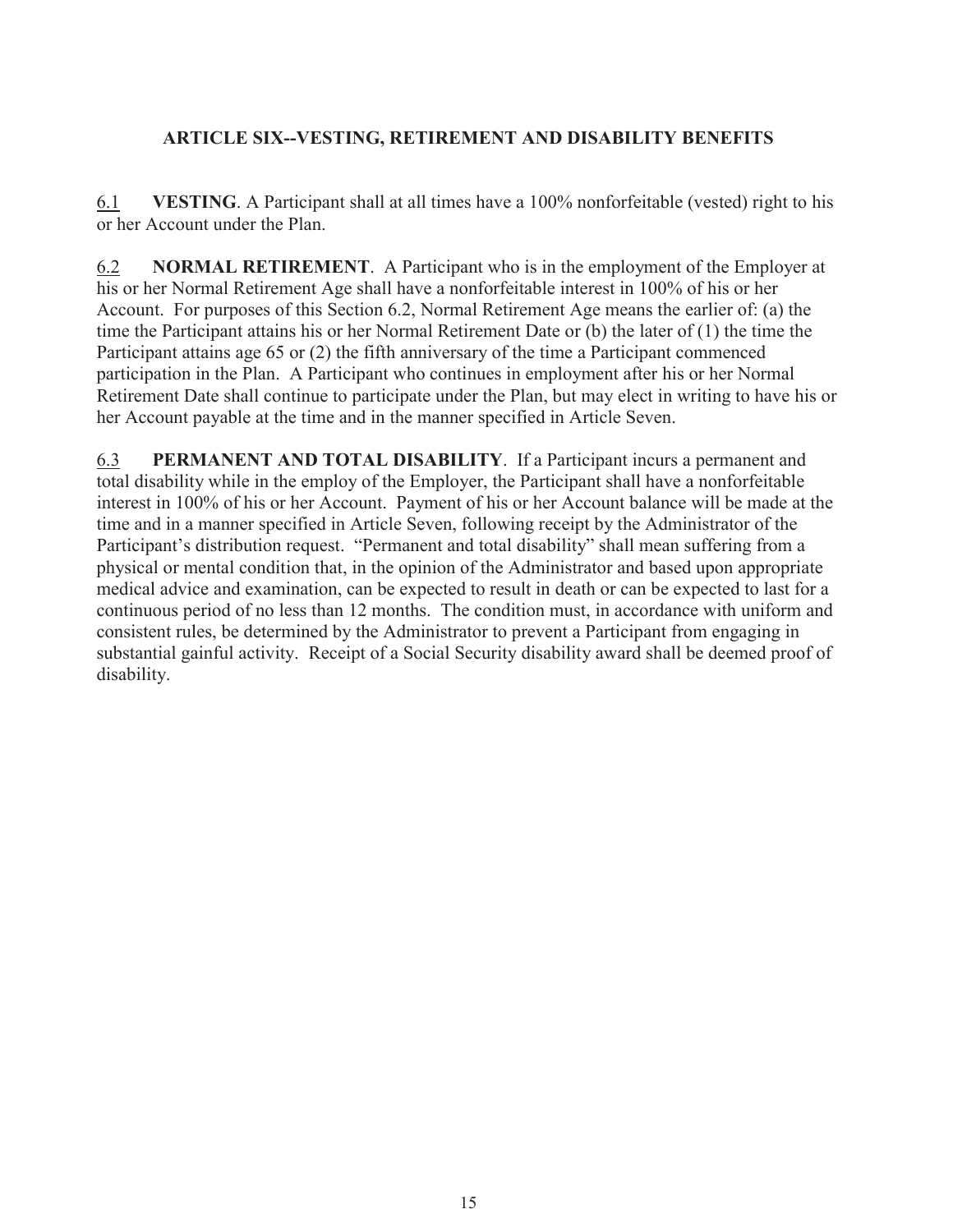#### **ARTICLE SEVEN--MANNER AND TIME OF DISTRIBUTING BENEFITS**

7.1 **MANNER OF PAYMENT.** The Participant's vested Account shall be distributed to the Participant by any of the following methods, as elected by the Participant, subject to the terms of the applicable funding vehicle:

(a) in a single lump-sum payment or

 (b) in periodic installments (at least annually), subject to the minimum distribution rules of Section 7.4, or

- (c) in partial withdrawals, subject to the minimum distribution rules of Section 7.4; or
- (d) by purchase of a nontransferable annuity from an insurance company.

## 7.2 **TIME OF COMMENCEMENT OF BENEFIT PAYMENTS.**

 (a) *Normal or Late Retirement*. Participants whose employment has terminated shall have distribution of their Account commence as soon as administratively feasible following their Normal Retirement Date, unless the Participant elects to defer receipt of his or her Account. Distributions to a Participant who has reached Normal Retirement Date but has not terminated employment may be permitted at the request of the Participant, subject to the terms of the applicable funding vehicle.

 (b) *Disability Retirement.* A Participant whose employment has terminated due to total and permanent disability may request the distribution of his or her Account to commence as soon as administratively feasible following receipt by the Administrator of his or her valid election.

 (c) *Pre-retirement Termination of Employment.* If a Participant terminates employment for any reason other than retirement, disability or death, distribution of his or her vested Account balance shall commence:

 (1) As soon as administratively feasible following the day on which he or she terminated employment or, if later,

 (2) As soon as administratively feasible after a Participant's election to commence payment is delivered to the Administrator.

Unless the Participant elects otherwise, distribution of his or her vested Account shall begin no later than the  $60<sup>th</sup>$  day after the latest of the close of the Plan Year in which:

(3) the Participant attains age sixty-five (65),

 (4) occurs the tenth anniversary of the year in which the Participant commenced participation in the Plan, or

(5) the Participant terminates Service with the Employer.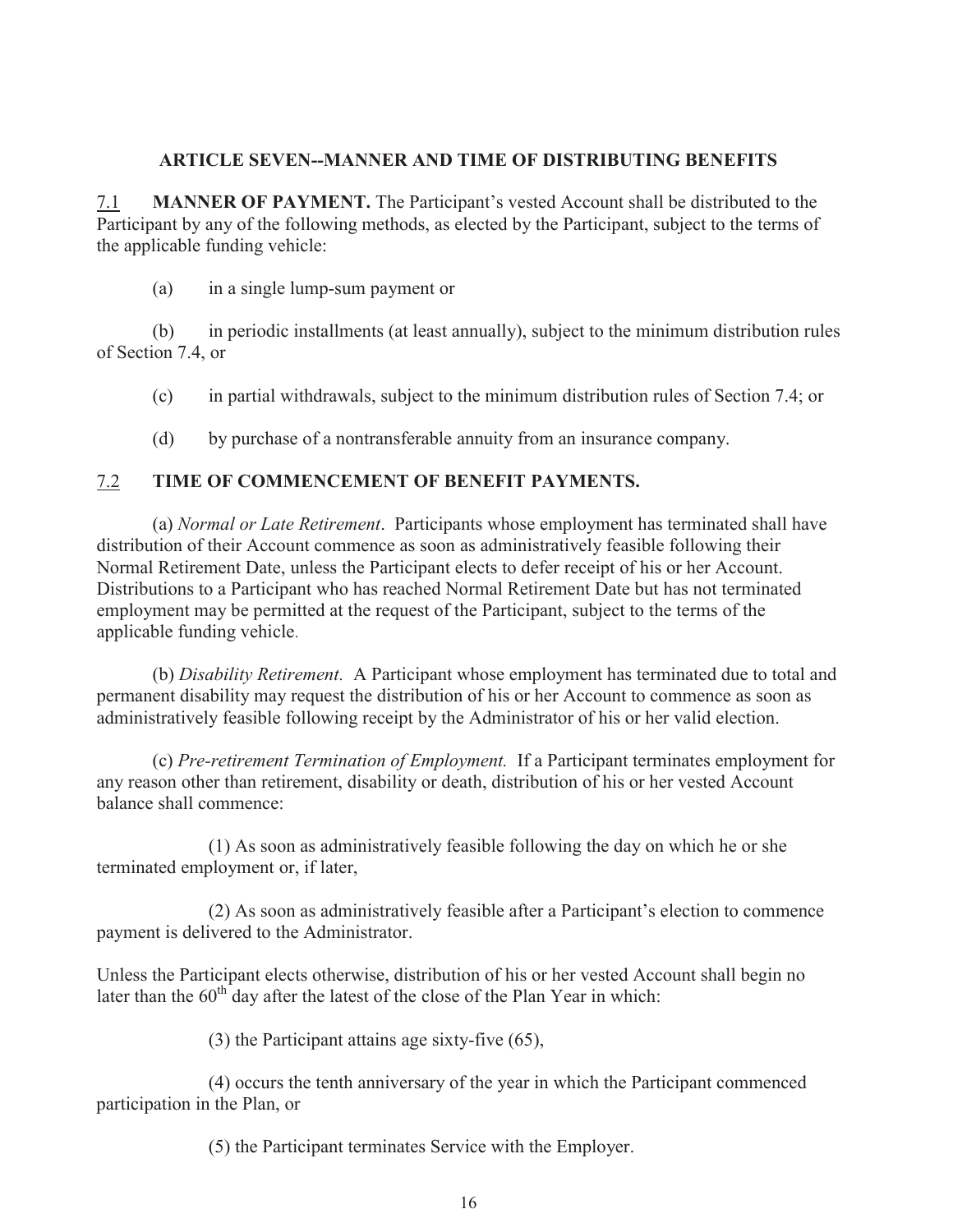(d) *Latest Commencement Date.* Effective January 1, 1997, or when first used by the Employer, if later, a Participant may elect to defer receipt of his or her retirement benefits; *provided, however*, in no event shall the distribution of benefits commence later than the April 1<sup>st</sup> of the calendar year following the later of: (1) the calendar year in which the Participant attains age 70½ or (2) the calendar year in which the Participant retires. In the case of a 5-percent owner (as defined in Section 416 of the Code), in no event shall the distribution of benefits commence later than the April  $1<sup>st</sup>$  of the calendar year following the calendar year in which the Participant attains age 70½. In addition:

 (1) Any Participant (other than a 5-percent owner) attaining age 70½ in years after 1995 may elect by April  $1<sup>st</sup>$  of the calendar year following the year in which the Participant attained age (or by December 31, 1997 in the case of a Participant attaining age 70½ in 1996) to defer distributions until the April 1<sup>st</sup> of the calendar year following the calendar year in which the Participant retires. If no such election is made, the Participant will begin receiving distributions by the April 1<sup>st</sup> of the calendar year following the calendar year in which the Participant attained age 70½ (or by December 31, 1997 in the case of a Participant attaining age 70½ in 1996).

 (2) The pre-retirement age 70½ distribution option is only eliminated with respect to Employees who reach age  $70\frac{1}{2}$  in or after a calendar year that begins after December 31, 1998. The pre-retirement age 70½ distribution option is an optional form of benefit under which benefits payable in a particular distribution form (including any modifications that may be elected after benefit commencement) commence at a time during the period that begins on or after January  $1<sup>st</sup>$  of the calendar year in which an Employee attains age  $70\frac{1}{2}$  and ends April 1<sup>st</sup> of the immediately following calendar year.

The provisions of this Section 7.2(d) (relating to required distributions) are intended to comply with Section 401(a)(9) of the Code, the regulations thereunder and any other applicable guidance, and shall be so interpreted.

 (e) Notwithstanding the foregoing provisions of this Section 7.2, a distribution may be made to an "alternate payee" pursuant to and if required by a "Qualified Domestic Relations Order," even if the affected Participant has not separated from service and has not attained the "earliest retirement age" under the Plan. For purposes of this subsection 7.2(e), "Qualified Domestic Relations Order," "alternate payee" and "earliest retirement age" shall have the meanings set forth in Section 414(p) of the Code.

 (f) *Suspension of 2009 RMDs*.Notwithstanding the provisions of the Plan relating to required minimum distributions under Code Section 401(a)(9), a Participant or Beneficiary who would have been required to receive required minimum distributions for 2009 but for the enactment of Code Section 401(a)(9)(H) ("2009 RMDs"), and who would have satisfied that requirement by receiving distributions that are (1) equal to the 2009 RMDs or (2) one or more payments in a series of substantially equal distributions (that include the 2009 RMDs) made at least annually and expected to last for the life (or life expectancy) of the Participant, the joint lives (or joint life expectancy) of the Participant and the Participant's designated Beneficiary, or for a period of at least 10 years ("Extended 2009 RMDs"), will not receive those distributions for 2009 unless the Participant or Beneficiary chooses to receive such distributions. Participants and Beneficiaries described in the preceding sentence will be given the opportunity to elect to receive the distributions described in the preceding sentence.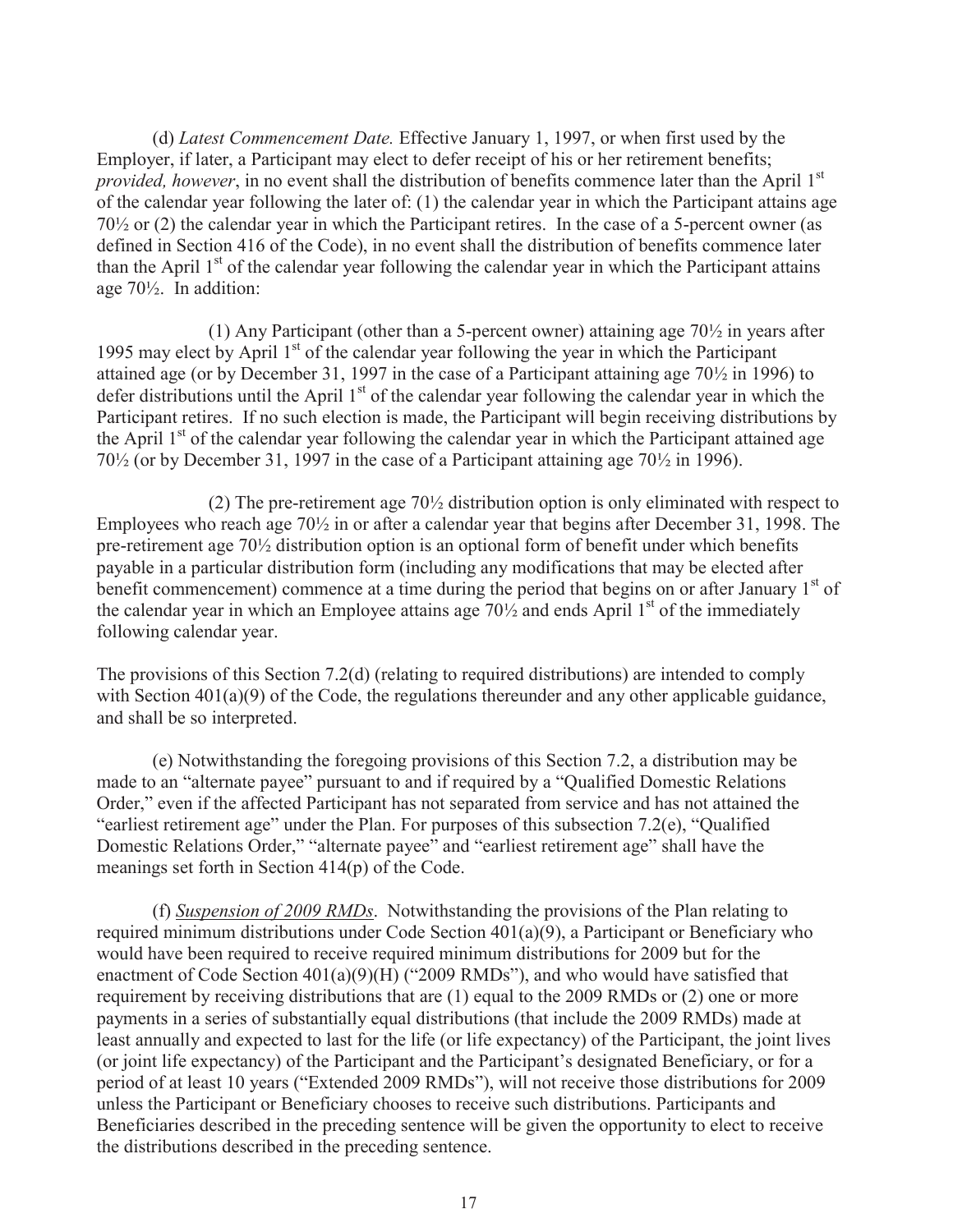7.3 **FURNISHING INFORMATION.** Prior to the payment of any benefit under the Plan, each Participant or Beneficiary may be required to complete such administrative forms and furnish such proof as is deemed necessary or appropriate by the Employer, Administrator, and/or fiduciary.

# 7.4 **MINIMUM DISTRIBUTION RULES.**

(a) *In General*

 *(1) Effective Date.* The provisions of this Section 7.4 will apply for purposes of determining required minimum distributions for calendar years beginning with the 2002 calendar year.

 (2) *Coordination With Minimum Distribution Requirements Previously in Effect.*  Required minimum distributions for 2002 will be determined as follows. If the total amount of 2002 required minimum distributions under the Plan made to the distributee for calendar year 2002 (i) equals or exceeds the required minimum distributions determined under this Section 7.4, then no additional distributions will be required to be made for 2002 on or after such date to the distributee; or (ii) is less than the amount determined under this Section 7.4, then required minimum distributions for 2002 on and after such date will be determined so that the total amount of required minimum distributions for 2002 made to the distributee will be the amount determined under this Section 7.4.

 *(3) Precedence.* The requirements of Section 7.4 will take precedence over any inconsistent provisions of the Plan.

 *(4) Requirements of Income Tax Regulations Incorporated.* All distributions required under this Section 7.4 will be determined and made in accordance with the Income Tax Regulations under Section 401(a)(9) of the Code.

 *(5) TEFRA Section 242(b) Elections.* Notwithstanding the other provisions of this Section 7.4, distributions may be made under a designation made before January 1, 1984, in accordance with Section 242(b)(2) of the Tax Equity and Fiscal Responsibility Act (TEFRA) and the provisions of the Plan that relate to Section 242(b)(2) of TEFRA.

## (b) *Time and Manner of Distribution*

 *(1) Required Beginning Date.* The Participant's entire interest will be distributed, or begin to be distributed, to the Participant no later than the Participant's required beginning date.

 *(2) Death of Participant Before Distribution Begins.* If the Participant dies before distributions begin, the Participant's entire interest will be distributed, or begin to be distributed, no later than as follows:

 (i) If the Participant's surviving spouse is the Participant's sole designated beneficiary, then, subject to Section 7.4(b)(2)(v) below, distributions to the surviving spouse will begin by December 31<sup>st</sup> of the calendar year immediately following the calendar year in which the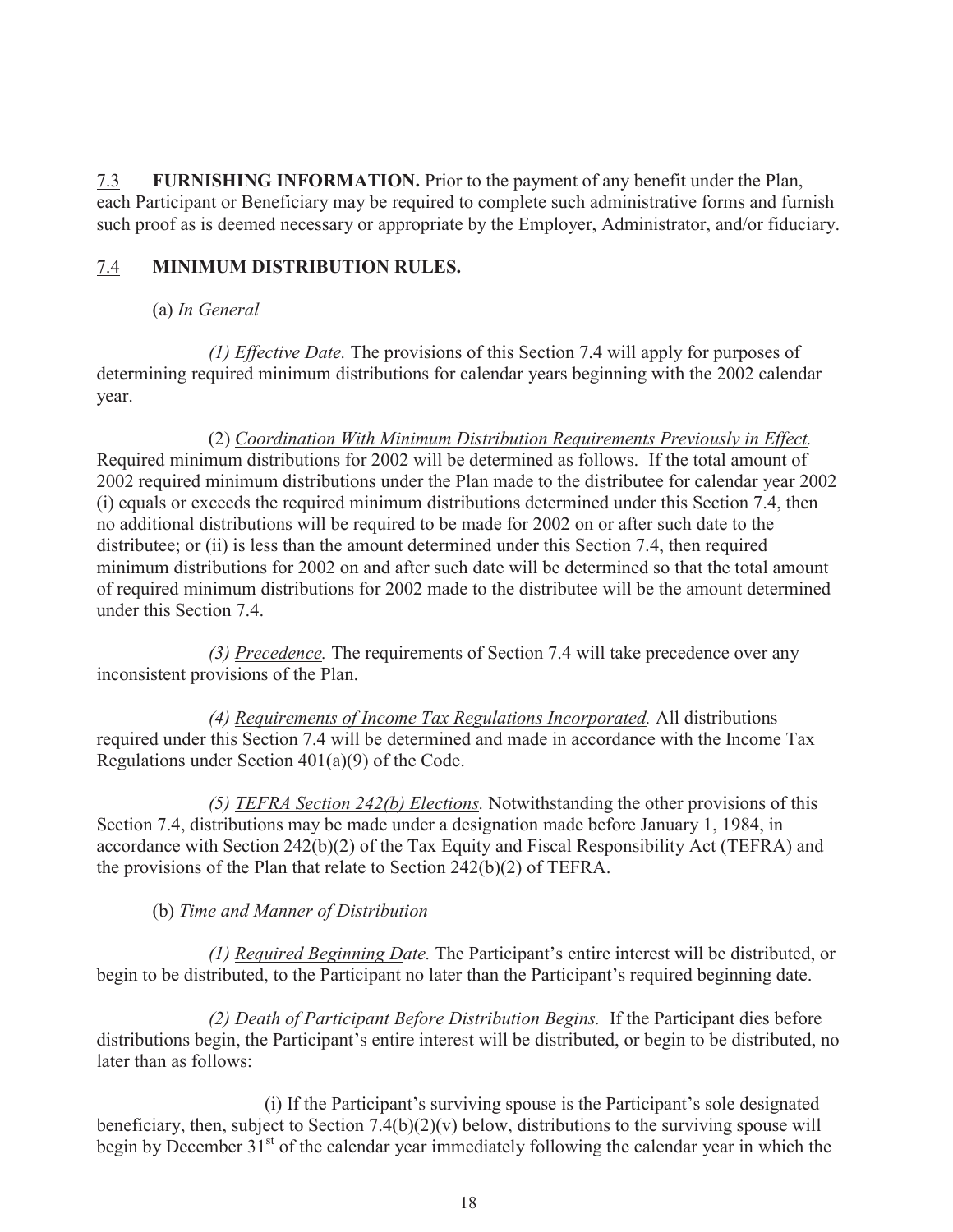Participant died, or by December  $31<sup>st</sup>$  of the calendar year in which the Participant would have attained age 70½, if later.

 (ii) If the Participant's surviving spouse is not the Participant's sole designated beneficiary, then, subject to Section 7.4(b)(2)(v) below, distributions to the designated beneficiary will begin by December  $31<sup>st</sup>$  of the calendar year immediately following the calendar year in which the Participant died.

(iii) If there is no designated beneficiary as of September  $30<sup>th</sup>$  of the year following the year of the Participant's death, the Participant's entire interest will be distributed by December 31<sup>st</sup> of the calendar year containing the fifth anniversary of the Participant's death.

 (iv) If the Participant's surviving spouse is the Participant's sole designated beneficiary and the surviving spouse dies after the Participant but before distributions to the surviving spouse begin, this Section 7.4(b)(2), other than Section 7.4(b)(2)(i), will apply as if the surviving spouse were the Participant.

 (v) Participants or Beneficiaries may elect on an individual basis whether the five-year rule or the life expectancy rule in this Section 7.4(b)(2) applies to distributions after the death of a Participant who has a designated beneficiary. The election must be made no later than the earlier of September  $30<sup>th</sup>$  of the calendar year in which distribution would be required to be made under this Section 7.4(b)(2), or by September  $30<sup>th</sup>$  of the calendar year which contains the fifth anniversary of the Participant's (or, if applicable, surviving spouse's) death. If neither the Participant nor Beneficiary makes an election under this paragraph, distributions will be made in accordance with this Section 7.4(b)(2).

For purposes of this Section 7.4(b)(2) and Section 7.4(d), unless Section 7.4(b)(2)(iv) applies, distributions are considered to begin on the Participant's required beginning date. If Section 7.4(b)(2)(iv) applies, distributions are considered to begin on the date distributions are required to begin to the surviving spouse under Section 7.4(b)(2)(i). If distributions under an annuity purchased from an insurance company irrevocably commence to the Participant before the Participant's required beginning date (or to the Participant's surviving spouse before the date distributions are required to begin to the surviving spouse under Section 7.4(b)(2)(i)), the date distributions are considered to begin is the date distributions actually commence.

 (3) *Forms of Distribution.* Unless the Participant's interest is distributed in the form of an annuity purchased from an insurance company or in a single sum on or before the required beginning date, as of the first distribution calendar year distributions will be made in accordance with Section 7.4(c) or 7.4(d). If the Participant's interest is distributed in the form of an annuity purchased from an insurance company, distributions thereunder will be made in accordance with the requirements of Section  $401(a)(9)$  of the Code and the Income Tax Regulations issued thereunder.

## (c) *Required Minimum Distributions During Participant's Lifetime*

 (1) *Amount of Required Minimum Distribution For Each Distribution Calendar Year.* During the Participant's lifetime, the minimum amount that will be distributed for each distribution calendar year is the lesser of: (1) the quotient obtained by dividing the Participant's account balance by the distribution period in the Uniform Lifetime Table set forth in Section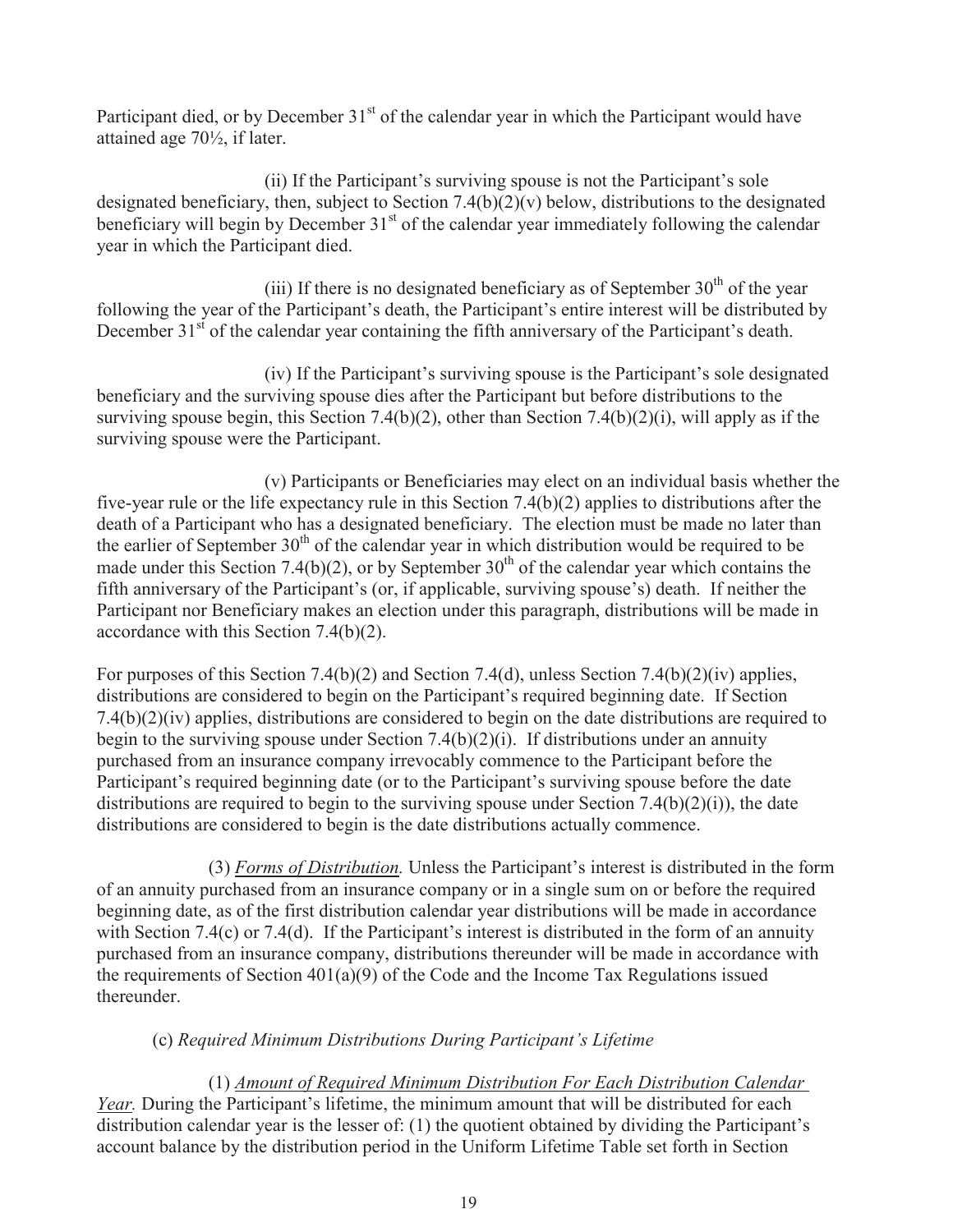1.401(a)(9)-9 of the Income Tax Regulations, using the Participant's age as of the Participant's birthday in the distribution calendar year; or (2) if the Participant's sole designated beneficiary for the distribution calendar year is the Participant's spouse, the quotient obtained by dividing the Participant's account balance by the number in the Joint and Last Survivor Table set forth in Section 1.401(a)(9)-9 of the income Tax Regulations, using the Participant's and spouse's attained ages as of the Participant's and spouse's birthdays in the distribution calendar year.

 (2) *Lifetime Required Minimum Distributions Continue Through Year of Participant's Death.* Required minimum distributions will be determined under this Section 7.4(c) beginning with the first distribution calendar year and up to and including the distribution calendar year that includes the Participant's date of death.

#### (d) *Required Minimum Distributions after Participant's Death*

#### (1) *Death On or After Date Distributions Begin.*

 (i) *Participant Survived by Designated Beneficiary.* If the Participant dies on or after the date distributions begin and there is a designated beneficiary, the minimum amount that will be distributed for each distribution calendar year after the year of the Participant's death is the quotient obtained by dividing the Participant's account balance by the longer of the remaining life expectancy of the Participant or the remaining life expectancy of the Participant's designated beneficiary, determined as follows: (A) the Participant's remaining life expectancy is calculated using the age of the Participant in the year of death, reduced by one for each subsequent year; (B) if the Participant's surviving spouse is the Participant's sole designated beneficiary, the remaining life expectancy of the surviving spouse is calculated for each distribution calendar year after the year of the Participant's death using the surviving spouse's age as of the spouse's birthday in that year. For distribution calendar years after the year of the surviving spouse's death, the remaining life expectancy of the surviving spouse is calculated using the age of the surviving spouse as of the spouse's birthday in the calendar year of the spouse's death, reduced by one for each subsequent calendar year; and (C) if the Participant's surviving spouse is not the Participant's sole designated beneficiary, the designated beneficiary's remaining life expectancy is calculated using the age of the beneficiary in the year following the year of the Participant's death, reduced by one for each subsequent year.

 (ii) *No Designated Beneficiary.* If the Participant dies on or after the date distributions begin and there is no designated beneficiary as of September  $30<sup>th</sup>$  of the year after the year of the Participant's death, the minimum amount that will be distributed for each distribution calendar year after the year of the Participant's death is the quotient obtained by dividing the Participant's account balance by the Participant's remaining life expectancy calculated using the age of the Participant in the year of death, reduced by one for each subsequent year.

#### *(2) Death Before Distributions Begin*

(i) *Participant Survived by Designated Beneficiary.* If the Participant dies before the date distributions begin and there is a designated beneficiary, the minimum amount that will be distributed for each distribution calendar year after the year of the Participant's death is the quotient obtained by dividing the Participant's account balance by the remaining life expectancy of the Participant's designated beneficiary, determined as provided in Section 7.4(d)(1).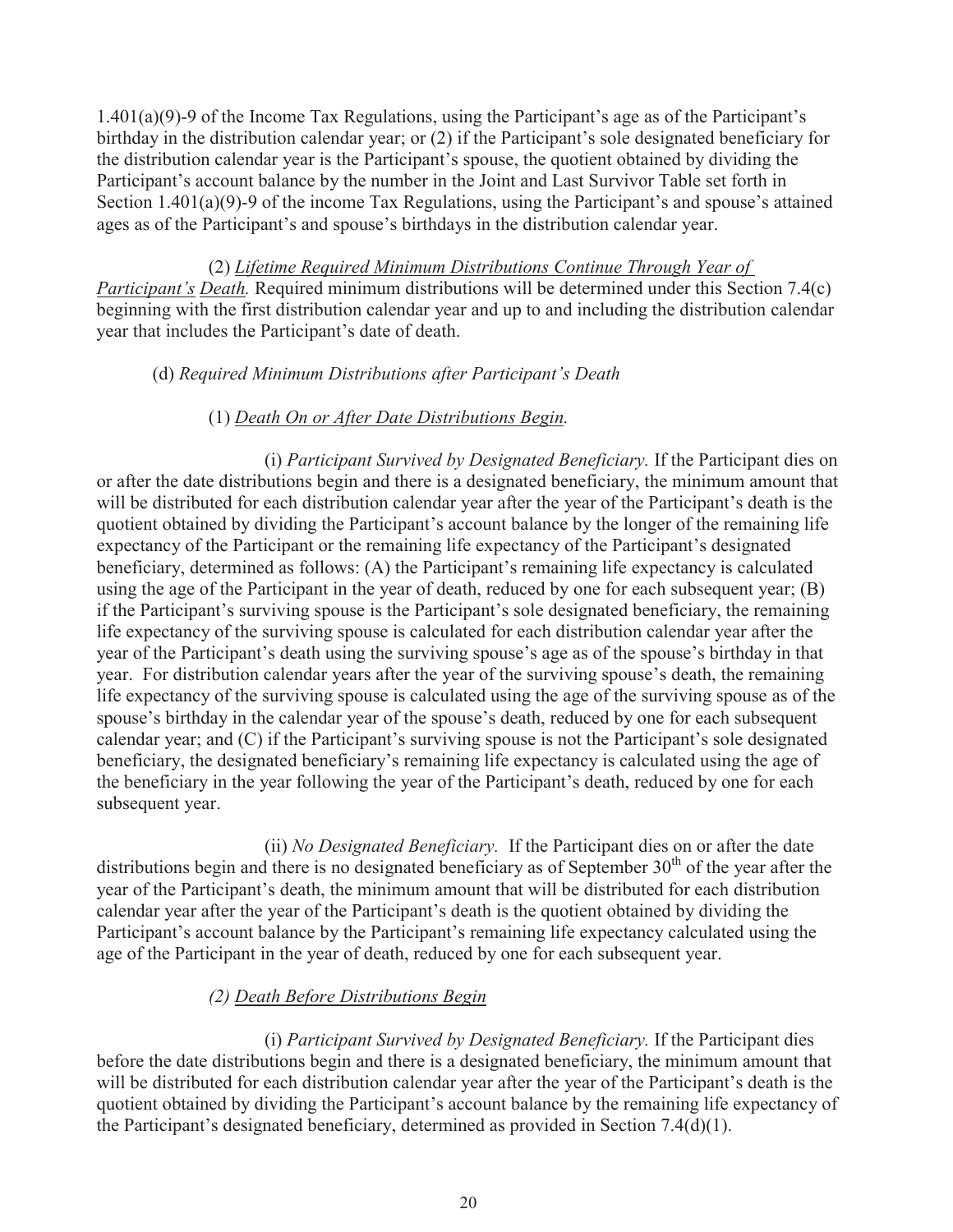(ii) *No Designated Beneficiary.* If the Participant dies before the date distributions begin and there is no designated beneficiary as of September  $30<sup>th</sup>$  of the year following the year of the Participant's death, then, subject to the last paragraph of this Section 7.4(d)(2), distribution of the Participant's entire interest will be completed by December  $31<sup>st</sup>$  of the calendar year containing the fifth anniversary of the Participant's death.

 (iii) *Death of Surviving Spouse before Distributions to Surviving Spouse Are Required to Begin.* lf the Participant dies before the date distributions begin, the Participant's surviving spouse is the Participant's sole designated beneficiary, and the surviving spouse dies before distributions are required to begin to the surviving spouse under Section 7.4(b)(2)(i), this Section 7.4(d)(2) will apply as if the surviving spouse were the Participant.

Participants or beneficiaries may elect on an individual basis whether the five-year rule or the life expectancy rule in this Section 7.4(d)(2) applies to distributions after the death of a Participant who has a designated beneficiary. The election must be made no later than the earlier of September  $30<sup>th</sup>$ of the calendar year in which distribution would be required to be made under Section 7.4(b)(2), or by September  $30<sup>th</sup>$  of the calendar year which contains the fifth anniversary of the Participant's (or, if applicable, surviving spouse's) death. If neither the Participant nor Beneficiary makes an election under this paragraph, distributions will be made in accordance with this Section 7.4(d)(2).

## (e) *Definitions*

 (1) *Designated Beneficiary.* The individual who is designated as the beneficiary under the Plan and is the designated beneficiary under Section 401(a)(9) of Code and Section 1.401(a)(9)-1, Q&A-4, of the Income Tax Regulations.

 (2) *Distribution Calendar Year.* A calendar year for which a minimum distribution is required: For distributions beginning before the Participant's death, the first distribution calendar year is the calendar year immediately preceding the calendar year which contains the Participant's required beginning date for distributions beginning after the Participant's death, the first distribution calendar year is the calendar year in which distributions are required to begin under Section 7.4(b)(2). The required minimum distribution for the Participant's first distribution calendar year will be made on or before the Participant's required beginning date. The required minimum distribution for other distribution calendar years, including the required minimum distribution for the distribution calendar year in which the Participant's required beginning date occurs, will be made on or before December  $31<sup>st</sup>$  of that distribution calendar year.

 (3) *Life Expectancy.* Life expectancy as computed by use of the Single Life Table in Section 1.401(a)(9)-9 of the Income Tax Regulations.

 (4) *Participant's Account Balance.* The account balance as of the last valuation date in the calendar year immediately preceding the distribution calendar year (valuation calendar year) increased by the amount of any contributions made and allocated or forfeitures allocated to the account balance as of dates in the valuation calendar year after the valuation date and decreased by distributions made in the valuation calendar year after the valuation date. The account balance for the valuation calendar year includes any amounts rolled over or transferred to the plan either in the valuation calendar year or in the distribution calendar year if distributed or transferred in the valuation calendar year.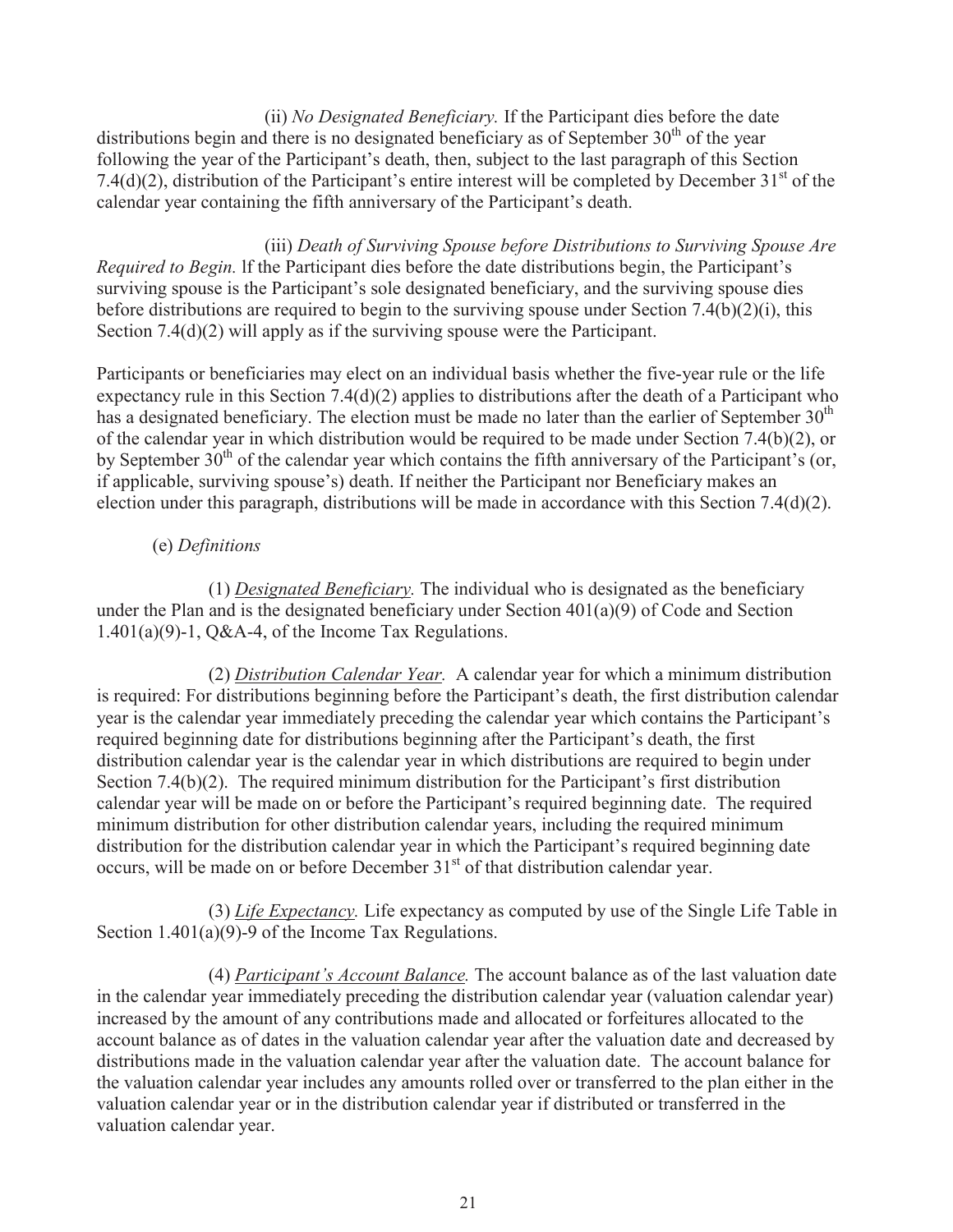(5) *Required Beginning Date.* The date specified in Section 7.2(d) when distributions under Section 401(a)(9) of the Code are required to begin. Required beginning date is the April  $1<sup>st</sup>$  of the calendar year following the later of: (A) the calendar year in which the Participant attains age 70½; or (B) the calendar year in which the Participant retires. In the case of a 5-percent owner (as defined in Section 416 of the Code), in no event shall the distribution of benefits commence later than the April  $1<sup>st</sup>$  of the calendar year following the calendar year in which the Participant attains age 70½.

7.5 **JOINT AND SURVIVOR ANNUITY.** This Section shall apply only to a Participant who does not die prior to the "annuity starting date" within the meaning of Code Section 417(a)(3) and regulations thereunder.

 (a) If distribution of a Participant's Account balance commences during his or her lifetime, his or her vested Account (subject to the provisions of this Section 7.5) shall be applied to the purchase of an annuity for the life of the Participant or, if the Participant is married as of his or her benefit commencement date, applied to the purchase of a "qualified joint and survivor annuity" for the life of the Participant and his or her "eligible spouse." For this purpose, a "qualified joint and survivor annuity" is an immediate annuity for the life of the Participant with a survivor annuity for the life of the spouse which is 50% of the amount of the annuity which is payable during the joint lives of the Participant and his or her spouse.

 (b) The Participant may elect to waive the life annuity or qualified joint and survivor annuity form of benefit at any time during the election period. Such an election must be made in writing in a form acceptable to the Administrator. However, an election to waive a qualified joint and survivor annuity shall not take effect unless the Participant's spouse consents in writing to such election and the spouse's consent acknowledges the effect of such election and is witnessed by a Plan representative or a Notary Public. In the event of such an election, distribution of the portion of the Participant's Account otherwise subject to the provisions of this Section shall be paid to the Participant in the manner selected by the Participant under Section 7.1 above.

 (c) "Eligible Spouse" is the spouse who (i) is married to the Participant for the one-year period ending prior to the earlier of benefit commencement or the date of the Participant's death, or (ii) becomes married within the one-year period prior to benefit commencement and remains married for at least one year. A divorce occurring after benefit payments have commenced to the Participant will not cause an "eligible spouse" to lose such status, unless the spouse agrees to give up rights hereunder pursuant to the terms of a qualified domestic relations order described in Code Section 414(p). The divorce or death of an "eligible spouse" shall not entitle a subsequent spouse to status as an "eligible spouse."

 (d) The spousal waiver made in accordance with this Section must specify the non-spouse beneficiary, if any, and the alternative form of distribution neither of which may be changed unless a new spousal consent is obtained pursuant to Section 7.5(b). In addition, any waiver made in accordance with this Section may be revoked at any time prior to the commencement of benefits under the Plan. A Participant is not limited to the number of revocations or elections that may be made hereunder.

 (e) The "election period" wider this Section shall be the 90-day period prior to the "annuity starting date," which date shall be the first day of the first period in which an amount is payable as an annuity or, if such benefit is not payable as an annuity, the first day on which the Participant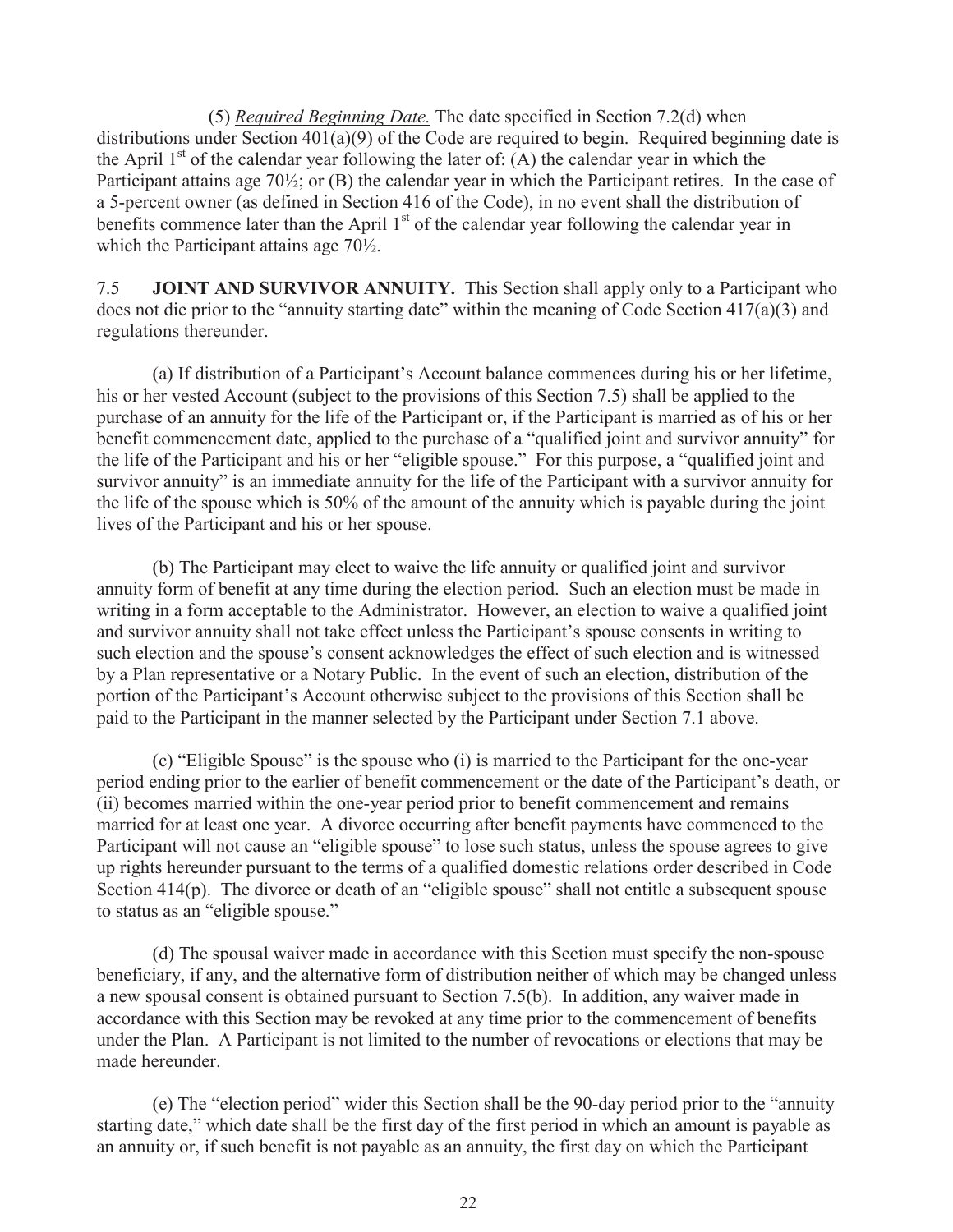may begin to receive a distribution from the Plan.

The written explanation described in Section  $417(a)(3)(A)$  of the Code may be provided after the annuity starting date. The 90-day "applicable election period" to waive the qualified joint and survivor annuity described in Section  $417(a)(6)(A)$  of the Code shall not end before the 30<sup>th</sup> day after the date on which such explanation is provided. The Secretary of the Treasury may, by regulations, limit the period of time by which the annuity starting date precedes the provision of the written explanation other than by providing that the annuity starting date may not be earlier than termination of employment. A Participant may elect (with any applicable spousal consent) to waive any requirement that the written explanation be provided at least 30 days before the annuity starting date (or to waive the 30-day requirement set forth above) if the distribution commences more than seven (7) days after such explanation is provided. The provisions of this Section 7.5(e) are effective for Plan Years beginning after December 31, 1996.

 (f) The Administrator shall provide to each Participant, not more than ninety (90) days prior to the commencement of benefits, a written explanation of:

 (1) the terms and conditions of the qualified joint and survivor annuity or life annuity;

 (2) the Participant's right to make, and the effect of an election to waive, such applicable annuity;

 (3) the rights of the Participant's spouse regarding the required consent to an election to waive the qualified joint and survivor annuity; and

 (4) the right to make, and the effect of, a revocation of an election to waive the applicable annuity.

 (g) Notwithstanding anything contained herein to the contrary, but subject to the terms of the applicable funding vehicle, if the vested balance of the Participant's Account is less than \$5,000, distribution of the Participant's Account shall be made in the form of a lump sum payment. However, no distribution shall be made pursuant to this subsection after the first day of the first period for which an amount is received as an annuity unless the Participant and the Participant's spouse, if applicable, consent in writing to such distribution. Notwithstanding the foregoing provisions of this Section 7.5(g), the first sentence of this Section 7.5(g) shall not apply with respect to distributions that are made prior to October 17, 2000, unless the vested balance of the Participant's Account is less than \$5,000 at the time of the distribution and at any time prior to the distribution.

# 7.6 **DEATH BENEFIT**.

 (a) *Death While an Employee.* In the event of the death of a Participant while in the employ of the Employer, vesting in the Participant's Account shall be 100% if not otherwise 100% vested under Section 6.1. The Account shall constitute the Participant's death benefit to be distributed under this Article to the Participant's Beneficiary.

 (b) *Death after Termination of Employment.* In the event of the death of a former Participant after termination of employment but prior to the complete distribution of his or her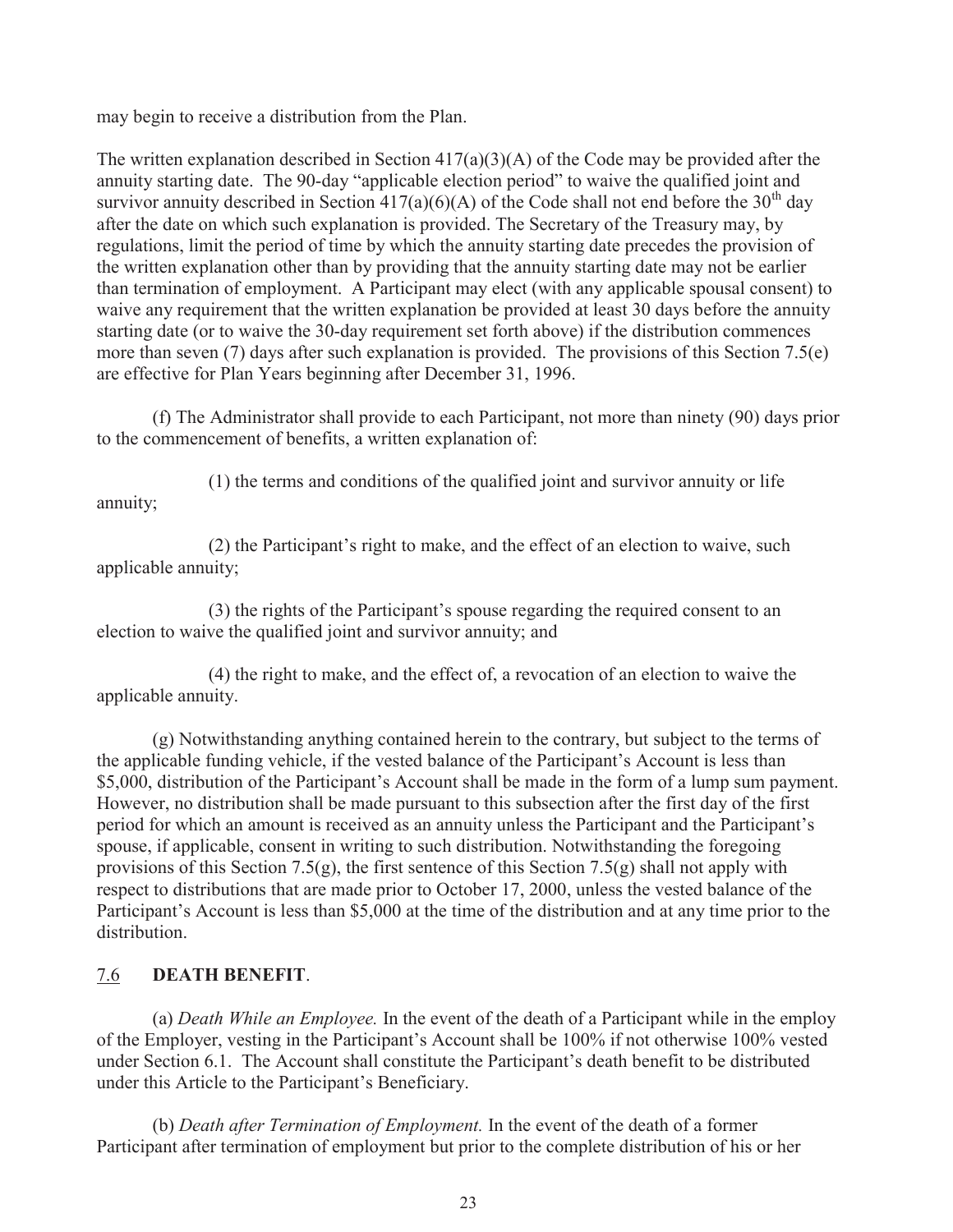vested Account balance under the Plan, the undistributed vested balance of the Participant's Account shall be paid to the Participant's Beneficiary.

7.7 **DESIGNATION OF BENEFICIARY.** Each Participant shall file with the Administrator a designation of Beneficiary to receive payment of death benefits payable hereunder if such Beneficiary should survive the Participant. However, no married Participant's designation of a Beneficiary other than his or her "eligible spouse" (as defined in Section 7.5(c)) shall be effective unless the Participant's eligible spouse has signed a written consent witnessed by a Plan representative or a Notary Public, which consent provides for a designation of an alternative Beneficiary and the alternate form of distribution. Such designation of an alternative Beneficiary or alternative form may not be changed unless a new consent is signed by the eligible spouse.

Subject to the above, Beneficiary designations may include primary and contingent Beneficiaries, and may be revoked or amended at any time in similar manner or form, and the most recent designation shall govern. In the absence of an effective designation of Beneficiary, or if the Beneficiary dies before complete distribution of the Participant's benefits, all amounts shall be paid to the surviving spouse of the Participant, if living, or otherwise equally to the Participant's thensurviving children, whether by marriage or adopted, and the surviving issue of any deceased children, per stirpes, or, if none, to the Participant's estate. Notification to Participants of the death benefits under the Plan and the method of designating a Beneficiary shall be given at the time and in the manner provided by regulations and rulings under the Code.

7.8 **TIME AND MODE OF DISTRIBUTING DEATH BENEFITS.** The Beneficiary shall be allowed to designate both the time and the mode of receiving benefits in accordance with Section 7.1 unless the Participant had designated a method or time in writing and indicated that either was not to be revocable by the Beneficiary. The Beneficiary's election shall be delivered to the Administrator no later than the last day of the calendar year following the calendar year in which the Participant died. If such election is not made, payments shall commence at the "required time" specified in the next paragraph and shall be paid in a lump sum, subject to the special rules for surviving spouses.

The "required time" for commencement of distribution of any death benefit hereunder shall be within the period ending on the last day of the calendar year following the calendar year in which the Participant died, or in the case of a surviving spouse, within a reasonable time after the Participant's death or, if the surviving spouse so elects, no later than the last day of the calendar year in which the Participant would have attained age 70½. If a surviving spouse dies before distributions begin, this paragraph shall be applied as if the surviving spouse were the Participant.

If payment commences at the "required time" and if all payments are designated to or for the benefit of one or more natural persons, the following distribution modes shall be available:

(a) a lump sum; or

 (b) payments of installments (in a like manner to that in Section 7.4) over a period not to exceed the life expectancy of the Beneficiary calculated as of the "required time" in accordance with Table V of Section 1.72-9 of Income Tax Regulations.

To the extent payments are not designated to or for the benefit of a natural person, or if payments commence after the "required time," the following distribution modes shall be available: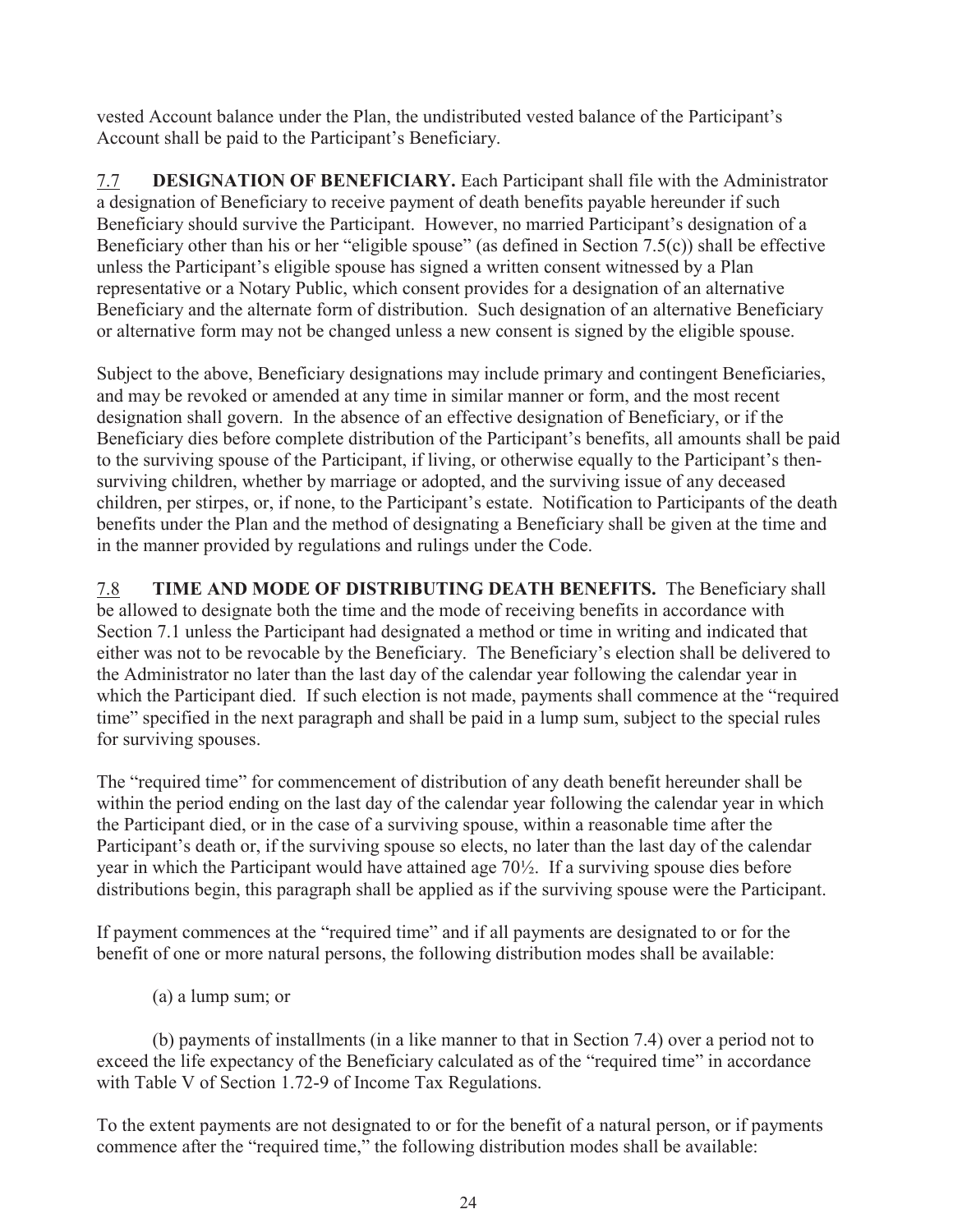- (1) a lump sum payable at any time within five (5) years of the Participant's death;
- or

 (2) payments of installments at such time and in such amount as determined by the Beneficiary, provided that all amounts be paid from the Plan within five (5) years of the Participant's death.

If a Participant dies after payments have commenced, any survivor's benefit must be paid no less rapidly than the method of payment in effect at the time of the Participant's death.

## 7.9 **QUALIFIED PRE-RETIREMENT SURVIVOR ANNUITY.**

The provisions of this Section shall apply only to a Participant on whose behalf death benefits (including voluntary contributions) would amount to at least \$5,000, unless the terms of the applicable funding vehicle also apply the provisions of this Section to smaller distributions.

 (a) If a Participant dies before distribution of benefits has commenced and is survived by his or her "eligible spouse" (as defined in Section 7.5(c)), one-half of the entire death benefit payable under the Plan shall be applied to the purchase of an annuity for the life of the Participant's surviving spouse. The Participant's spouse may direct that payment of the pre-retirement survivor annuity commence within a reasonable period after the Participant's death. If the spouse does not so direct, payment of such benefit will commence at the time the Participant would have attained the later of Normal Retirement Date or age 62. However, the spouse may elect a later commencement date.

 (b) The Participant may elect to waive such survivor annuity death benefit during the period commencing on the first day of the Plan Year in which the Participant attains age 35 (or the date he or she terminates employment, if earlier) and ending on the date of his or her death. Such an election must be made in writing and must include the Participant's designation of a Beneficiary which designation may not be changed unless a new consent is signed by the "eligible spouse." Spousal consent, hereunder, shall not take effect unless the Participant's eligible spouse consents in writing to such election which consent acknowledges the effect of such election and is witnessed by a Plan representative or a notary public.

Any waiver made in accordance with this Section 7.9(b) may be revoked at any time prior to the commencement of benefits under the Plan. A Participant is not limited to the number of revocations or elections that may be made under this Section 7.9.

In the event of such an election, any death benefit otherwise subject to the provisions of this Section 7.9, shall be paid to the Participant's Beneficiary in a manner selected by the Beneficiary or Participant, subject to the provisions of Section 7.8.

 (c) The Administrator shall furnish each Participant with a written explanation of: (i) the terms and conditions of the survivor annuity; (ii) the Participant's right to make, and the effect of, an election to waive the survivor annuity, and to revoke its election; and (iii) the right of the Participant's eligible spouse to prevent such an election by withholding the necessary consent. Such explanation shall be provided to the Participant within the period beginning on the later of the first day of the Plan Year in which the Participant attains age 32 and ending on the last day of the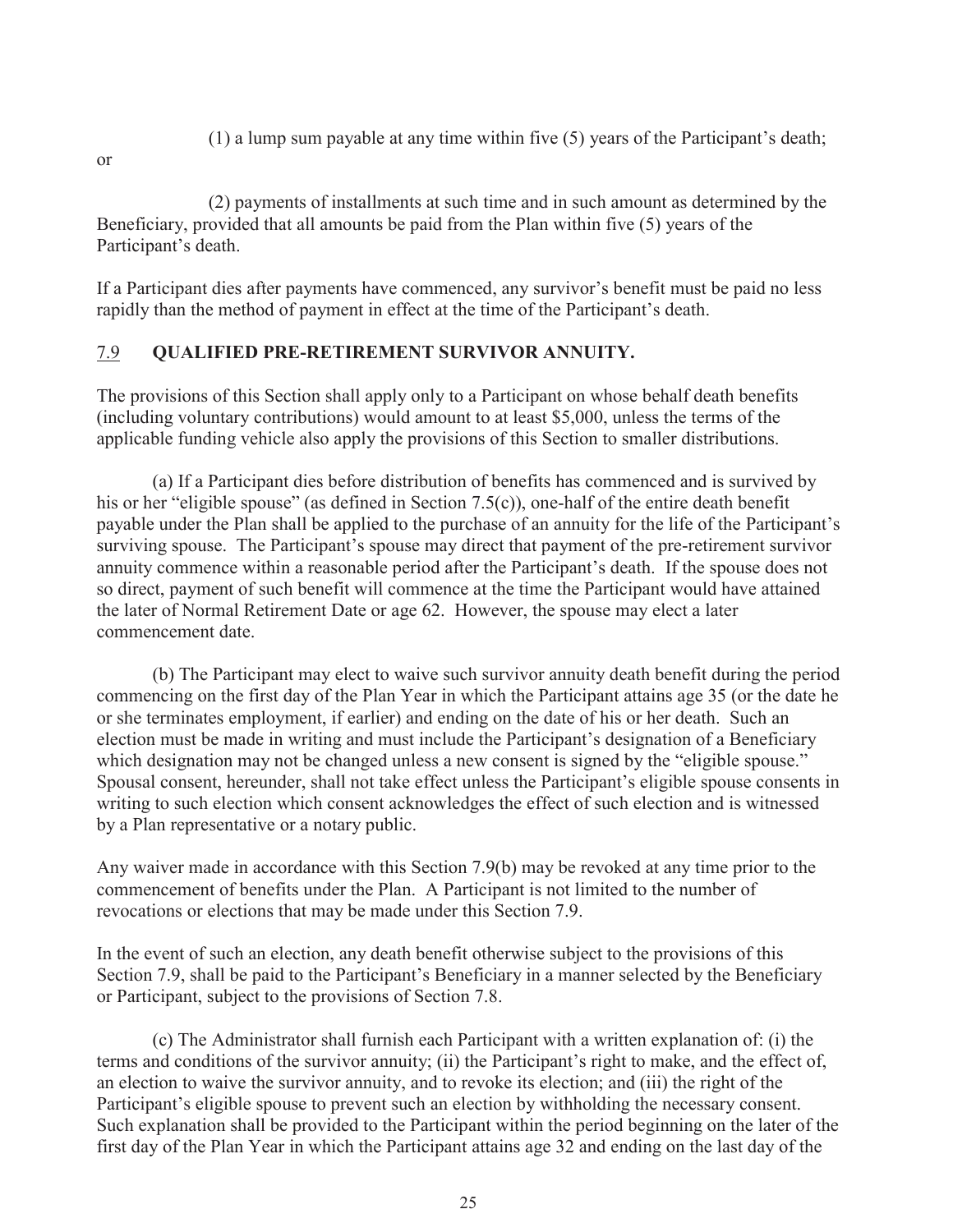Plan Year preceding the Plan Year in which the Participant attains age 35 or within a reasonable period after the Participant commences participation in the Plan, or after the Participant separates from Service if the Participant has not attained age 35 at the time of separation from Service.

## 7.10 **DIRECT ROLLOVER OF ELIGIBLE ROLLOVER DISTRIBUTIONS**.

 (a) *General Rule*. Notwithstanding any provision of the Plan to the contrary that would otherwise limit a Distributee's election, a Distributee may elect, at the time and in the manner prescribed by the Administrator, and to have any portion of an Eligible Rollover Distribution paid directly to an Eligible Retirement Plan specified by the Distributee in a Direct Rollover.

#### (b) *Definitions.*

 (1) *Eligible Rollover Distribution:* An eligible rollover distribution is any distribution of all or any portion of the balance to the credit of the Distributee, except that an eligible rollover distribution does not include: any distribution that is one of a series of substantially equal periodic payments (not less frequently than annually) made for the life (or life expectancy) of the Distributee or the joint lives (or joint life expectancies) of the Distributee and the Distributee's designated Beneficiary, or for a specified period of ten years or more, any distribution to the extent such distribution is required under Section 401(a)(9) of the Code; any hardship distribution; the portion of any distribution that is not includible in gross income (determined without regard to the exclusion for net unrealized appreciation with respect to employer securities); any other distribution(s) that is reasonably expected to total less than \$200 during a year.

For purposes of this Section 7.10, a portion of a distribution shall not fail to be an Eligible Rollover Distribution merely because the portion consists of after-tax employee contributions which are not includible in gross income. However, such portion may be transferred only to an individual retirement account or annuity described in Section 408(a) or (b) of the Code, or to a qualified defined cont1ibution plan described in Section  $401(a)$  or  $403(a)$  of the Code, that agrees to separately account for amounts so transferred, including separately accounting for the portion of such distribution which is includible in gross income and the portion of such distribution which is not so includible.

 (2) *Eligible Retirement Plan:* An eligible retirement plan is an individual retirement account described in Section 408(a) of the Code, an individual retirement annuity described in Section 408(b) of the Code, an annuity plan described in Section 403(a) of the Code, an annuity contract described in Section 403(b) of the Code, an eligible plan under Section 457(b) of the Code which is maintained by a state, political subdivision of a state, or any agency or instrumentality of a state or political subdivision of a state and which agrees to separately account for amounts transferred into such plan from this Plan, or a qualified plan described in Section 401(a) of the Code, that accepts the Distributee's Eligible Rollover Distribution. In the case of an Eligible Rollover Distribution to the surviving spouse, or to a spouse or former spouse who is the alternate payee under a qualified domestic relations order, as defined in Section 414(p) of the Code, an Eligible Retirement Plan means any of the foregoing arrangements.

If any portion of an Eligible Rollover Distribution is attributable to payments or distributions from a designated Roth account, an Eligible Retirement Plan with respect to such portion shall include only another designated Roth account of the individual from whose account the payments or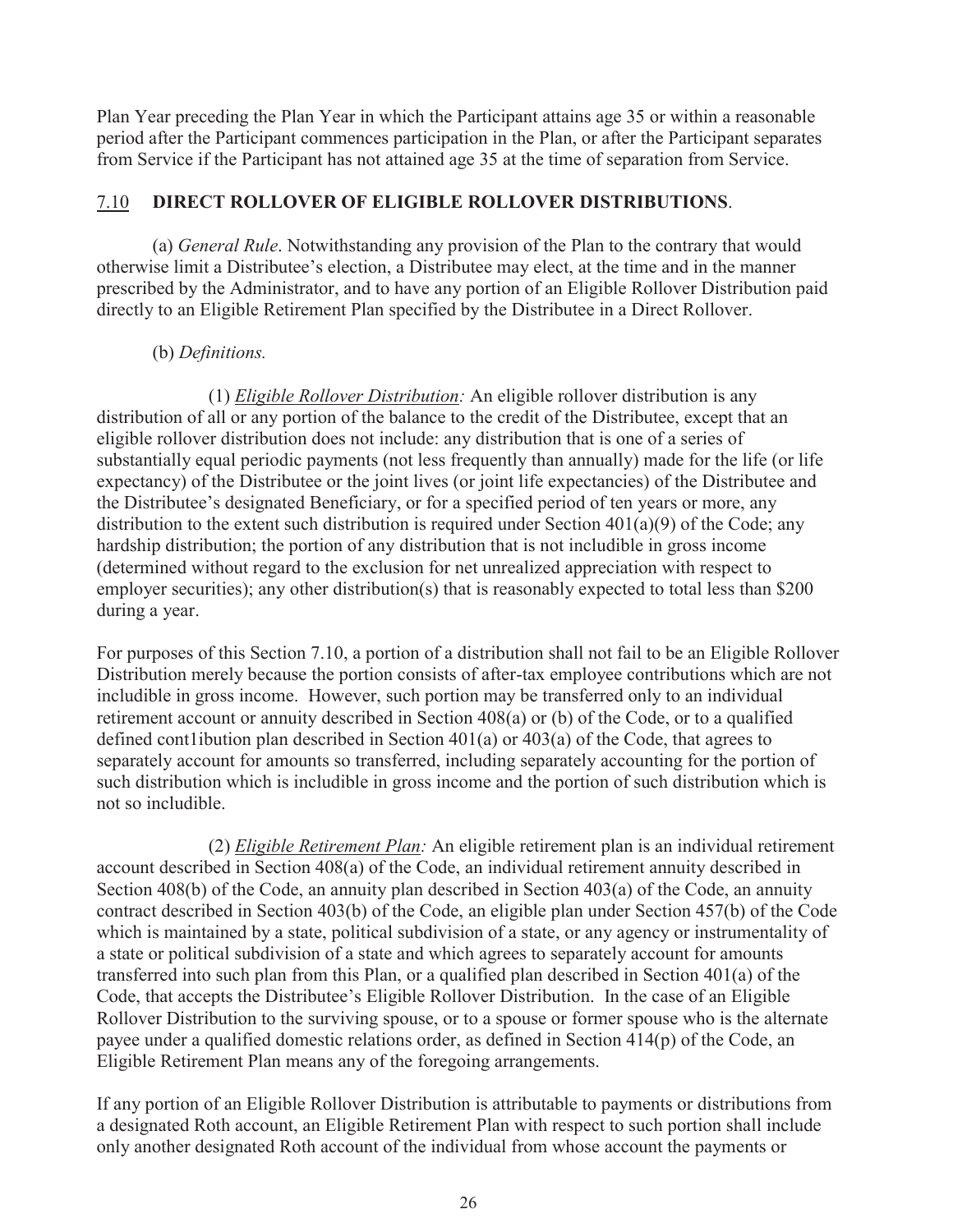distributions were made, or a Roth IRA of such individual.

 (3) *Distributee:* A distributee includes an Employee or former Employee. In addition, the Employee's or former Employee's surviving spouse and the Employee's or former Employee's spouse or former spouse who is the alternate payee under a qualified domestic relations order, as defined in Section 414(p) of the Code, are distributees with regard to the interest of the spouse or former spouse.

 (4) *Direct Rollover:* A direct rollover is a payment by the Plan to the Eligible Retirement Plan specified by the Distributee.

 (c) *Direct Rollovers of 2009 RMDs*: Notwithstanding the provisions of the Plan relating to required minimum distributions under Code Section 401(a)(9) and solely for purposes of applying the direct rollover provisions of the Plan, certain additional distributions in 2009 made at the express election of Participants or Beneficiaries will be treated as eligible rollover distributions. A direct rollover will be offered only for distributions that would be eligible rollover distributions without regard to Code Section 401(a)(9)(H).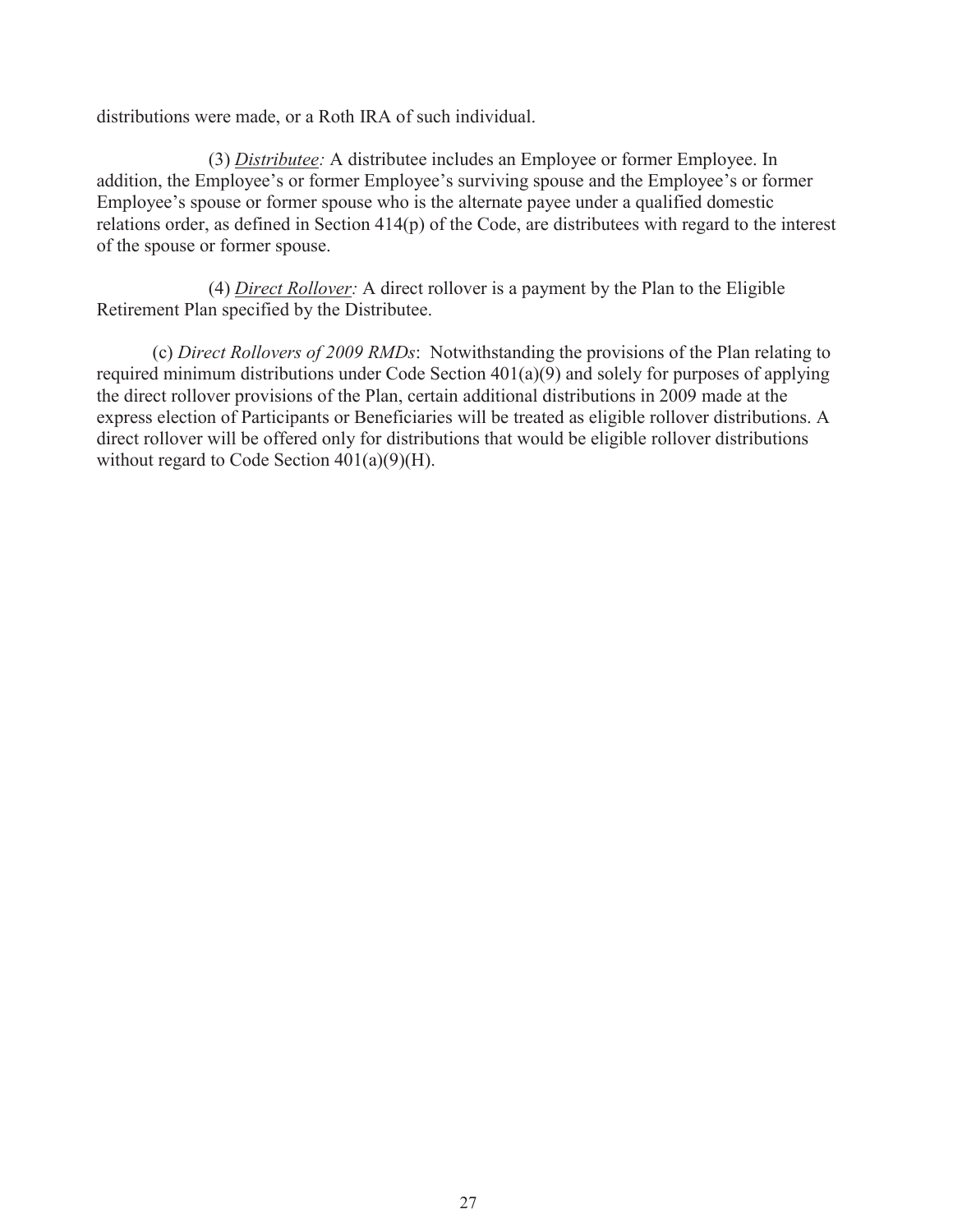## **ARTICLE EIGHT--ADMINISTRATION OF THE PLAN**

8.1 **PLAN ADMINISTRATION**. The Employer shall be the Plan Administrator, hereinbefore and hereinafter called the Administrator, and named fiduciary of the Plan, unless the Employer, by action of its Board of Trustees, shall designate a person or committee of persons to be the Administrator and named fiduciary. The administration of the Plan, as provided herein, including a determination of the payment of benefits to Participants and their Beneficiaries, shall be the responsibility of the Administrator. The Administrator shall have the right to construe and interpret the Plan, decide all questions of eligibility and determine the amount, manner and time of payment of any distributions under the Plan to the fullest extent provided by law and in its sole discretion; and interpretations or decisions made by the Administrator will be conclusive and binding on all persons having an interest in the Plan. In the event more than one party shall act as Administrator, all actions shall be made by majority decisions. In the administration of the Plan, the Administrator may (a) employ agents to carry out nonfiduciary responsibilities, (b) consult with counsel, who may be counsel to the Employer, and (c) provide for the allocation of fiduciary responsibilities among its members. Actions dealing with fiduciary responsibilities shall be taken in writing and the performance of agents, counsel and fiduciaries to whom fiduciary responsibilities have been delegated shall be reviewed periodically.

The expenses of administering the Plan and the compensation of all employees, agents, or counsel of the Administrator, including the accounting fees, the record keeper's fees, and the fees of any benefit consulting firm, shall be paid by the Plan, or shall be paid by the Employer if the Employer so elects. No compensation may be paid by the Plan to full-time Employees of the Employer.

The Administrator shall obtain, not less often than annually, a report with respect to the value of the assets held under the Plan in such form as is required by the Administrator.

The Administrator shall administer the Plan and adopt such rules and regulations as, in the opinion of the Administrator, are necessary or advisable to implement and administer the Plan and to transact its business.

## 8.2 **CLAIMS PROCEDURE.**

 (a) A Participant or Beneficiary (a "Claimant") who asserts a right to any benefit under the Plan he or she has not received, in whole or in part must file a written claim with the Administrator. If the claim is wholly or partially denied, the person or persons so designated shall within a reasonable period of time, but no more than ninety (90) days, of its receipt of the claim provide a written notice of denial to the Claimant setting forth:

- (1) Specific reasons for the denial of the claim;
- (2) Specific reference to pertinent provisions of the Plan on which the denial is based;

 (3) A description of any additional material or information necessary to perfect the claim, and an explanation of why such material or information is necessary; and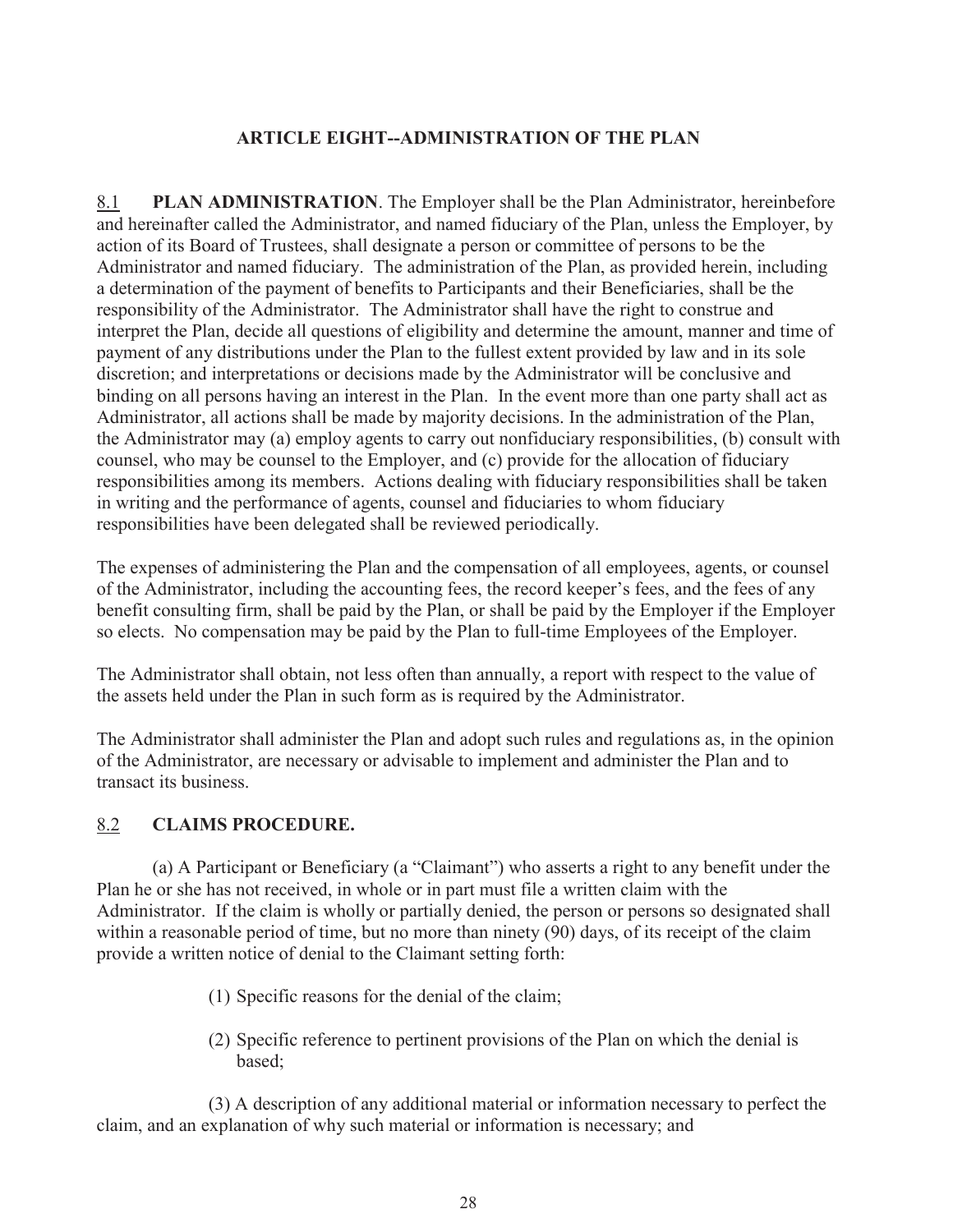(4) An explanation of the Plan's claims review procedure, including a statement of the Claimant's right to bring a civil action under Section 502(a) of ERISA following an adverse benefit determination on review.

 (b) A Claimant whose application for benefits is denied, or who has received neither an affirmative reply nor a notice of denial within ninety (90) days after filing his or her claim, may request a full and fair review of the decision denying the claim. The request must be made in writing to the Administrator within sixty (60) days after receipt of the notice of denial or, if no notice of denial is issued, within sixty (60) days after the expiration of ninety (90) days from the filing of the claim. In connection with the review, the Claimant:

 (1) Shall be provided, upon request and free of charge, with reasonable access to, and copies of, all documents, records, and other information relevant to the Claimant's claim; and

 (2) May submit issues, comments, documents, records, and other information in writing to the Administrator for review.

A decision on review by the Administrator shall take into account all comments, documents, records, and other information submitted by the Claimant relating to the claim, without regard to whether such information was submitted or considered in the initial benefit determination. The decision of the Administrator shall be made promptly and not later than sixty (60) days after the receipt by the Administrator of a request for review, unless special circumstances (such as the need to hold a hearing) require an extension of time for processing, in which case the Claimant will be so notified of the extension prior to the expiration of the initial sixty (60) day period and the extension notice shall contain the reason(s) for the extension. A decision shall be rendered as soon as possible, and not later than one hundred twenty (120) days after the receipt of the request for review. If an extension is required due to a failure by the Claimant to submit information necessary to decide a claim, the time period for completing the review shall be tolled from the date on which notification of the extension is sent until the date on which the Claimant responds to the request for additional information.

The decision shall be in writing and shall include specific reasons for the decision written in a manner calculated to be understood by the Claimant and specific reference to the pertinent provisions of the Plan on which the decision is based. The decision shall also include a statement that the Claimant is entitled to receive, upon request and free of charge, reasonable access to, and copies of, all documents, records, and other information relevant to the Claimant's claim, along with a statement of the Claimant's right to bring a civil action under Section 502(a) or ERISA following an adverse benefit determination on review.

 (c) The Administrator shall have discretionary authority to interpret and apply the provisions of the Plan with respect to, and to make any factual determination in connection with, any benefit claim.

8.3 **TRUST AGREEMENT**. The Plan is funded exclusively by means of contracts and/or custodial accounts issued by an insurance company, as provided under Section 401(f) of the Code. As of January 1, 2019, the name of the Plan's insurance company is Teachers Insurance and Annuity Association of America or TIAA. In accordance with Section 401(f) of the Code, the Employer has not entered into a Trust Agreement.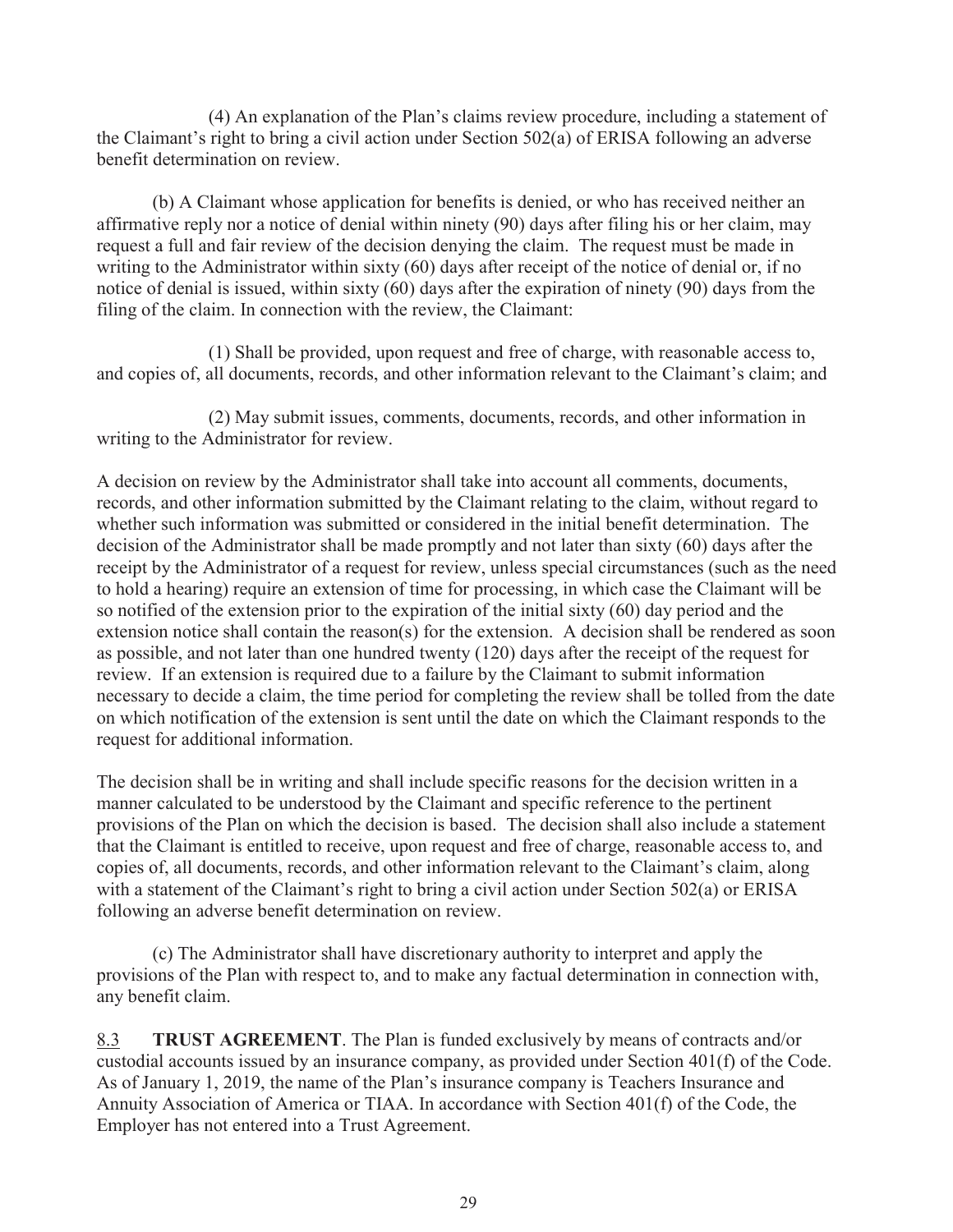## **ARTICLE NINE--LIMITATIONS ON ANNUAL ADDITIONS TO A PARTICIPANT'S ACCOUNT**

# 9.1 **RULES AND DEFINITIONS.**

(a) *Rules.* The following rules limit additions to Participants' Accounts:

 (1) If the Participant does not participate, and has never participated, in another qualified plan maintained by the Employer, the amount of annual additions which may be credited to the Participant's Account for any limitation year will not exceed the lesser of the maximum permissible amount or any other limitation contained in this Plan. If the Employer contribution that would otherwise be allocated to the Participant's Account would cause the annual additions for the limitation year to exceed the maximum permissible amount, the amount allocated will be reduced so that the annual additions for the limitation year will equal the maximum permissible amount.

 (2) Prior to determining the Participant's actual Compensation for the limitation year, the Employer may determine the maximum permissible amount for a Participant on the basis of a reasonable estimation of the Participant's Compensation for the limitation year, uniformly determined for all Participants similarly situated.

 (3) As soon as is administratively feasible after the end of the limitation year, the maximum permissible amount for the limitation year will be determined on the basis of the Participant's actual Compensation for the limitation year.

 (4) If as a result of the allocation of forfeitures, if any, a reasonable error in estimating a Participant's Compensation, a reasonable error in determining the amount of elective deferrals (within the meaning of Code Section  $402(g)(3)$ ) that may be made with respect to any Participant, or other facts and circumstances to which Regulation Section 1.415-6(b)(6) shall be applicable, there is an excess amount, the excess will be disposed of as follows:

 (A) Any elective deferral contributions, to the extent they would reduce the excess amount, will be returned to the Participant.

 (B) If an excess amount still exists after the application of subparagraph (A) and the Participant is covered by the Plan at the end of the limitation year, the excess amount in the Participant's Account will be used to reduce Employer contributions (including any allocation of forfeitures) for such Participant in the next limitation year, and each succeeding limitation year if necessary.

 (C) If an excess amount still exists after the application of subparagraphs (A) and (B) and the Participant is not covered by the Plan at the end of the limitation year, the excess amount will be held unallocated in a suspense account. The suspense account will be applied to reduce future Employer contributions (including allocation of any forfeitures, if any) for all remaining Participants in the next limitation year, and each succeeding limitation year if necessary.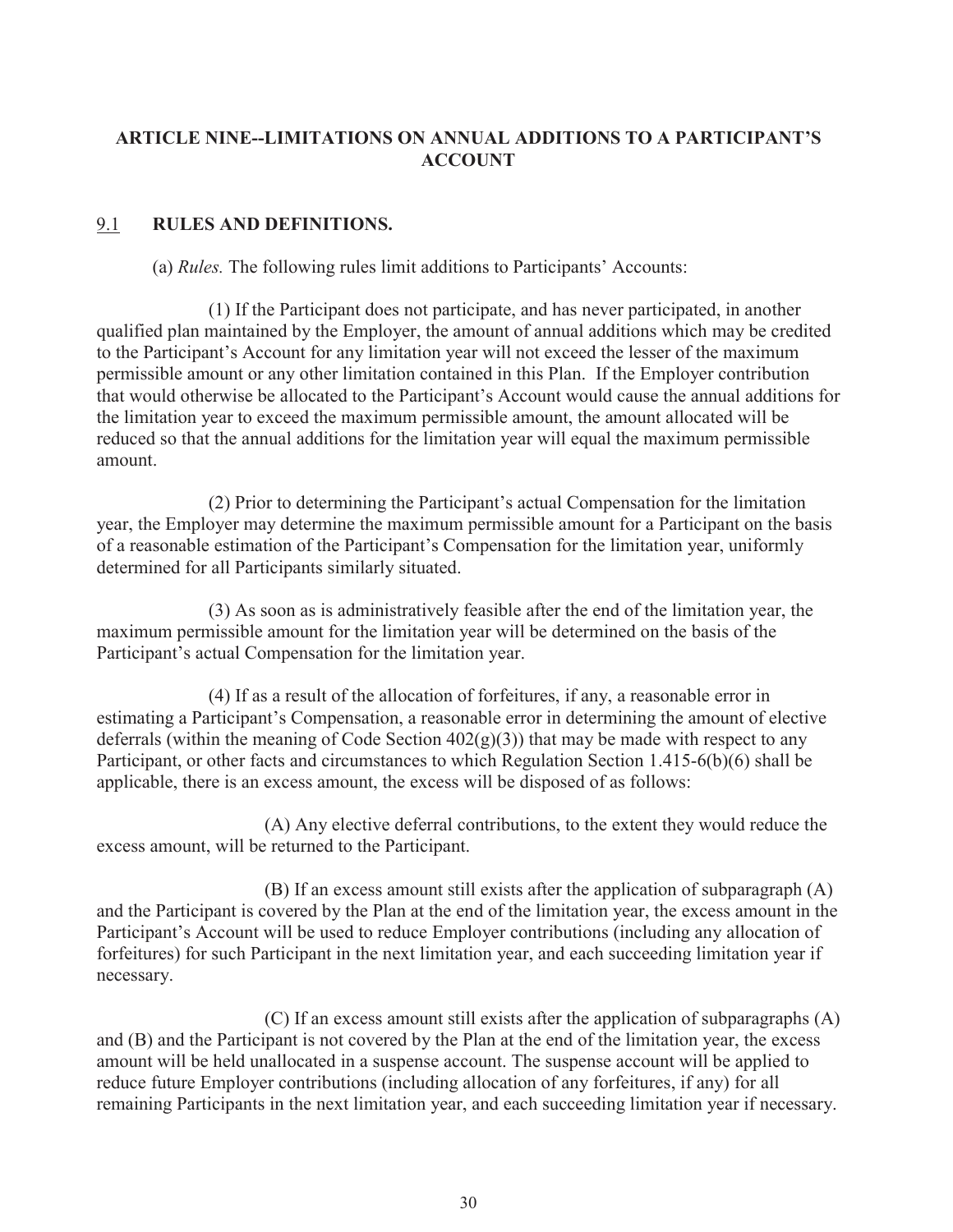(D) In lieu of or in addition to the procedure described in subparagraphs (A), (B) and above, the Employer may, if it so elects, reduce its contribution to the Plan for allocation to the Account of the Participant in question, by the amount necessary to eliminate the excess amount.

 (E) If a suspense account is in existence at any time during the limitation year pursuant to this Section, it will not participate in the allocation of the Plan's investment gains and losses. If a suspense account is in existence at any time during a particular limitation year, all amounts in the suspense account must be allocated and reallocated to Participants' Accounts before any Employer or any Employee contributions may be made to the Plan for that limitation year Excess amounts may not be distributed to Participants or former Participants.

 (F) If, in addition to this Plan, the Participant is covered under another defined contribution plan maintained by the Employer during any limitation year, the annual additions which may be credited to a Participant's Account under all Plans for any such limitation year will not exceed the maximum permissible amount. Benefits will be reduced under any defined contribution discretionary contribution plan before they are reduced under any defined contribution pension plan. If both plans are discretionary contribution plans, benefits shall first be reduced under this Plan. Any excess amount attributable to this Plan will be disposed of in the manner described in Section 9.1(a)(4).

#### (b) *Definitions.*

 (1) *Annual Additions:* The following amounts credited to a Participant's Account for the limitation year are treated as annual additions to a defined contribution plan.

- (A) Employer contributions; and
- (B) Employee contributions; and
- (C) Forfeitures; and

 (D) Amounts allocated to an individual medical account, as defined in Section 415(1)(2) of the Code, which is part of a pension or annuity plan maintained by the Employer. Also, amounts derived from contributions paid or accrued in taxable years ending after such date which are attributable to post- retirement medical benefits allocated to the separate account of a Key Employee, as defined in Section 419A(d)(3), and amounts under a welfare benefit fund, as defined in Section 419(e), maintained by the Employer, are treated as annual additions to a defined contribution plan; and

(E) Allocations under a simplified employee pension.

For this purpose, any excess amount applied under Section 9.1(a)(4) in the limitation year to reduce Employer contributions will be considered annual additions for such limitation year.

Annual additions for purposes of Code Section 415, however, *shall not include* the following amounts:

 (F) *Restorative Payments*. A restorative payment is a payment made to restore losses to a Plan resulting from actions by a fiduciary for which there is reasonable risk of liability for breach of a fiduciary duty under ERISA or under other applicable federal or state law,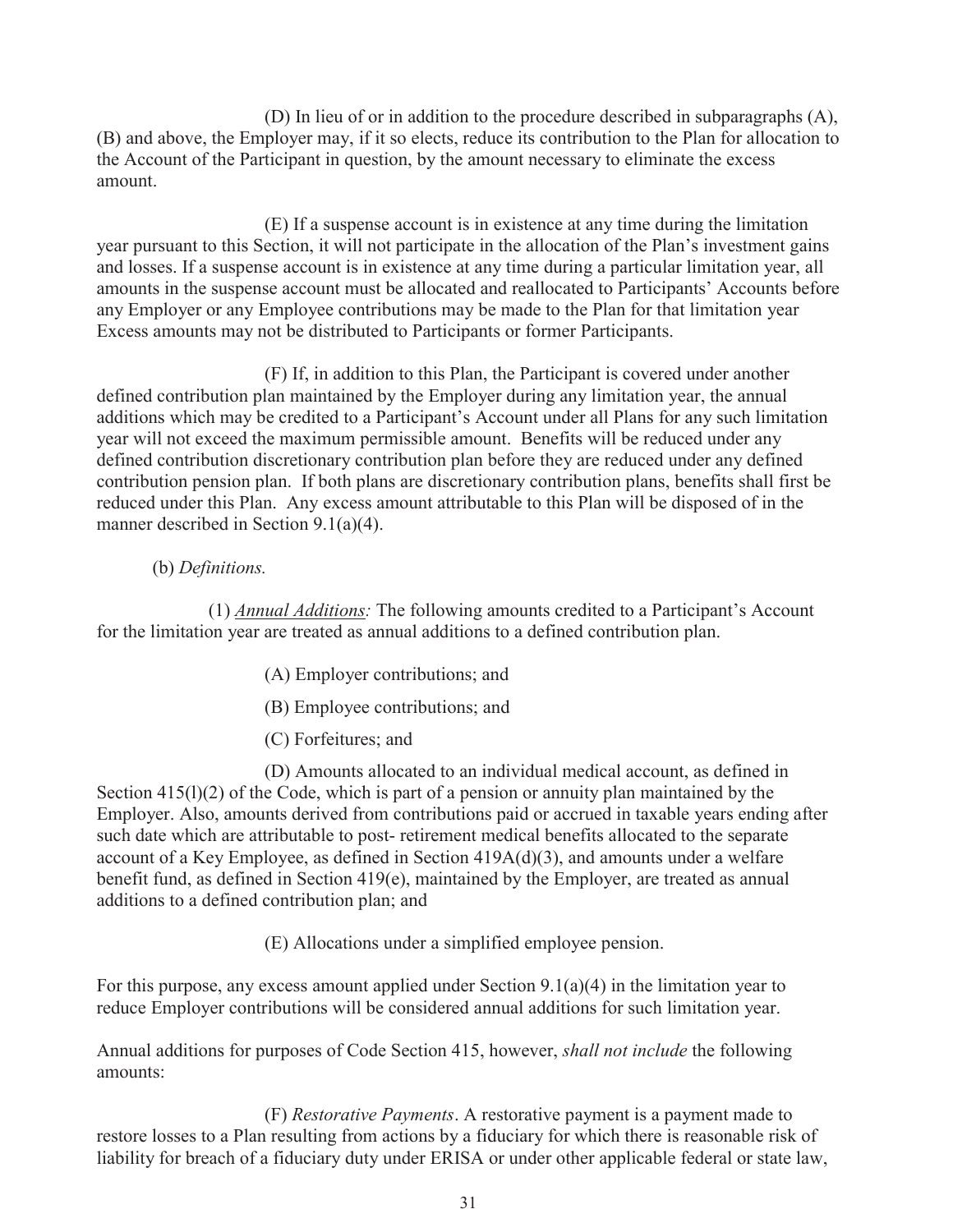where participants who are similarly situated are treated similarly with respect to the payments. Generally, payments are restorative payments only if the payments are made in order to restore some or all of the Plan's losses due to an action (or a failure to act) that creates a reasonable risk of liability for such a breach of fiduciary duty (other than a breach of fiduciary duty arising from failure to remit contributions to the Plan). This includes payments to a plan made pursuant to a Department of Labor order, the Department of Labor's Voluntary Fiduciary Correction Program, or a court-approved settlement, to restore losses to a qualified defined contribution plan on account of the breach of fiduciary duty (other than a breach of fiduciary duty arising from failure to remit contributions to the Plan). Payments made to the Plan to make up for losses due merely to market fluctuations and other payments that are not made on account of a reasonable risk of liability for breach of a fiduciary duty under ERISA are not restorative payments and generally constitute contributions that are considered annual additions.

 (G) *Other Amounts*. Annual additions for purposes of Code Section 415 shall not include: (1) the direct transfer of a benefit or employee contributions from a qualified plan to *this* Plan; (2) rollover contributions (as described in Code Section 401(a)(31), 402(c)(1),  $403(a)(4)$ ,  $403(b)(8)$ ,  $408(d)(3)$ , and  $457(e)(16)$ ; (3) repayments of loans made to a participant from the Plan, to the extent loans are allowed under the Plan; and (4) repayments of amounts described in Code Section  $411(a)(7)(B)$  (in accordance with Code Section  $411(a)(7)(C)$ ) and Code Section  $411(a)(3)(D)$  or repayment of contributions to a governmental plan (as defined in Code Section 414(d)) as described in Code Section 415(k)(3), as well as Employer restorations of benefits that are required pursuant to such repayments.

 (H) *Date of Tax-Exempt Employer Contributions*. Notwithstanding anything in the Plan to the contrary, in the case of an Employer that is exempt from Federal income tax (including a governmental employer), Employer contributions are treated as credited to a Participant's account for a particular limitation year only if the contributions are actually made to the Plan no later than the 15th day of the tenth calendar month following the end of the calendar year or fiscal year (as applicable, depending on the basis on which the employer keeps its books) with or within which the particular limitation year ends.

(2) *Compensation:* For purposes of determining maximum permitted benefits under this Section, compensation is defined as wages, salaries, and fees for professional services, and other amounts received (without regard to whether or not an amount is paid in cash) for personal services actually rendered in the course of employment with the Employer maintaining the Plan to the extent that the amounts are includible in gross income (including, but not limited to, commissions paid to salesmen, compensation for services on foe basis of a percentage of profits, commissions on insurance premiums, tips, bonuses, fringe benefits, and reimbursements or expense allowances under a nonaccountable plan (as described in Regulation Section 1.62-2(c)), and excluding the following:

 (A) Employer contributions to a plan of deferred compensation which are not included in the Employee's gross income for the taxable year in which contributed, or Employer contributions under a simplified employee pension plan to the extent such contributions are deductible by the Employee, or any distributions from a plan of deferred compensation;

 (B) Amounts realized from the exercise of a nonqualified stock option, or when restricted stock (or property) held by the Employee either becomes freely transferable or is no longer subject to a substantial risk of forfeiture;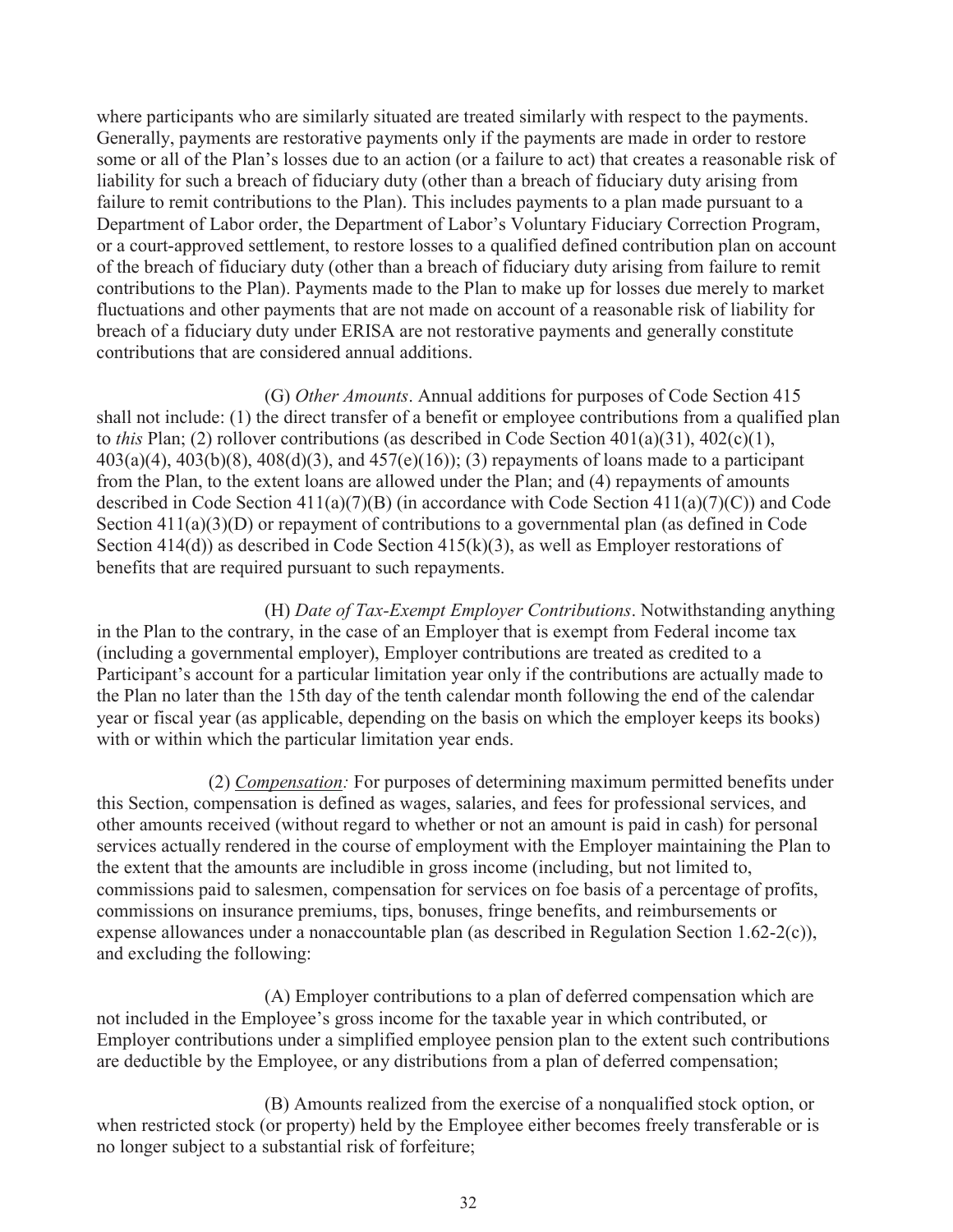(C) Amounts realized from the sale, exchange, or other disposition of stock acquired under a qualified stock option; and

 (D) Other amounts which received special tax benefits, or contributions made by the Employer (whether or not under a salary reduction agreement) toward the purchase of an annuity described in Section 403(b) of the Code (whether or not the amounts are actually excludable from the gross income of the Employee).

For any self-employed individual, compensation shall mean earned income.

Compensation shall be measured on the basis of compensation paid in the limitation year. In general, for purposes of applying the limitations of this Article Nine, compensation for a limitation year is the compensation actually paid or made available in gross income during such limitation year.

Compensation paid or made available during such limitation year shall include any elective deferral (as defined in Code Section  $402(g)(3)$ ), and any amount which is contributed or deferred by the Employer at the election of the Employee and which is not includible in the gross income of the Employee by reason of Code Section 125, 132(t)(4) or 457.

Amounts under Code Section 125 include any amounts not available to a Participant in cash in lieu of group health coverage because the Participant is unable to certify that he or she has other health coverage (deemed Code Section 125 compensation). An amount will be treated as an amount under Code Section 125 only if the Employer does not request or collect information regarding the Participant's other health coverage as part of the enrollment process for the health plan.

(3) *Defined contribution dollar limitation:* Notwithstanding any other provisions of the Plan, contributions and other additions with respect to a Participant exceed the limitation of Code Section 415(c) if, when expressed as an annual addition (within the meaning of Code Section  $415(c)(2)$ ) to the Participant's Account, such annual addition is greater than the lesser of:

(A) \$40,000, as adjusted for increases in the cost-of-living under Code

Section 415(d); or

(B) 100% of the Participant's Compensation (as defined in Section

 $9.1(b)(2)$ ).

The compensation limit referred to in this Section 9.1(b)(3) shall not apply to any contribution for medical benefits after separation from service (within the meaning of Section 401(h) or Section  $419A(f)(2)$  of the Code) which is otherwise treated as an annual addition.

The provisions of this Section 9.1(b)(3) are effective for limitation years beginning on or after January 1, 2002.

 (4) *Employer:* This term refers to the Employer that adopts this Plan, and all members of a controlled group of corporations (as defined in Section 414(b) of the Code, as modified by Section 415(h)), commonly-controlled trades of businesses (as defined in Section 414(c) as modified by Section 415(h)), or affiliated service groups (as defined in Section 414(m))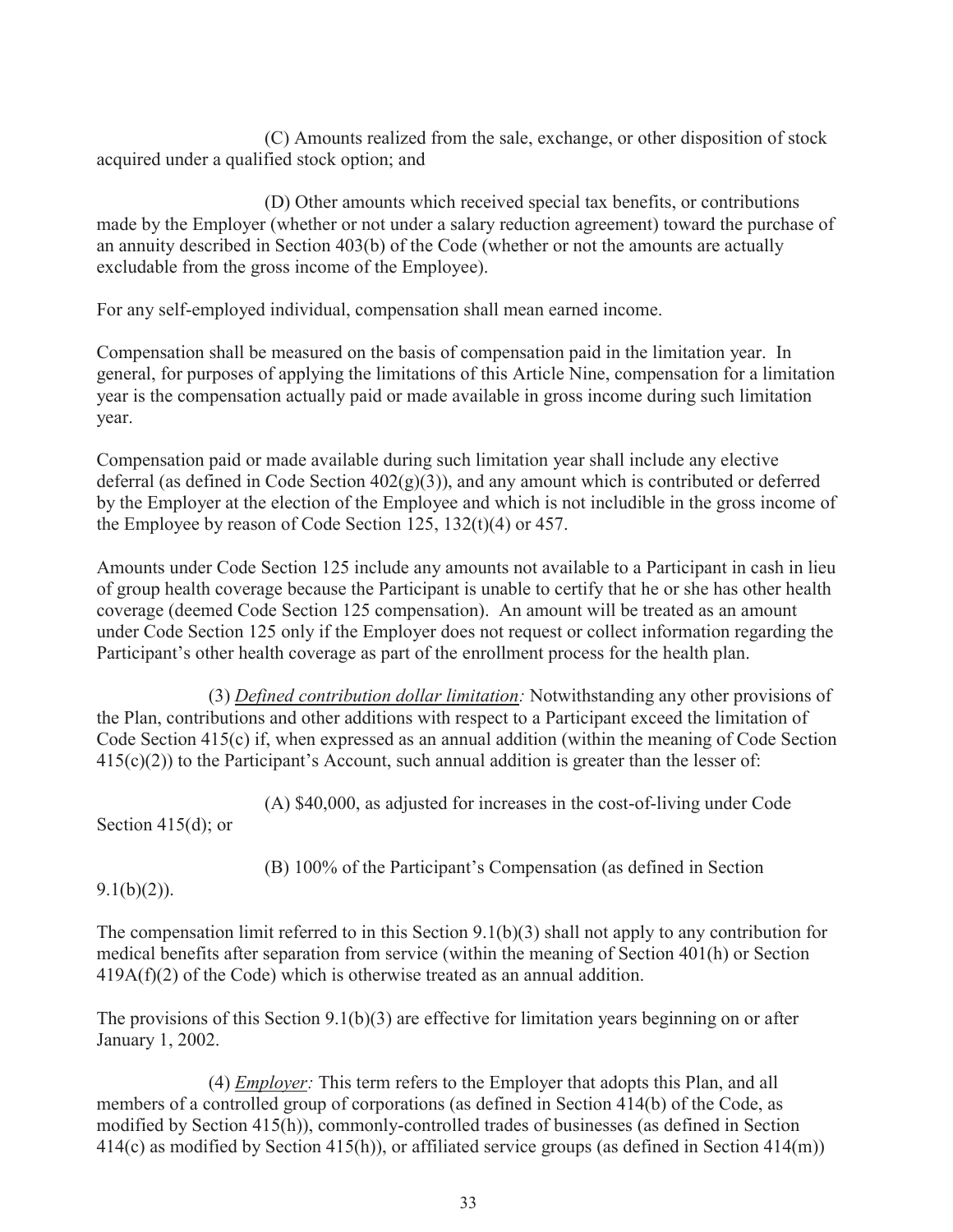of which the adopting employer is a part.

(5) *Limitation Year:* The Plan Year shall be the 12-consecutive-month period used to measure Compensation in this Plan for benefit purposes.

(6) *Maximum Annual Additions:* This amount is the lesser of the defined contribution dollar limitation or 100% of the Participant's Compensation for the limitation year. If a short limitation year is created because of an amendment changing the limitation year to a different 12-consecutive-month period, the maximum permissible amount will not exceed the defined contribution dollar limitation multiplied by the following fraction:

#### Number of months in the short limitation year 12

 (7) *Projected Annual Benefit:* This is the annual retirement benefit (adjusted to an actuarially equivalent straight life annuity if such benefit is expressed in a form other than a straight life annuity or qualified joint and survivor annuity) to which the Participant would be entitled under the terms of the Plan assuming:

 (A) the Participant will continue employment until normal retirement age under the Plan (or current age, if later), and

 (B) the Participant's Compensation for the current limitation year and all other relevant factors used to determine benefits under the Plan will remain constant for all future limitation years.

9.2 **COMPENSATION PAID AFTER SEVERANCE FROM EMPLOYMENT.** For limitation years beginning on or after July 1, 2007, Compensation that is counted as to any Participant for purposes of Code Section 415 (hereinafter referred to as 415 Compensation), shall be adjusted, as set forth herein, for the following types of compensation paid after a Participant's severance from employment with the Employer maintaining the Plan (or any other entity that is treated as the Employer pursuant to Code Section 414(b), (c), (m) or (o)). However, amounts described in subsections (a) and (b) below may only be included in 415 Compensation to the extent such amounts are paid by the later of 2½ months after severance from employment or by the end of the limitation year that includes the date of such severance from employment. Any other payment of compensation paid after severance of employment that is not described in the following types of compensation is not considered 415 Compensation within the meaning of Code Section 415(c)(3), even if payment is made within the time period specified above.

(a) *Regular Pay.* 415 Compensation shall include regular pay after severance of employment if:

 (1) The payment is regular compensation for services during the participant's regular working hours, or compensation for services outside the Participant's regular working hours (such as overtime or shift differential), commissions, bonuses, or other similar payments; and

 (2) The payment would have been paid to the participant prior to a severance from employment if the Participant had continued in employment with the Employer.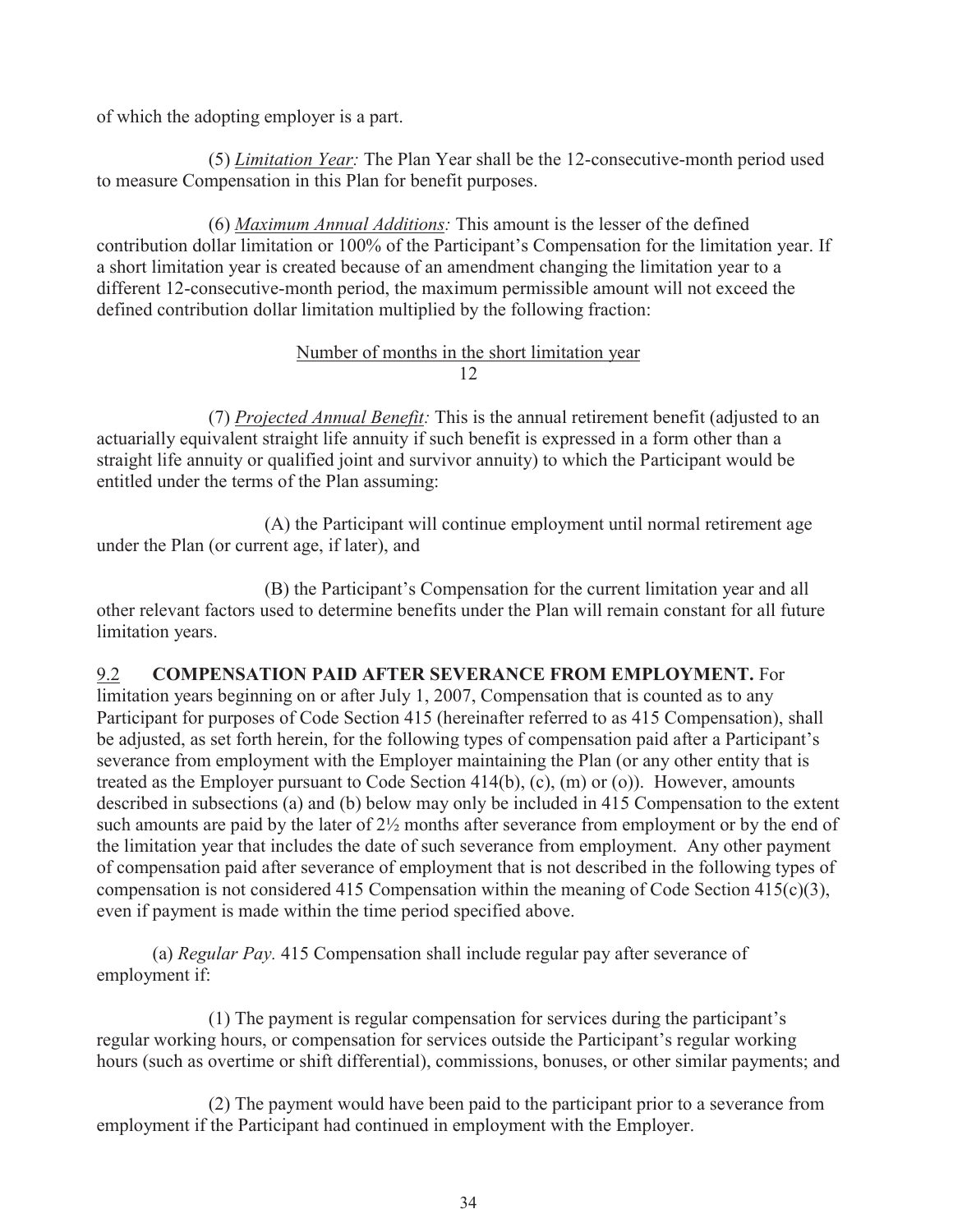(b) *Leave Cashouts and Deferred Compensation.* Leave cashouts shall be included in 415 Compensation if those amounts would have been included in the definition of 415 Compensation if they were paid prior to the Participant's severance from employment, and the amounts are payment for unused accrued bona fide sick, vacation, or other leave, but only if the Participant would have been able to use the leave if employment had continued. In addition, deferred compensation shall be included in 415 Compensation if the compensation would have been included in the definition of 415 Compensation if it had been paid prior to the Participant's severance from employment, and the compensation is received pursuant to a nonqualified unfunded deferred compensation plan, but only if the payment would have been paid at the same time if the Participant had continued in employment with the Employer and only to the extent that the payment is includible in the Participant's gross income.

(c) *Salary Continuation Payments for Military Service Participants.* 415 Compensation does not include payments to an individual who does not currently perform services for the Employer by reason of qualified military service (as that term is used in Code Section 414(u)(1)) to the extent those payments do not exceed the amounts the individual would have received if the individual had continued to perform services for the Employer rather than entering qualified military service.

(d) *Salary Continuation Payments for Disabled Participants.* 415 Compensation does not include compensation paid to a Participant who is permanently and totally disabled (as defined in Code Section 22(e)(3)).

#### 9.3 **ADMINISTRATIVE DELAY ("THE FIRST FEW WEEKS") RULE.** 415 Compensation for a limitation year shall not include amounts earned but not paid during the limitation year solely because of the timing of pay periods and pay dates. However, 415 Compensation for a limitation year shall include amounts earned but not paid during the limitation year solely because of the timing of pay periods and pay dates, provided the amounts are paid during the first few weeks of the next limitation year, the amounts are included on a uniform and consistent basis with respect to all similarly situated Participants, and no compensation is included in more than one limitation year.

9.4 **INCLUSION OF CERTAIN NONQUALIFIED DEFERRED COMPENSATION** 

**AMOUNTS**. If the Plan's definition of Compensation for purposes of Code Section 415 is the definition in Regulation Section 1.415(c)-2(b) (Regulation Section 1.415-2(d)(2) under the Regulations in effect for limitation years beginning prior to July 1, 2007) and the simplified compensation definition of Regulation 1.415(c)-2(d)(2) (Regulation Section 1.415-2(d)(10) under the Regulations in effect for limitation years prior to July 1, 2007) is not used, then 415 Compensation shall include amounts that are includible in the gross income of a Participant under the rules of Code Section 409A or Code Section 457(f)(1)(A) or because the amounts are constructively received by the Participant.

9.5 **CHANGE OF LIMITATION YEAR**. The Plan's limitation year may only be changed by a Plan amendment. Furthermore, if the Plan is terminated effective as of a date other than the last day of the Plan's limitation year, then the Plan is treated as if the Plan had been amended to change its limitation year.

9.6 **EXCESS ANNUAL ADDITIONS.** Notwithstanding any provision of the Plan to the contrary, if the annual additions (within the meaning of Code Section 415) are exceeded for any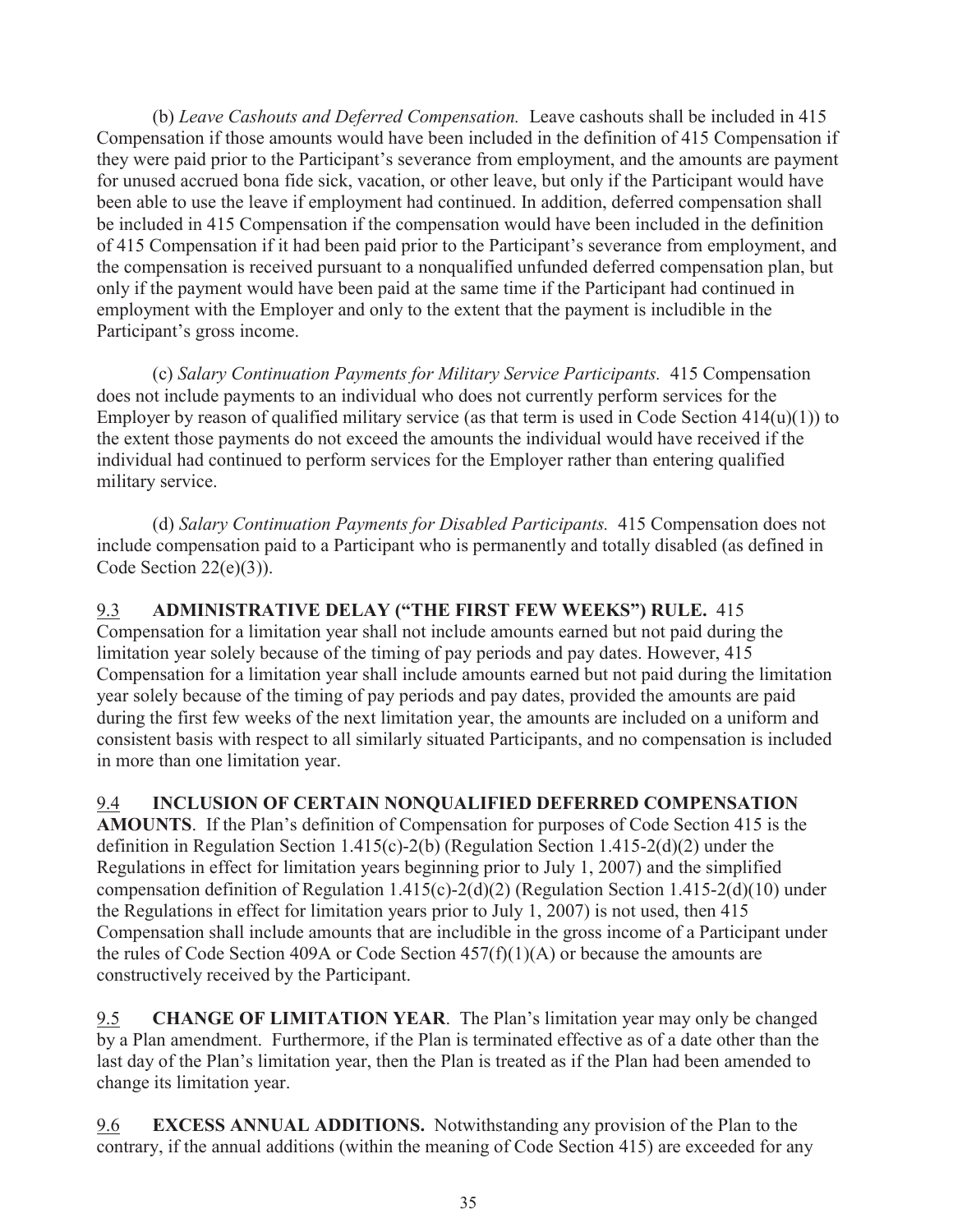Participant, then the Plan may only correct such excess in accordance with the Employee Plans Compliance Resolution System (EPCRS) as set forth in Revenue Procedure 2016-51 or any superseding guidance, including, but not limited to, the preamble of the Final Section 415 regulations.

## 9.7 **AGGREGATION AND DISAGGREGATION OF PLANS.**

 (a) *Other Plans of Employer*. For purposes of applying the limitations of Code Section 415, all defined contribution plans (without regard to whether a plan has been terminated) ever maintained by the Employer (or a "predecessor employer") under which the Participant receives annual additions are treated as one defined contribution plan. The "Employer" means the Employer that adopts this Plan and all members of a controlled group or an affiliated service group that includes the Employer (within the meaning of Code Section 414(b), (c), (m) or (o)), except that for purposes of this Section, the determination shall be made by applying Code Section 415(h), and shall take into account tax-exempt organizations under Regulation Section 1.414(c)-5, as modified by Regulation Section  $1.415(a)-1(f)(1)$ . For purposes of this Section:

 (1) A former Employer is a "predecessor employer" with respect to a participant in a plan maintained by an Employer if the Employer maintains a plan under which the participant had accrued a benefit while performing services for the former Employer, but only if that benefit is provided under the plan maintained by the Employer. For this purpose, the formerly affiliated plan rules in Regulation Section 1.415(f)-1(b)(2) apply as if the Employer and predecessor Employer constituted a single employer under the rules described in Regulation Section 1.415(a)-1(f)(1) and (2) immediately prior to the cessation of affiliation (and as if they constituted two, unrelated employers under the rules described in Regulation Section 1.415(a)-1(f)(1) and (2) immediately after the cessation of affiliation) and cessation of affiliation was the event that gives rise to the predecessor employer relationship , such as a transfer of benefits or plan sponsorship.

 (2) With respect to an Employer of a Participant, a former entity that antedates the Employer is a "predecessor employer" with respect to the Participant if, under the facts and circumstances, the employer constitutes a continuation of all or a portion of the trade or business of the former entity.

(b) *Break-Up of an Affiliate Employer or an Affiliated Service Group.* For purposes of aggregating plans for Code Section 415, a "formerly affiliated plan" of an employer is taken into account for purposes of applying the Code Section 415 limitations to the Employer, but the formerly affiliated plan is treated as if it had terminated immediately prior to the "cessation of affiliation." For purposes of this paragraph, a "formerly affiliated plan" of an Employer is a plan that, immediately prior to the cessation of affiliation, was actually maintained by one or more of the entities that constitute the employer (as determined under the employer affiliation rules described in Regulation Section 1.415(a)-1(f)(1) and (2)), and immediately after the cessation of affiliation, is not actually maintained by any of the entities that constitute the employer (as determined under the employer affiliation rules described in Regulation Section 1.415(a)-1(f)(1) and (2)). For purposes of this paragraph, a "cessation of affiliation" means the event that causes an entity to no longer be aggregated with one or more other entities as a single employer under the employer affiliation rules described in Regulation Section 1.415(a)-1(f)(1) and (2) (such as the sale of a subsidiary outside a controlled group), or that causes a plan to not actually be maintained by any of the entities that constitute the employer under the employer affiliation rules of Regulation Sec. 1.415(a)-1(f)(1) and (2) (such as a transfer of plan sponsorship outside of a controlled group).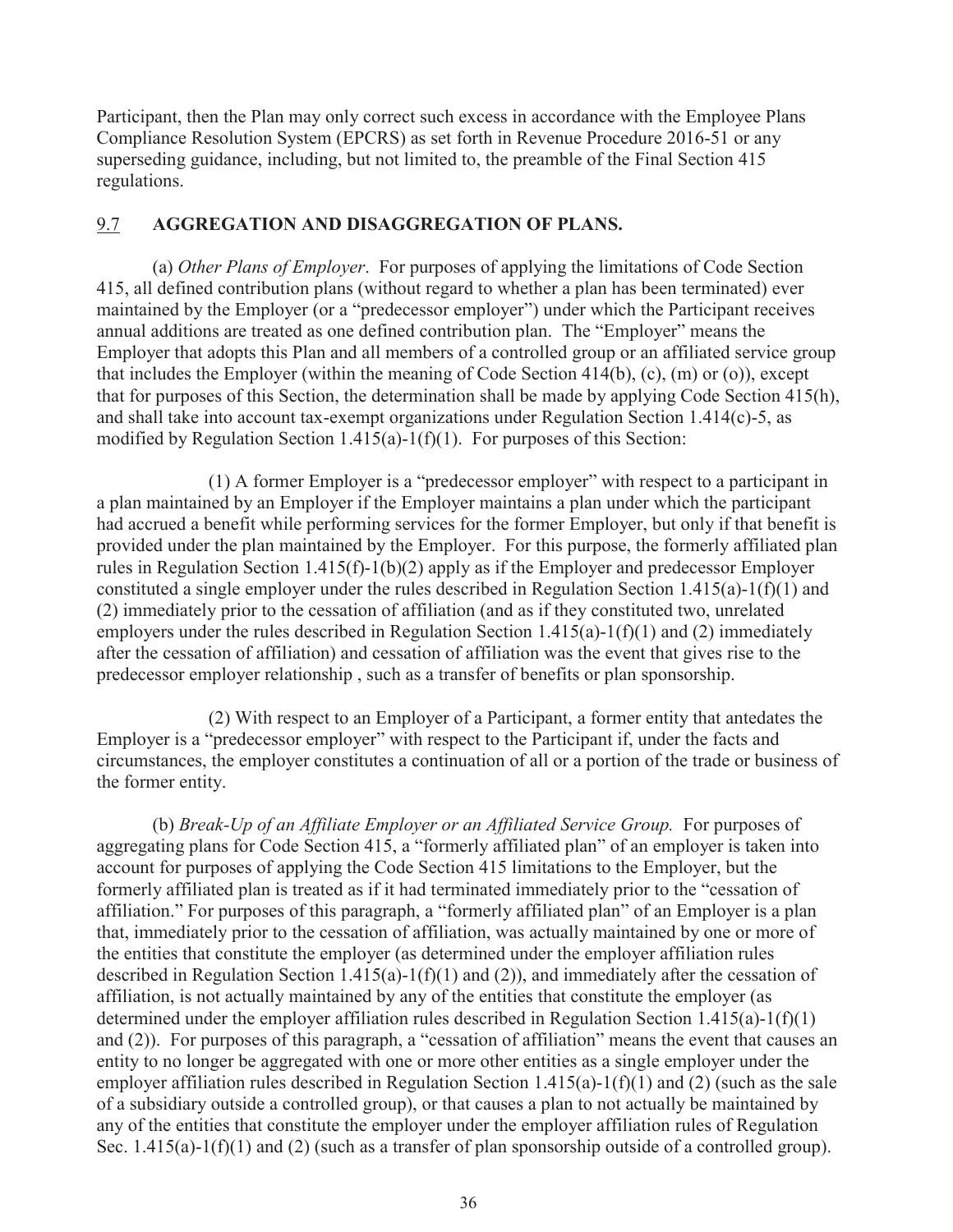*(c) Mid-Year Aggregation.* Two or more defined contribution plans that are not required to be aggregated pursuant to Code Section 415(t) and the Regulations thereunder as of the first day of a limitation year do not fail to satisfy the requirements of Code Section 415 with respect to a Participant for the limitation year merely because they are aggregated later in that limitation year, provided that no annual additions are credited to the Participant's account after the date on which the plans are required to be aggregated.

9.8 **PLAN COMPENSATION.** Compensation for purposes of allocations (hereinafter referred to as Plan Compensation) shall be adjusted in the same manner as 415 Compensation pursuant to Section 9.2, except in applying Section 9.2, the term "limitation year" shall be replaced with the term "plan year" and the term "415 Compensation" shall be replaced with the term "Plan Compensation."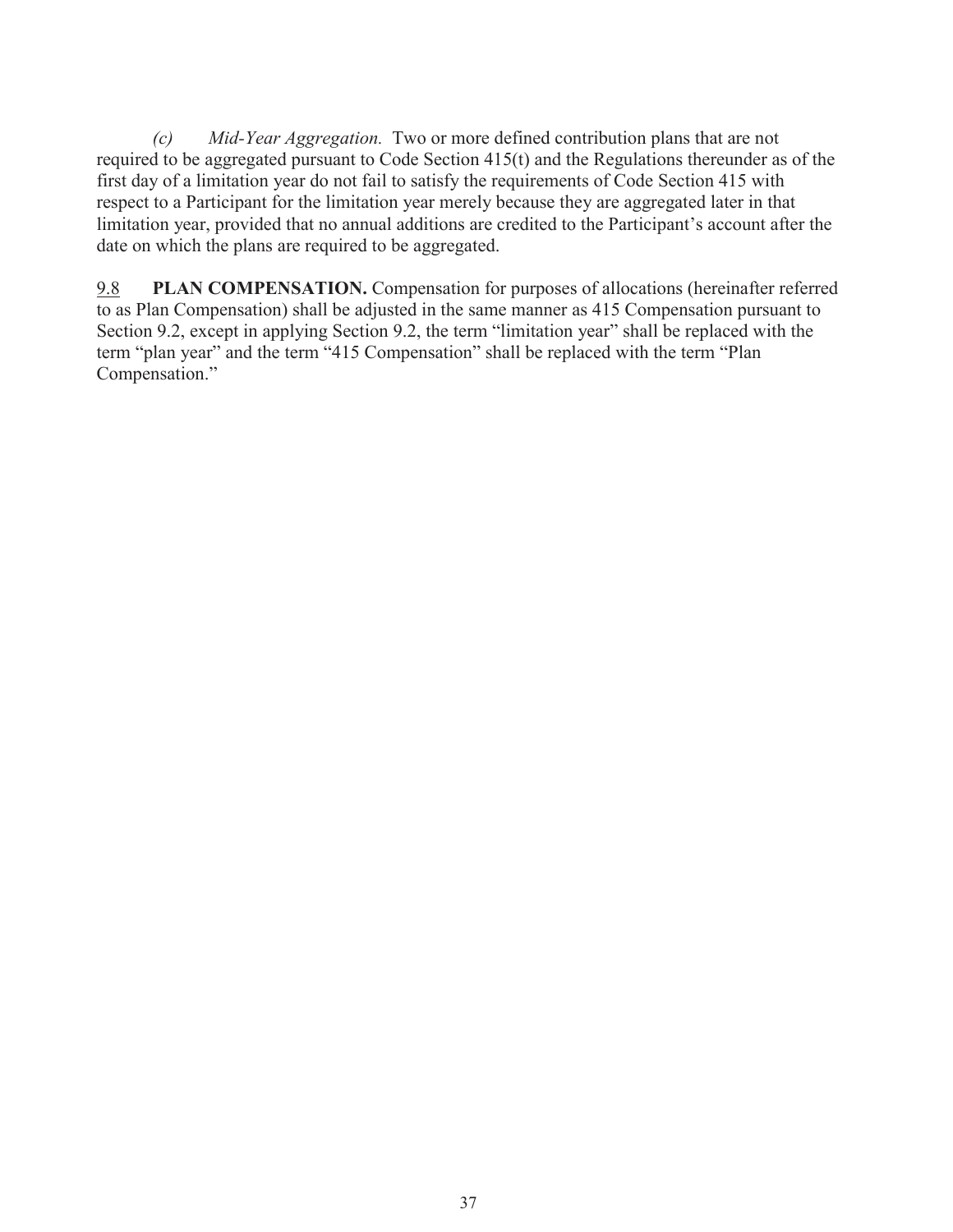#### **ARTICLE TEN--AMENDMENT AND TERMINATION**

10.1 **AMENDMENT.** The Employer shall have the right to amend, alter, or modify the Plan at any time, or from time to time, in whole or in part. Any such amendment shall become effective under its terms upon adoption by the Employer. The amendment shall be adopted by formal action of the Board of Trustees. However, no amendment affecting the duties, powers or responsibilities of a fiduciary may be made without the written consent of the fiduciary. No amendment shall be made to the Plan which shall:

 (a) make it possible (other than as provided in Section 12.3) for any part of the corpus or income of the Plan assets (other than such part as may be required to pay taxes and administrative expenses) to be used for or diverted to purposes other than the exclusive benefit of the Participants or their beneficiaries; or

 (b) alter the schedule for vesting in a Participant's Account with respect to any Participant with three (3) or more Years of Service without his or her consent or deprive any Participant of any nonforfeitable portion of his or her Account.

Notwithstanding the foregoing provisions of this Section 10.1, no amendment to the Plan shall be effective to eliminate or restrict an optional form of benefit. The preceding sentence shall not apply to an amendment that eliminates or restricts the ability of a Participant to receive payment of his or her Account balance under a particular optional form of benefit if the amendment provides a single-sum distribution form that is otherwise identical to the optional form of benefit being eliminated or restricted. For this purpose, a single-sum distribution form is otherwise identical only if the single-sum distribution form is identical in all respects to the eliminated or restricted optional form of benefit (or would be identical except that it provides greater rights to the Participant) except with respect to the timing of payments after commencement.

Notwithstanding the other provisions of this Section or any other provisions of the Plan, any amendment or modification of the Plan may be made retroactively if necessary or appropriate to conform to or to satisfy the conditions of any law, governmental regulation, or ruling, and to meet the requirements of ERISA.

10.2 **TERMINATION OF THE PLAN.** The Employer reserves the right at any time and in its sole discretion to discontinue payments under the Plan and to terminate the Plan. In the event the Plan is terminated, or upon complete discontinuance of contributions under the Plan by the Employer, or in the event of a partial termination of the Plan, the rights of each Participant to his or her Account on the date of such termination or discontinuance of contributions, to the extent of the fair market value, shall become fully vested and nonforfeitable. The Employer shall direct the distribution of the Plan assets in accordance with the Plan's distribution provisions to the Participants and their Beneficiaries, each Participant or Beneficiary receiving a portion of the Plan's assets equal to the value of his or her Account as of the date of distribution. These distributions may be implemented by the continuance of a Trust and the distribution of the Participants' Account shall be made in such time and such manner as though the Plan had not terminated, or by any other appropriate method, including rollover into Individual retirement accounts. Upon distribution of the Plan's assets, the fiduciaries shall be discharged from all obligations under the Plan and no Participant or Beneficiary shall have any further right or claim therein. If a partial termination of the Plan is deemed to have occurred, this Section shall apply only to those Participants affected by such partial termination.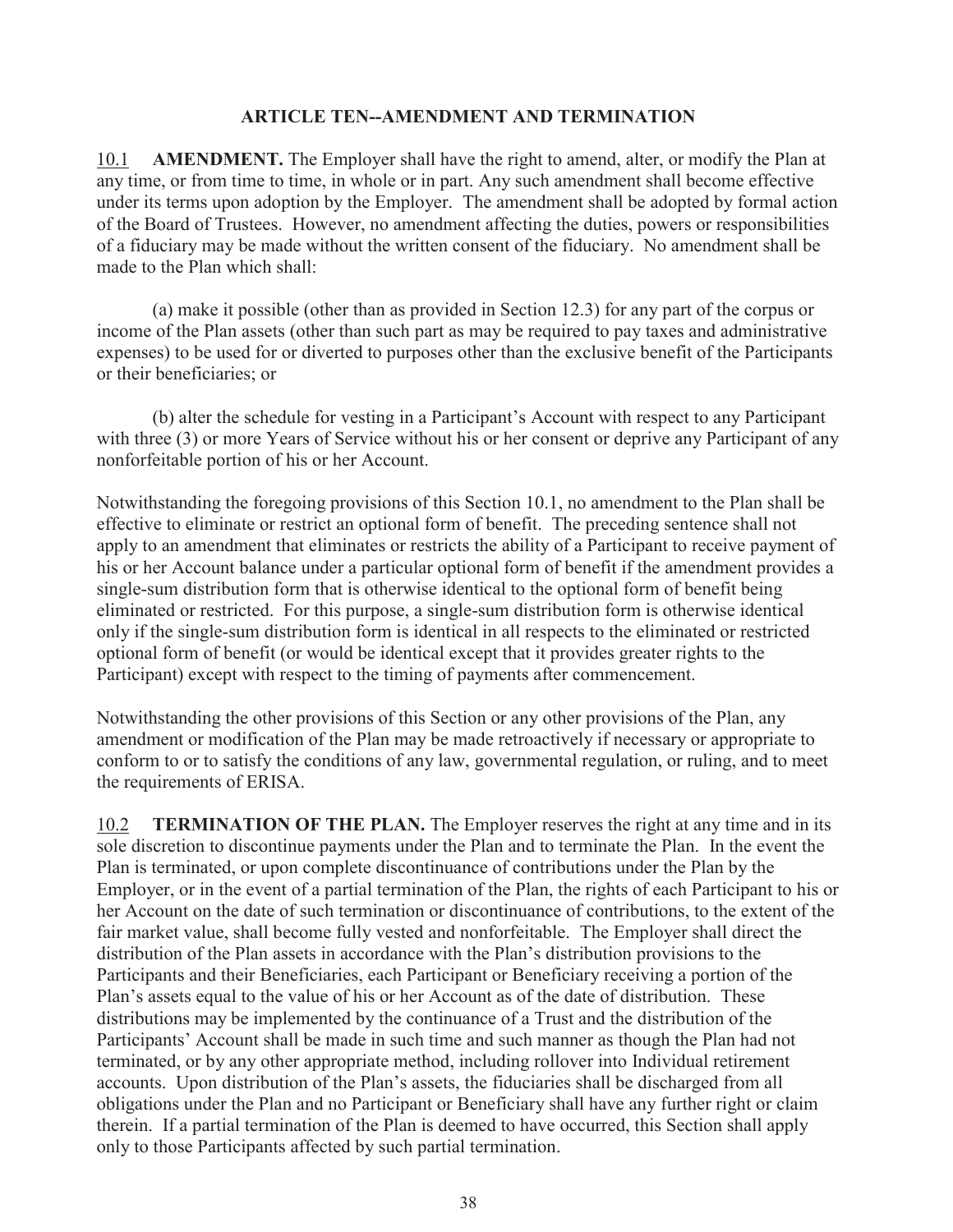#### **ARTICLE ELEVEN--TOP-HEAVY PROVISIONS**

11.1 **APPLICABILITY.** The provisions of this Article Eleven shall become applicable only for any Plan Year in which the Plan is a Top-Heavy Plan. The determination of whether the Plan is a Top-Heavy Plan shall be made each Plan Year by the Administrator.

11.2 **DEFINITIONS.** For purposes of this Article, the following definitions shall apply:

 (a) *Key Employee*: Key Employee shall mean, for Plan Years beginning before January 1, 2002, any Employee or former Employee (and the Beneficiaries of such Employee) who, at any time during the determination period, was (i) an officer of the Employer earning Compensation greater than 50% of the dollar limitation under Section  $415(b)(1)(A)$  of the Code, (ii) an owner (or considered an owner wider Section 318 of the Code) of both more than a one-half percent  $(\frac{1}{2}\%)$ interest in the Employer and one of the ten largest interests in the Employer if such individual's Compensation exceeds the dollar limitation under Section  $415(c)(1)(A)$  of the Code, (iii) a 5% owner of the Employer, or (iv) a 1% owner of the Employer who has an annual Compensation of more than \$150,000. The determination period of the Plan is the Plan Year containing the determination date as defined in Section 11.2(b)(2)(D) and the four preceding Plan Years. The determination of who is a Key Employee (including the terms "5% owner" and "1% owner") will be made in accordance with Section  $416(i)(1)$  of the Code and the regulations thereunder. "Non-Key Employee" shall mean any Employee or Beneficiary of such Employee or former Employee or Beneficiary of such former Employee who is not or was not a Key Employee during the Plan Year ending on the determination date, nor during the four preceding Plan Years.

Effective for Plan Years beginning after December 31, 2001, "Key Employee" shall mean any Employee or former Employee (including any deceased Employee) who at any time during the Plan Year that includes the determination date was an officer of the Employer having annual compensation greater than \$130,000 (as adjusted under Section 416(i)(1) of the Code for Plan Years beginning after December 31, 2002), 5% owner of the Employer, or a 1% owner of the Employer having annual compensation of more than \$150,000. For this purpose, annual compensation means compensation within the meaning of Section 9.1(b)(2). The determination of who is a Key Employee will be made in accordance with Section  $416(i)(1)$  of the Code and the applicable regulations and other guidance of general applicability issued thereunder.

 (b) *Top-Heavy Plan:* Top-Heavy Plan shall mean a Plan where any of the following conditions exist:

## *(1) Top-Heavy status defined:*

 (A) The Plan is a Top-Heavy Plan if the top-heavy ratio for the Plan exceeds 60% and the Plan is not part of any required aggregation group or permissive aggregation group of plans; or

 (B) The Plan is a Top-Heavy Plan if the Plan is a part of a required aggregation group of plans (but is not part of a permissive aggregation group) and the top-heavy ratio for the group of plans exceeds 60%; or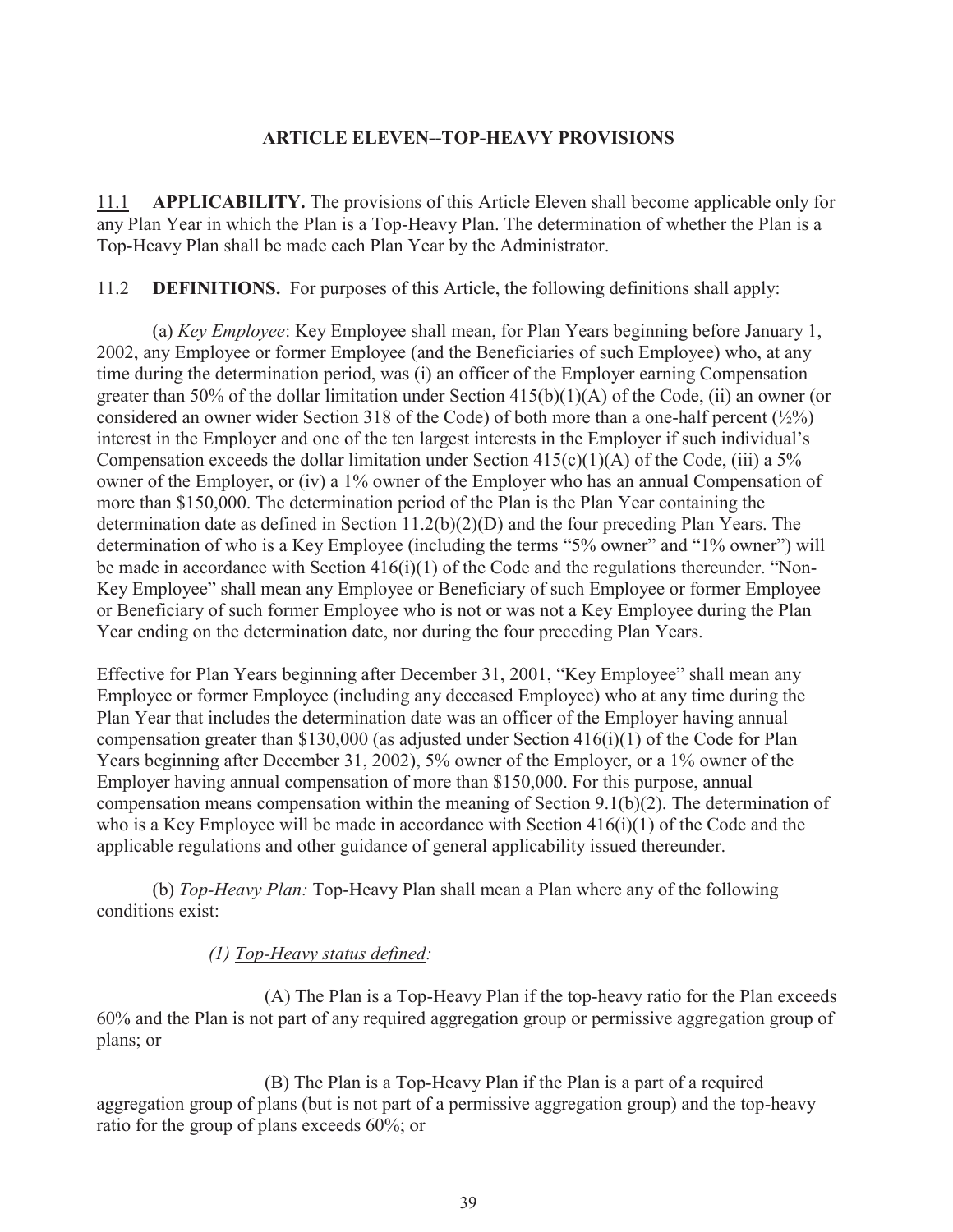(C) The Plan is a Top-Heavy Plan if the Plan is a part of a required aggregation group of plans and part of a permissive aggregation group and the top-heavy ratio for the permissive aggregation group exceeds 60%.

#### (2) *Definition of terms for Top-Heavy status:*

#### (A) *"Top-heavy ratio"* shall mean the following:

 (l) If the Employer maintains one or more defined contribution plans (including any simplified employee pension plan funded with individual retirement accounts or annuities) and the Employer has not maintained any defined benefit plans which during the fiveyear period ending on the determination date has or has had accrued benefits, the top-heavy ratio is a fraction, the numerator of which is the sum of the Account balances of all Key Employees as of the determination date (including any part of any Account balance distributed in the one-year period ending on the determination date) (five-year period ending on the determination date in the case of a distribution made for reasons other than severance from employment, death or disability and in determining whether the Plan is top-heavy for Plan Years beginning before January 1, 2002), and the denominator of which is the sum of the Account balances (including any part of any Account balance distributed in the one-year period ending on the determination date) (five-year period ending on the determination in the case of a distribution made for reasons other than severance from employment, death or disability and in determining whether the Plan is top-heavy for Plan Years beginning before January 1, 2002) of all Participants as of the determination date, both determined in accordance with Section 416 of the Code and the regulations issued thereunder. Both the numerator and the denominator shall be increased by any contributions not actually made as of the determination date, but which is required to be taken into account on that date under Section 416 of the Code and the regulations issued thereunder.

 (2) If the Employer maintains one or more defined contribution plans (including any simplified employee pension plan funded with individual retirement accounts or annuities) and the Employer maintains or has maintained one or more defined benefit plans which during the five-year period ending on the determination date has or had any accrued benefits, the top-heavy ratio is a fraction, the numerator of which is the sum of account balances under the defined contribution plans for all Key Employees and the actuarial equivalent of accrued benefits under the defined benefit plans for all Key Employees, and the denominator of which is the sum of the account balances under the defined contribution plans for all Participants and the actuarial equivalent of accrued benefits under the defined benefit plans for all Participants, all determined in accordance with Section 416 of the regulations issued thereunder. Both the numerator and denominator of the top-heavy ratio shall include any distribution of an account balance or an accrued benefit made in the one-year period ending on the determination date (five-year period ending on the determination date in the case of a distribution made for reasons other than severance from employment, death or disability and in determining whether the Plan is top-heavy for Plan Years beginning before January 1, 2002).

 (3) For purposes of (1) and (2) above, the value of Account balances and the actuarial equivalent of accrued benefits will be determined as of the most recent valuation date that falls within or ends with the 12-month period ending on the determination date, except as provided in Section 4l 6 of the Code and regulations issued thereunder for the first and second plan year of a defined benefit plan. The accrued benefits and Account balances of Participants (i) who are not Key Employees but who were Key Employees in a prior year or (ii) who have not been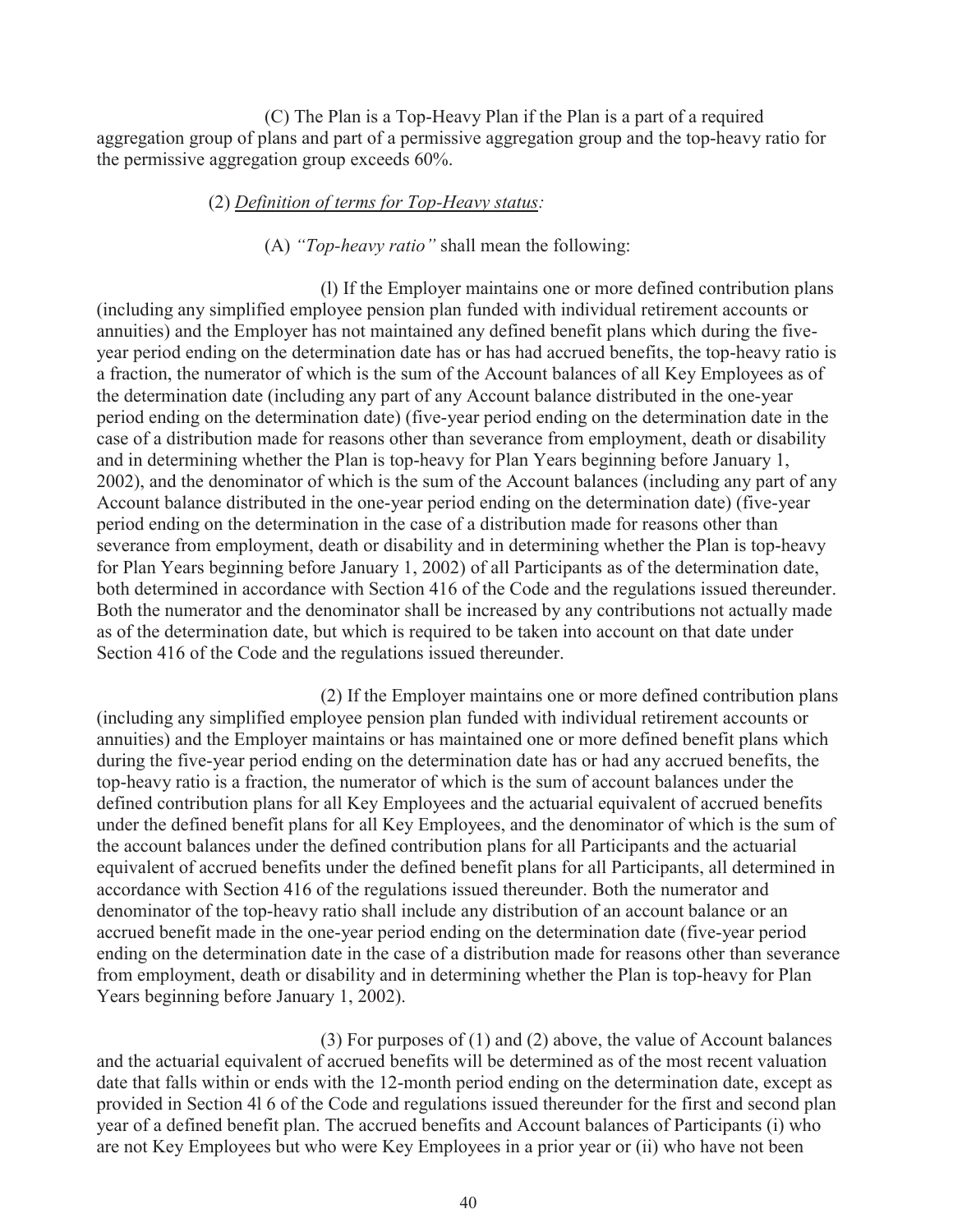credited with at least one hour of service with any employer maintaining the Plan at any time during the one-year period (five-year period in determining whether the Plan is top-heavy for Plan Years beginning before January 1, 2002) ending on the determination date will be disregarded. The calculations of the top-heavy ratio, and the extent to which distributions, rollovers, and transfers are taken into account, will be made under Section 416 of the Code and regulations issued thereunder. Deductible employee contributions will not be taken into account for purposes of computing the top-heavy ratio. When aggregating plans, the value of account balances and accrued benefits will be calculated with reference to the determination dates that fall within the same Plan Year.

The accrued benefit of a Participant other than a Key Employee shall be determined under (a) the method, if any, that uniformly applies for accrual purposes under all defined benefit plans maintained by the Employer, or (b) if there is no such method, as if such benefit accrued not more rapidly than the slowest accrual rate permitted under the fractional rule of Section 411(b)(1)(C) of the Code.

 (B) *"Permissive aggregation group"* shall mean the required aggregation group of plans plus any other plan or plans of the Employer which, when considered as a group with the required aggregation group, would continue to satisfy the requirements of Sections 401(a)(4) and 410 of the Code.

(C) *"Required aggregation group"* shall mean (i) each qualified plan of the Employer (including any terminated plan) in which at least one Key Employee participates or participated at any time during the Plan Year containing the determination date or any of the four preceding Plan Years (regardless of whether the Plan has terminated), and (ii) any other qualified plan of the Employer which enables a plan described in (i) to meet the requirements of Sections 401(a)(4) or 410 of the Code.

 (D) *"Determination date"* shall mean, for any Plan Year subsequent to the first Plan Year, the last day of the preceding Plan Year. For the first Plan Year of the Plan, "determination date" shall mean the last day of that Plan Year.

(E) *"Valuation Date"* shall mean the last day of the Plan Year.

# 11.3 **ALLOCATION OF EMPLOYER CONTRIBUTIONS FOR A TOP-BEAVY PLAN YEAR.**

 (a) Except as otherwise provided below, in any Plan Year when the Plan is a Top-Heavy Plan the Employer contributions allocated on behalf of any Participant who is a Non-Key Employee shall not be less than the lesser of 3% of such Participant's Compensation as defined in Section 9.1(b)(2) or the largest percentage of Employer contributions (including elective deferrals) as a percentage of the Key Employee's Compensation, as limited by Section 401(a)(17) of the Code, allocated on behalf of any Key Employee for that Plan Year. The minimum allocation is determined without regard to any Social Security contribution. This minimum allocation shall be made even though, under other Plan provisions, the Participant would not otherwise be entitled to receive an allocation, or would have received a lesser allocation for the Plan Year because of insufficient Employer contributions under Section 4.1 or the Participant's failure to complete 1,000 Hours of Service (or any equivalent provided in the Plan), regardless of the Participant's level of Compensation.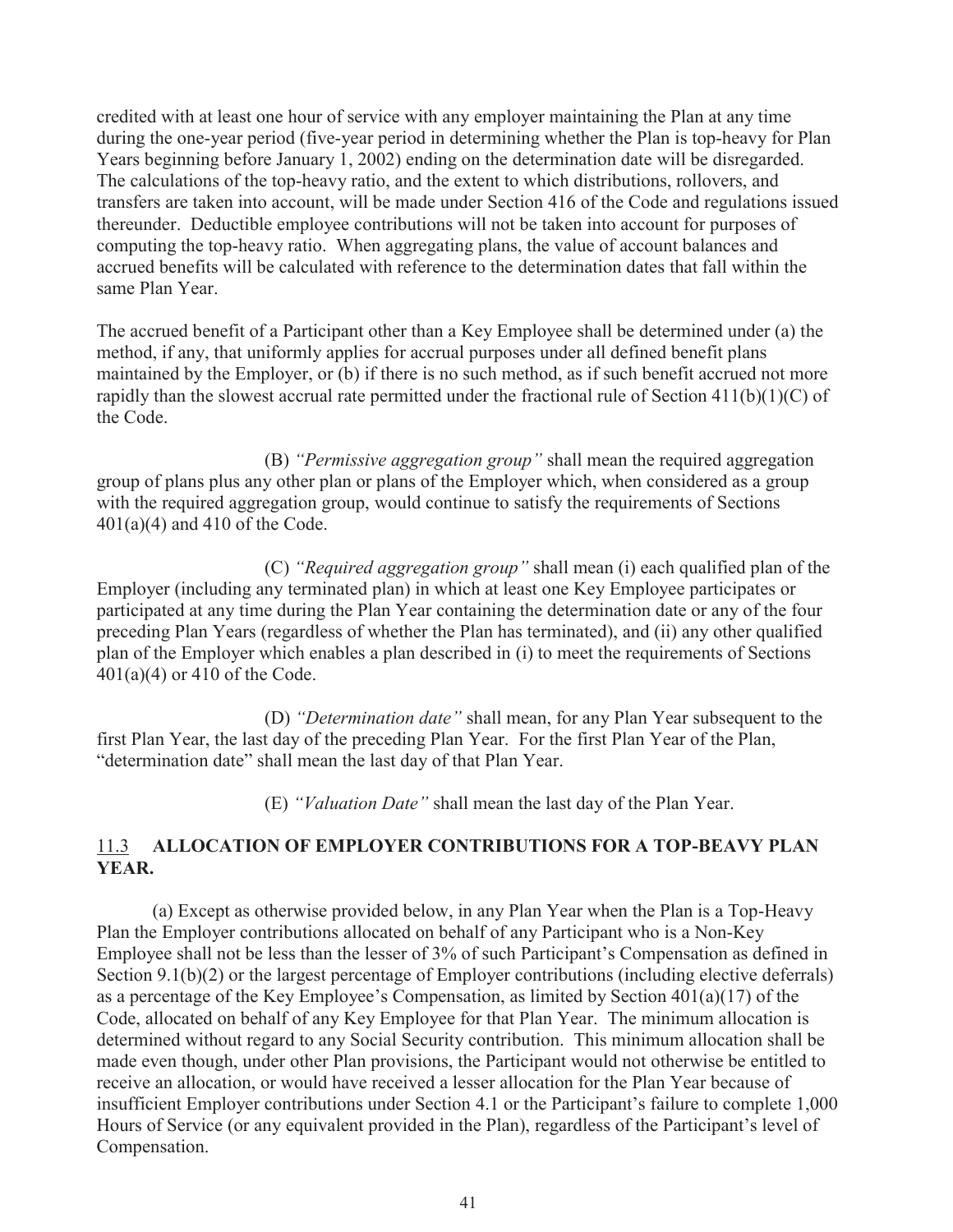(b) The minimum allocation under this Section shall not apply to any Participant who was not employed by the Employer on the last day of the Plan Year.

 (c) The minimum allocation under this Section shall be reduced by any allocation of Employer contributions under Section 4.1 and will be used as an offset against any such required allocation under any other defined contribution plan of the Employer with a Plan Year ending in the same calendar year as the Valuation Date.

 (d) Neither elective deferrals nor matching contributions (as defined in Code Sections  $402(g)(3)$  and  $401(m)(4)(A)$ , respectively) shall be taken into account for the purpose of satisfying the minimum allocation requirements of this Section, but are included for purposes of determining the percentage of Employer contributions allocated to Key Employees.

 (e) There shall be no duplication of the minimum benefits required under Code Section 416. Benefits shall be provided under defined benefit plans before under any defined contribution plans. If a defined benefit plan (active or frozen) is part of the permissive or required aggregation group of plans of the Employer, the minimum allocation in subparagraph (a) shall be deemed to be 5% and shall be offset by a Participant's accrued benefit under a defined benefit plan according to the following equivalencies: a 1% "qualifying benefit accrual" under a defined benefit plan equals a 2.5% allocation under a defined contribution plan. To be a "qualifying benefit accrual," the pension under the defined benefit plan must be converted to a pension payable for life based on the average of the five consecutive years of the Participant's highest compensation, payable at that plan's normal retirement date. Accordingly, for a Participant whose "qualifying benefit accrual" equals 2% multiplied by each year of his or her participation in the Plan while a Top-Heavy Plan, there shall be no minimum allocation hereunder. If the "qualifying benefit accrual" is a lesser amount than 2% for each such year, the minimum allocation under this Plan shall be provided on a pro rata basis, adjusted on the basis of the above equivalencies. Except as provided in subparagraph (f), in no event will additional minimum allocations be provided for any Participant who has earned a "qualifying benefit accrual" equal to 20% of his or her Compensation (as defined in Article Nine) averaged over the five consecutive years in which such Compensation was the highest.

11.4 **VESTING.** The provisions contained in Section 6.1 relating to vesting shall continue to apply in any Plan Year in which the Plan is a Top-Heavy Plan, and apply to all benefits within the meaning of Section  $411(a)(7)$  of the Code except those attributable to Employee contributions related to elective deferrals, including benefits accrued before the effective date of Section 416 and benefits accrued before the Plan became a Top- Heavy Plan. Further, no reduction in vested benefits may occur in the event the Plan's status as a Top-Heavy Plan changes for any Plan Year and the vesting schedule is amended. In addition, if a Plan's status changes from a Top-Heavy Plan to that of a non-Top-Heavy Plan, a Participant with three (3) or more Years of Service for vesting purposes shall continue to have his or her vested rights determined under the schedule which he or she selects, in the event the vesting schedule is subsequently amended. Payment of a Participant's vested Account balance under this Section shall be made in accordance with the provisions of Article Seven.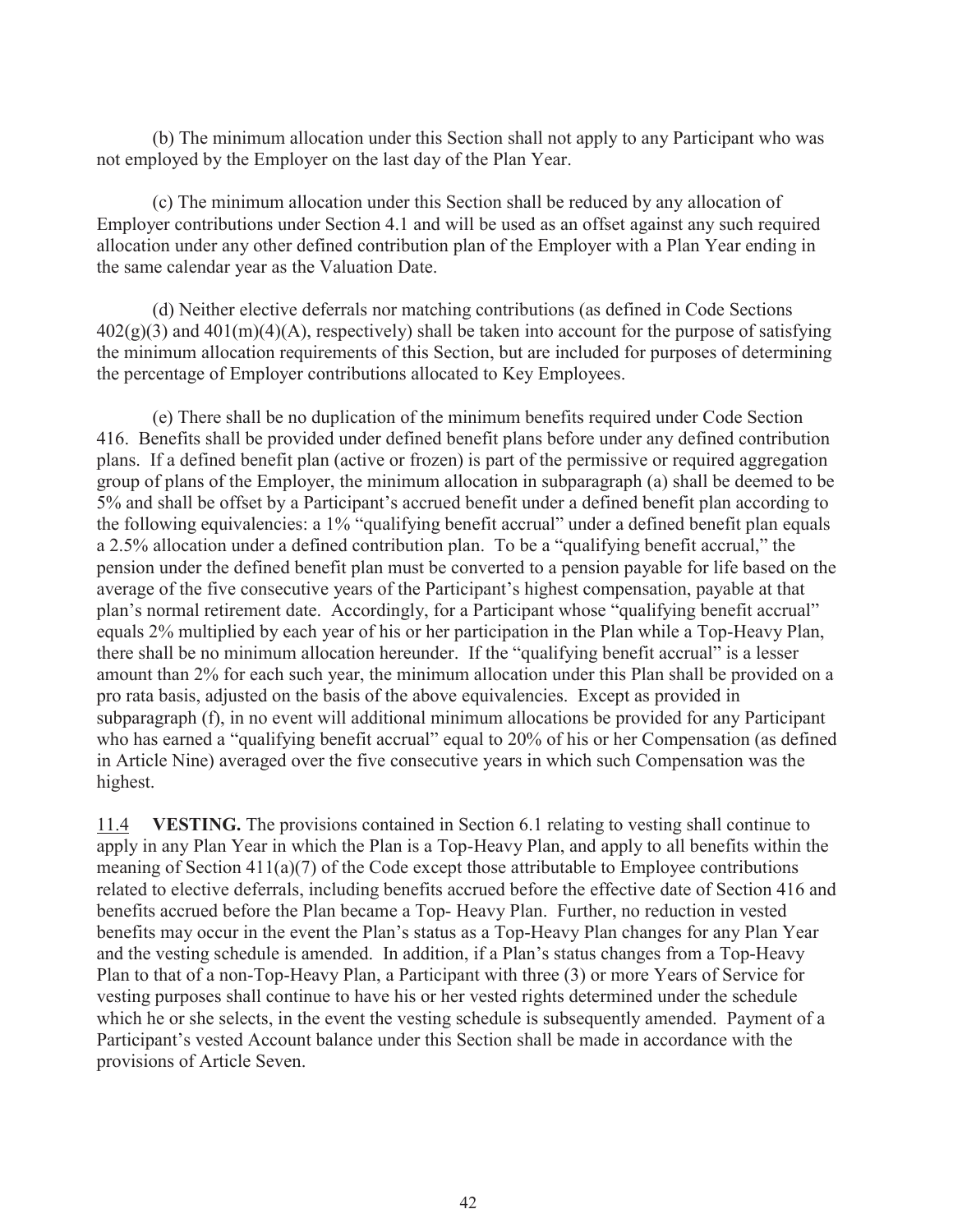## 11.5 **ADDITIONAL RULES.**

(a) *Determination of Present Values and Amounts.* This Section 11.5 shall apply effective for Plan Years beginning after December 31, 2001, for purposes of determining the present values of accrued benefits and the amounts of Account balances of Employees as of the determination date.

(1) *Distributions During Year Ending on the Determination Date.* The present value of accrued benefits and the amounts of Account balances of an Employee as of the determination date shall be increased by the distributions made with respect to the Employee under the Plan and any plan aggregated with the Plan under Section  $416(g)(2)$  of the Code during the 1-year period ending on the determination date. The preceding sentence shall also apply to distributions under a terminated plan which, had it not been terminated, would have been aggregated with the Plan under Section  $416(g)(2)(A)(i)$  of the Code. In the case of a distribution made for a reason other than separation from service, death or disability, this provision shall be applied by substituting "5 year period" for "l-year period."

(2) *Employees Not Performing Services during Year Ending on the Determination Date.* The accrued benefits and Accounts of any individual who has not performed services for the Employer during the 1-year period ending on the determination date shall not be taken into account.

#### (b) *Minimum Benefits.*

(1) *Matching Contributions.* Employer matching contributions shall be taken into account for purposes of satisfying the minimum contribution requirements of Section  $416(c)(2)$  of the Code and the Plan. The preceding sentence shall apply with respect to matching contributions under the Plan, or, if the Plan provides that the minimun1contribution requirement shall be met in another plan, such other plan. Employer matching contributions that are used to satisfy the minimum contribution requirements shall be treated as matching contributions for purposes of the actual contribution percentage test and other requirements of Section 401(m) of the Code.

(2) *Contributions under Other Plans.* The Employer may provide that the minimum benefit requirement shall be met in another plan (including another plan that consists solely of a cash or deferred arrangement which meets the requirements of Section  $401(k)(12)$  of the Code and matching contributions with respect to which the requirements of Section 401(m)(11) of the Code are met).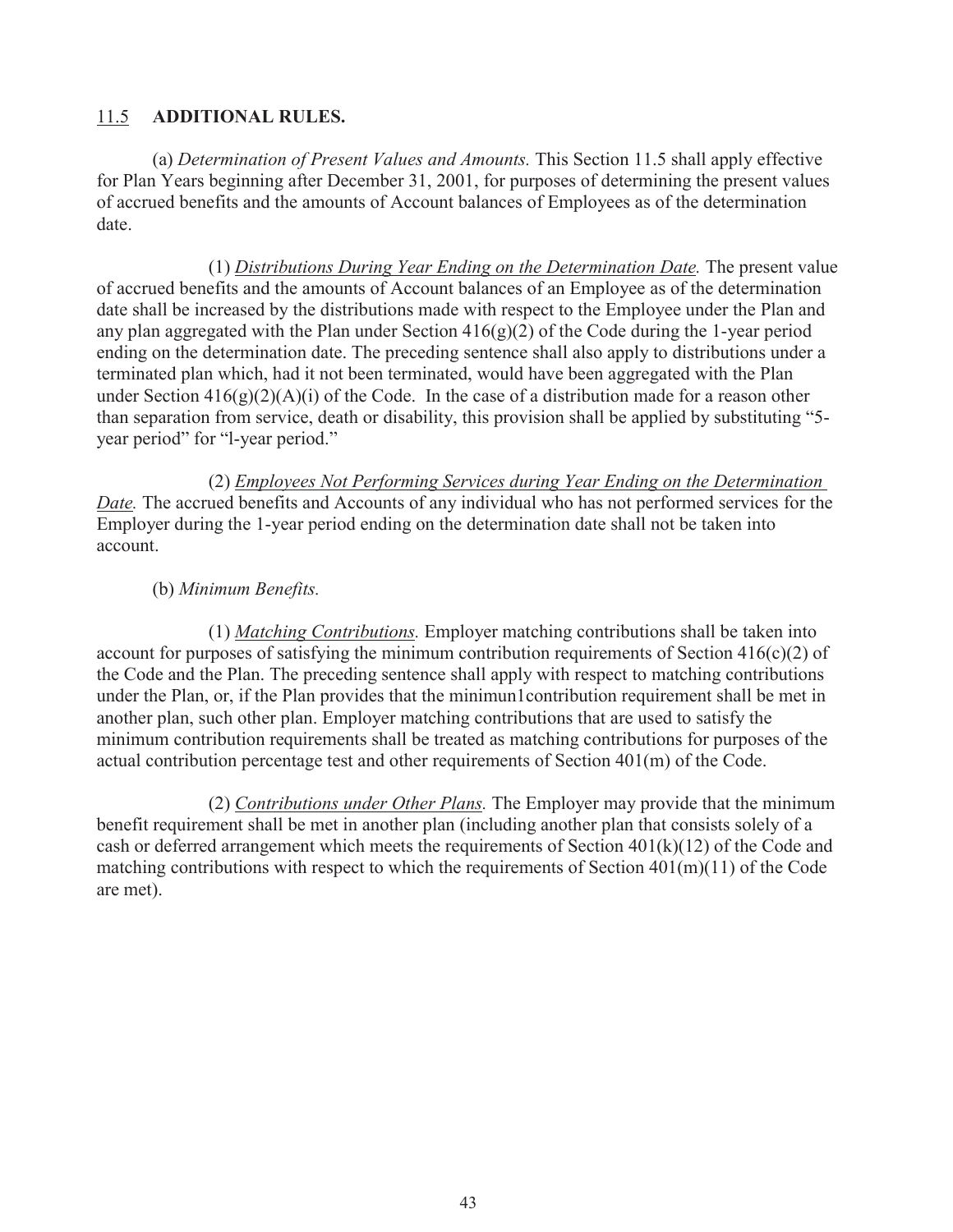# **ARTICLE TWELVE--MISCELLANEOUS PROVISIONS**

12.1 **PLAN DOES NOT AFFECT EMPLOYMENT.** Neither the creation of this Plan nor any amendment thereto nor the creation of any fund nor the payment of benefits hereunder shall be construed as giving any legal or equitable right to any Employee or Participant against the Employer, its officers or Employees, or against any fiduciary, and all liabilities under this Plan shall be satisfied, if at all, only out of the Plan's assets. Participation in the Plan shall not give any Participant any right to be retained in the employ of the Employer, and the Employer hereby expressly retains the right to hire and discharge any Employee at any time with or without cause, as if the Plan had not been adopted, and any such discharged Participant shall have only such rights or interests in the Plan's assets as may be specified herein.

12.2 **SUCCESSOR TO THE EMPLOYER.** In the event of the merger, consolidation, reorganization or sale of assets of the Employer, under circumstances in which a successor person, firm, or corporation shall carry on all or a substantial part of the business of the Employer, and such successor shall employ a substantial number of Employees of the Employer and shall elect to carry on the provisions of the Plan, such successor shall be substituted for the Employer under the terms and provisions of the Plan upon the filing in writing of its election to do so.

12.3 **REPAYMENTS TO THE EMPLOYER.** Notwithstanding any provisions of this Plan to the contrary, and in the sole discretion of the Employer:

 (a) Any monies or other Plan assets attributable to any contribution made to this Plan by the Employer because of a mistake of fact may be returned to the Employer within one year after the date of contribution. Earnings attributable to the excess contribution may not be returned to the Employer, but losses attributable thereto must reduce the amount to be so returned. Furthermore, if the withdrawal of the amount attributable to the excess contribution would cause the balance of the individual account of any Participant to be reduced to less than the balance which would have been in the account had the amount not been contributed, then the amount to be returned to the Employer must be limited so as to avoid such reduction.

 (b) Any monies or other Plan assets attributable to any contribution made to this Plan by the Employer for any fiscal year for which Initial Plan qualification under the Code is denied may be refunded to the Employer within one year after the date such qualification of the Plan is denied or within one year of the resolution of any judicial or administrative process with respect to the disallowance.

 (c) Any monies or other Plan assets attributable to any contribution made to this Plan by the Employer may be refunded to the Employer, to the extent the income tax deduction for such contribution is disallowed, within one taxable year after the date of such disallowance or within one year of the resolution of any judicial or administrative process with respect to the disallowance.

Earnings attributable to the excess contribution may not be returned to the Employer, but losses attributable thereto must reduce the amount to be so returned. Furthermore, if the withdrawal of the amount attributable to the excess contribution would cause the balance of the individual account of any Participant to be reduced to less than the balance which would have been in the account had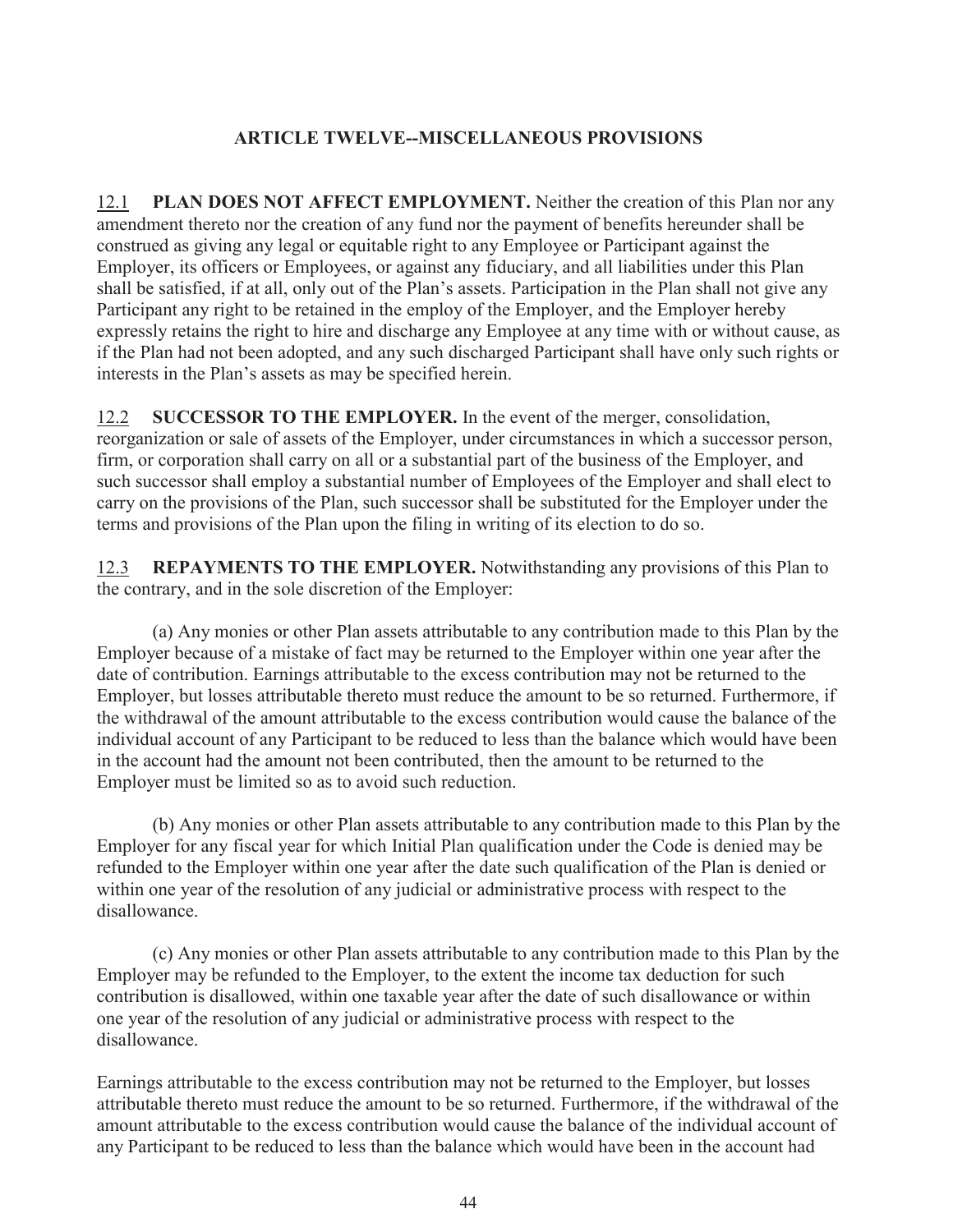the amount not been contributed, then the amount to be returned to the Employer must be limited so as to avoid such reduction.

12.4 **BENEFITS NOT ASSIGNABLE**. Except as provided in Section 414(p) of the Code with respect to "qualified domestic relations orders," the rights of any Participant or his or her Beneficiary to any benefit or payment hereunder shall not be subject to voluntary or involuntary alienation or assignment. Notwithstanding the prior provisions of this Section 12.4, an offset to a Participant's benefit against an amount that the Participant is ordered or required to pay the Plan with respect to a judgment, order, or decree issued, or a settlement entered into, on or after August 5, 1997, shall be permitted in accordance with Sections 401(a)(13)(C) and of the Code.

12.5 **PARTICIPANT LOANS.** No Participant or Beneficiary loans are allowed under the Plan.

12.6 **MERGER OF PLANS.** In the case of any merger or consolidation of this Plan with, or transfer of the assets or liabilities of the Plan to, any other plan, the terms of such merger, consolidation or transfer shall be such that each Participant would receive (in the event of termination of this Plan or its successor immediately thereafter) a benefit which is no less than what the Participant would have received in the event of termination of this Plan immediately before such merger, consolidation or transfer.

12.7 **INVESTMENT EXPERIENCE NOT A FORFEITURE.** The decrease in value of any Account due to adverse investment experience will not be considered an impermissible "forfeiture" of any vested balance.

12.8 **DISTRIBUTION TO LEGALLY INCAPACITATED PERSON.** Subject to the terms of the applicable funding vehicle, in the event any benefit is payable to a minor or to a person deemed to be incompetent or to a person otherwise under legal disability, or who is by sole reason of advanced age, illness, or other physical or mental incapacity incapable of handling the disposition of his or her property, the Administrator may direct the distribution of the whole or any part of such benefit to the valid power of attorney or court appointed guardian having jurisdiction over the person or to any other person authorized under the applicable state law. The receipt of any such payment or distribution is a complete discharge of liability for Plan obligations.

12.9 **CONSTRUCTION.** Wherever appropriate, the use of the masculine gender shall be extended to include the feminine and/or neuter or vice versa: and the singular form of words shall be extended to include the plural; and the plural shall be restricted to mean the singular.

12.10 **USE OF ELECTRONC MEDIA.** Wherever appropriate, the reference to an action in writing shall be extended to include the use of electronic media.

12.11 **GOVERNING DOCUMENTS.** A Participant's rights shall be determined under the terms of the Plan as in effect at the Participant's date of separation from eligible Service.

12.12 **GOVERNING LAW.** The provisions of this Plan shall be construed under the laws of the State of Maine, except to the extent such laws are preempted by Federal law.

12.13 **HEADINGS.** The Article headings and Section numbers are included solely for ease of reference. If there is any conflict between such headings or numbers and the text of the Plan, the text shall control.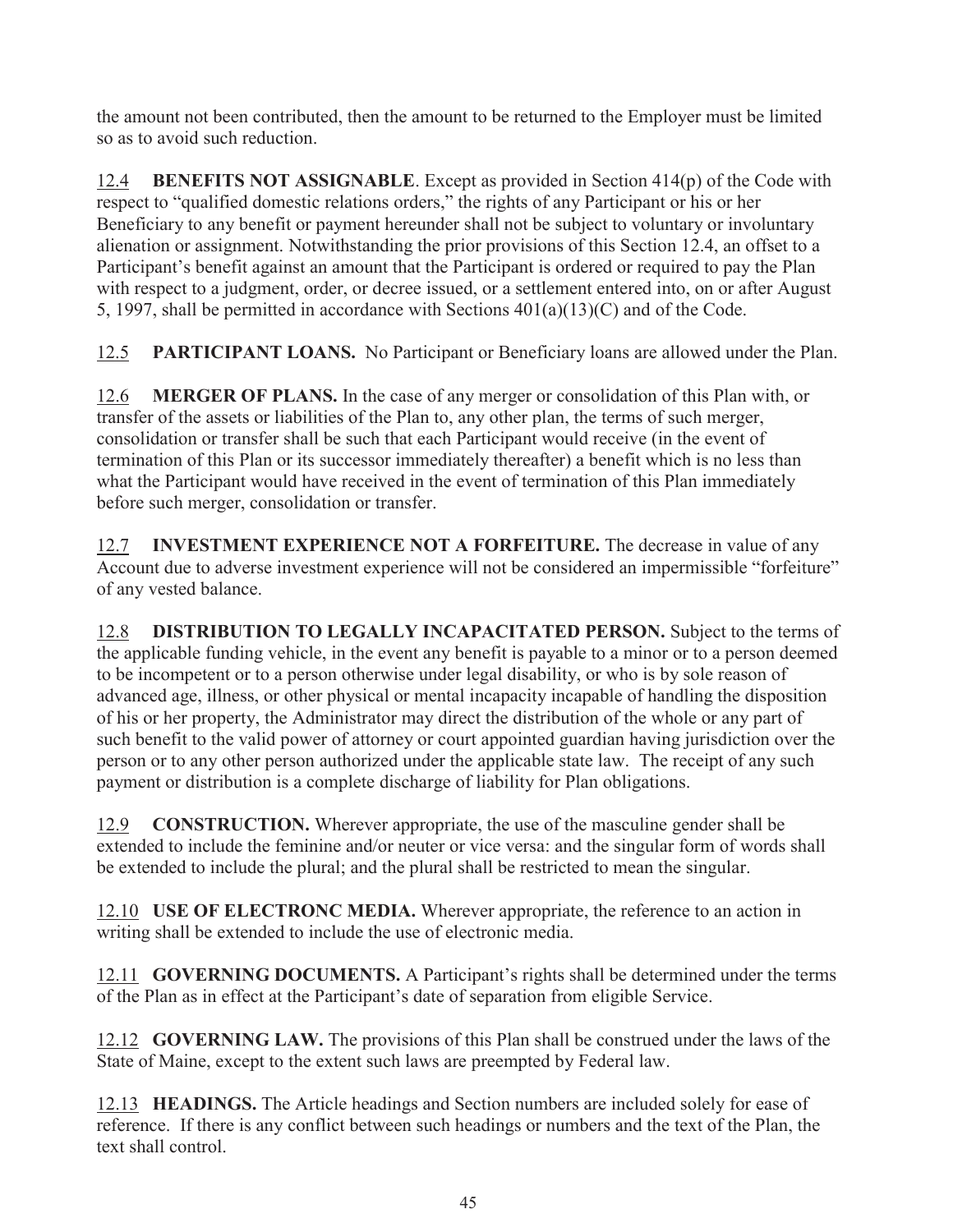12.14 **COUNTERPARTS.** This Plan may be executed in any number of counterparts, each of which shall be deemed an original; said counterparts shall constitute but one and the same instrument, which may be sufficiently evidenced by any one counterpart.

12.15 **LOCATION OF PARTICIPANT OR BENEFICIARY UNKNOWN.** Subject to the terms of the applicable funding vehicle, in the event that all or any portion of the distribution payable to a Participant or to a Participant's Beneficiary hereunder shall, at the expiration of five (5) years after it shall become payable, remain unpaid solely by reason of the inability of the Administrator to ascertain the whereabouts of such Participant or Beneficiary, after sending a registered letter, return receipt requested, to the last known address, and after further diligent effort, the amount so distributable shall be reallocated pursuant to this Plan. In the event a Participant or Beneficiary is located subsequent to the reallocation of his or her Account balance, such Account balance shall be restored without interest or adjustment for interim valuation experience, by a special Employer contribution or from the next succeeding Employer contribution as appropriate.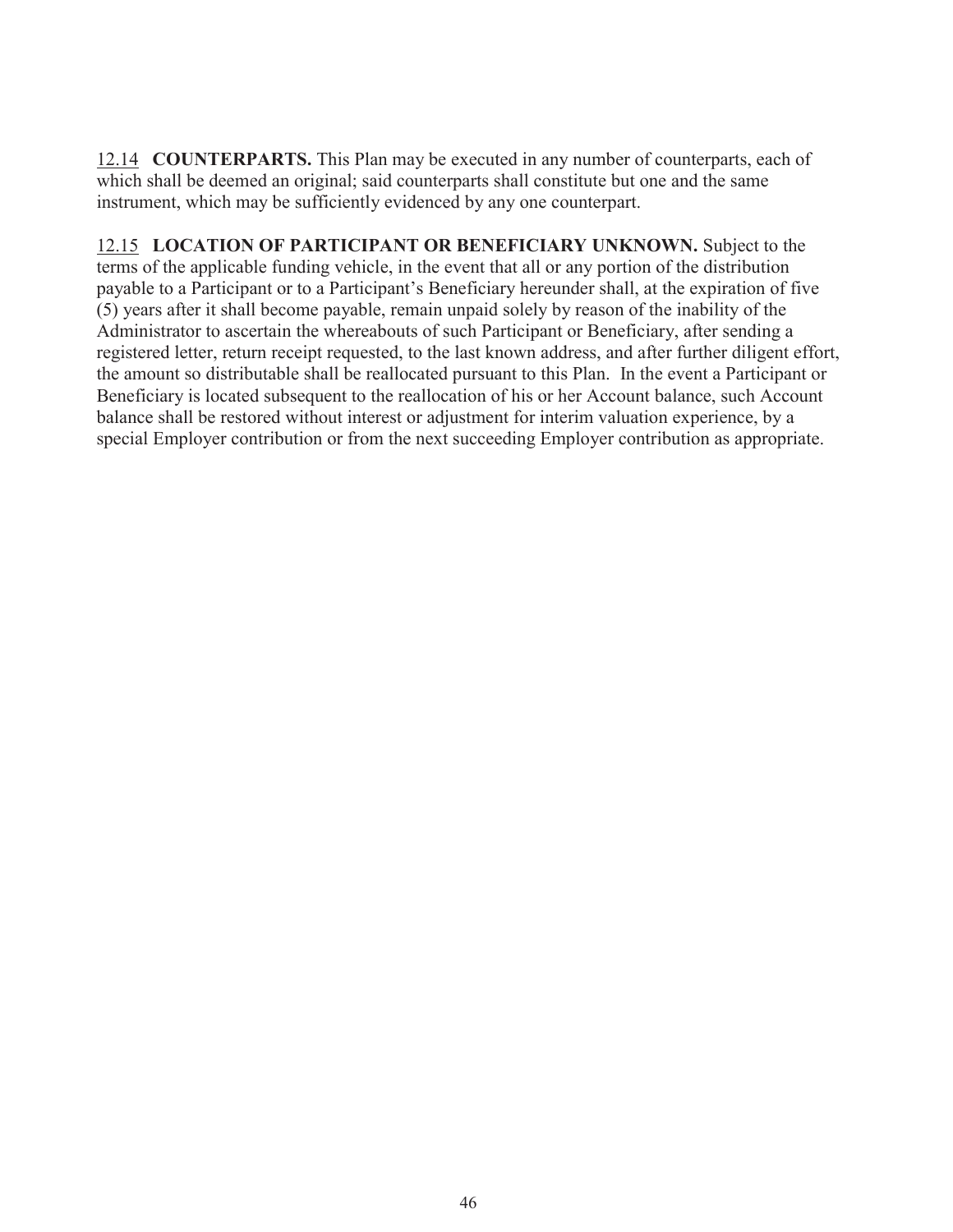# **ARTICLE THIRTEEN--MULTIPLE EMPLOYER PROVISIONS**

13.1 **ADOPTION OF THE PLAN.** With the Employer's consent, this Plan may be adopted by any other corporation or entity for its employees, which adopting Employer shall be known as a "Participating Employer." All assets may either be held within one Fund, or each Participating Employer may maintain a separate fund attributable to its portion of Plan assets. Separate accounting shall be maintained for the Accounts of employees of each adopting Participating Employer.

13.2 **SERVICE.** For purposes of vesting, eligibility to participate in the Plan, and determining eligibility for allocation of Participating Employer contributions, an Employee shall be credited with all of his or her Hours of Service with any Participating Employer which has adopted the Plan after the effective date of that adoption. Pre-adoption Service will be credited in accordance with the rules in Article Two for such periods of time when the Employees were part of a controlled group of corporations, trades or businesses under common control or affiliated service group. Service during such time when there was no controlled or affiliated service group will be credited only for eligibility to participate in the Plan. These rules may be modified by an instrument of adoption.

13.3 **PLAN CONTRIBUTIONS**. All contributions made by a Participating Employer, as provided for in this Plan and unless modified by an instrument of adoption, shall be determined separately by each Participating Employer, and shall be paid to and held by the Plan for the exclusive benefit of the Employees of such Participating Employer and the Beneficiaries of such Employees, subject to all the terms and conditions of this Plan. Any forfeiture by an Employee of a Participating Employer subject to al location during each Plan Year shall be allocated only for the exclusive benefit of the Participants of such Participating Employer in accordance with the provisions of this Plan, unless modified by an instrument of adoption.

13.4 **DETERMINING COMPENSATION.** In the case of any Employee who is paid by more than one Participating Employer, all of his or her Compensation from the Participating Employers shall be aggregated for purposes of determining benefits if the Plan is integrated with Social Security.

13.5 **TRANSFERRING EMPLOYEES.** The Administrator shall adopt equitable procedures whereby contributions and forfeitures are equitably allocated in the case of Employees transferring from the employment of one Participating Employer to another Participating Employer. Similarly, rules shall be adopted whereby Account records may be transferred from the records of one Participating Employer to another Participating Employer.

13.6 **DELEGATION OF AUTHORITY.** Each Participating Employer who has adopted the Plan may delegate to the Employer the right to name the Administrator and fiduciaries of the Plan.

13.7 **TERMINATION.** Any termination of the Plan or discontinuance of contributions by any one Participating Employer shall operate with regard only to the Participants employed by that Participating Employer. All Employees affected thereby shall have a 100% nonforfeitable interest in their Accounts.